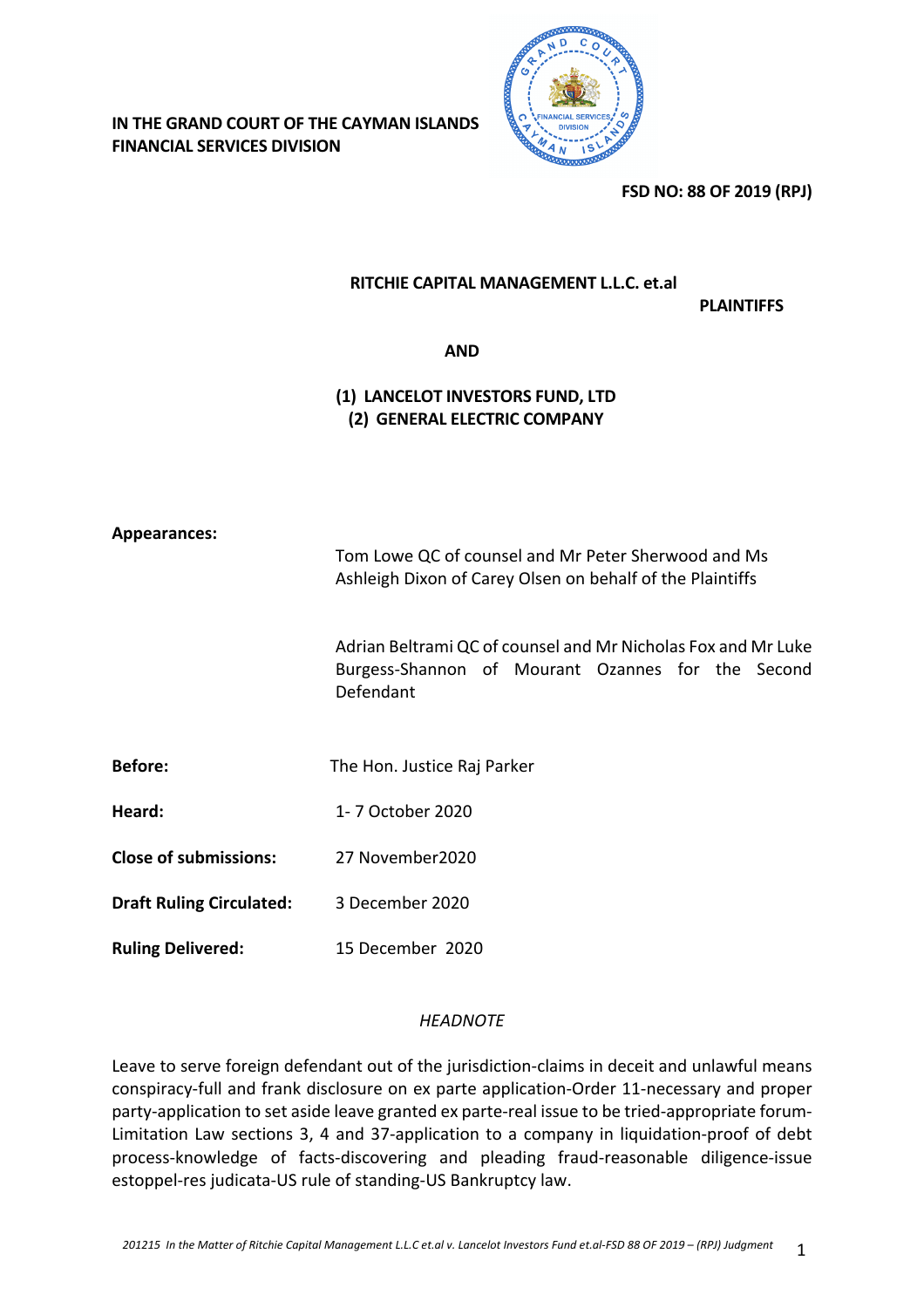#### **Introduction**

- 1. In the late 1990's and early 2000's Mr Thomas Petters was a leading businessman in Minnesota, USA. His business interests included, at one time or another, the Polaroid brand, the catalogue and online retailer Fingerhut and Sun Country Airlines. The enterprise was large, the ultimate holding company for his business employed some 3,200 people in 2004<sup>1</sup>.
- 2. In 2008 Mr Petters' business empire collapsed when the US authorities discovered from a whistle blower<sup>2</sup> that he had in fact been operating an investor fraud, later revealed to be a US\$3.65 billion Ponzi scheme.
- 3. Mr Petters' represented to investors that he was engaged in a business whereby consumer merchandise (such as electronics and white goods) would be acquired by his companies from liquidators and other distressed channels and sold on to so-called 'big box' retailers<sup>3</sup>.
- 4. In simple terms, investors would lend money to Mr Petters' companies on the strength of being told that it would be used to finance the acquisition of such merchandise from distressed retailers. They were told the merchandise would then be sold on to the so-called 'big box' retailers at a profit.
- 5. In fact however Mr Petters' companies were used neither to buy nor sell merchandise. The investor's monies were diverted for other purposes such as making 'lulling' payments to other investors or to pay those who assisted in the fraud and the funding of Mr Petters' lifestyle<sup>4</sup>.
- 6. The investment in Petters' business was formally structured by way of collateralised loans made by financing entities and by 'feeder funds'. Once merchandise was purchased by the Petters' companies using financing provided by the lender it was to be the subject of security arrangements in favour of the lender. The goods would then be sold to the 'big box' retailer and, importantly for the lenders, the security would continue to attach to the receivables from the retailers buying such goods<sup>5</sup>.
- 7. Mr Petters was subsequently prosecuted, convicted and imprisoned for 50 years in April 2010 in connection with his Ponzi scheme<sup>6</sup>. His arrest, trial and sentencing were widely publicised<sup>7</sup>.



*<sup>1</sup> O'Leary 1 §14*

*<sup>2</sup> O'Leary 1 §33*

*<sup>3</sup> Ritchie 1 §19*

*<sup>4</sup> Repayments to early investors with money provided by later investors to sustain the fraud*

*<sup>5</sup> Ritchie 1 §20; §28 of the Statement of Claim sets out how the security arrangements were said to work. A lockbox account was to be used which was said to receive payments by the retailer and insulate the investor from misappropriation of the monies.*

*<sup>6</sup> O'Leary 1 §35* 

*<sup>7</sup> O'Leary 1 §§34-35*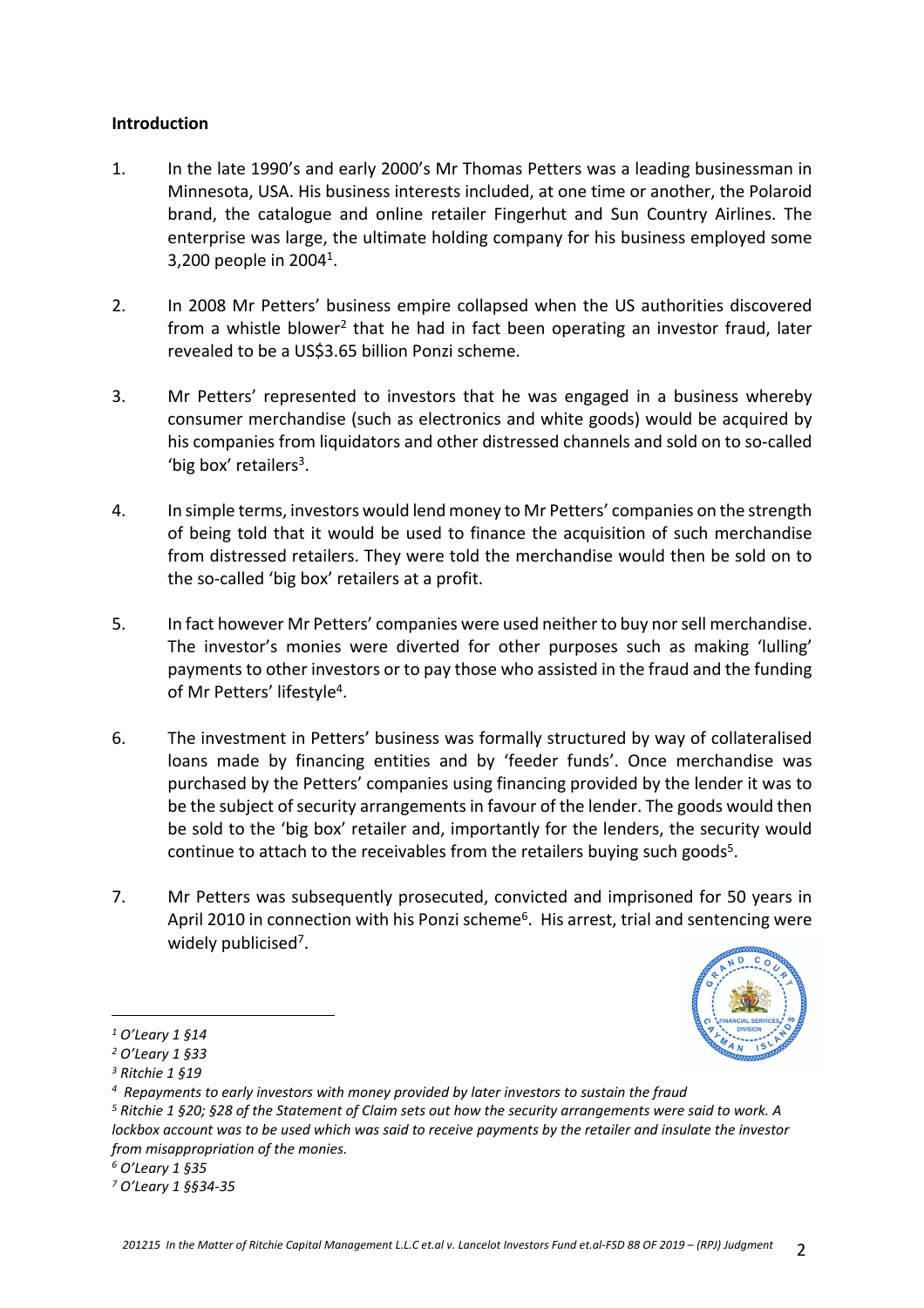## *General Electric*



- 8. GE is a well-known company with a substantial presence worldwide in a variety of sectors including aviation, healthcare, power and financial services. General Electric Capital Corporation (**GECC**) was a subsidiary of GE and its financial services division prior to its merger with and into GE in 2015<sup>8</sup>.
- 9. GECC was at one time a lender to two of Mr Petters' companies, Petters Company, Inc (**PCI**) and Red Tag, Inc (**Red Tag**). GECC advanced revolving credit facilities to those companies pursuant to facility letters dated 26 March 1998 and 17 December 1999 (the **PCI Facility** and the **Red Tag Facility**). The PCI Facility of US\$50 million was repaid in full and closed by PCI in December 2000. The Red Tag Facility of US\$55 million was repaid in full and closed by Red Tag in March 2001. Thereafter GECC claims that it had no commercial dealings with Mr Petters or any of his companies<sup>9</sup>. On its case its involvement ceased many years before the Ponzi scheme was discovered by the US authorities in 2008.

# *Lancelot Investors Fund Ltd (in official liquidation) (Lancelot), Mr Bell and Mr Petters*

- 10. Lancelot was one of three funds operated by Mr Gregory Bell from Northbrook, Illinois as a 'feeder fund' for investment into Mr Petters' companies from 2002 onwards (the **Lancelot Funds**). Lancelot is a Cayman Islands entity. The two other funds, Lancelot Investors Fund LP (**LP1)** and Lancelot Investments II LP (**LP2**), are Delaware limited partnerships<sup>10</sup>. The Lancelot Funds all filed for bankruptcy in Illinois under Chapter 7 of the United States Bankruptcy Code on 20 October 2008<sup>11</sup>.
- 11. On 10 December 2008 Lancelot was placed into official liquidation in the Cayman Islands<sup>12</sup>.
- 12. Mr Bell and Lancelot Management LLC, a Delaware entity which managed the funds, were a few months later the subject of civil proceedings brought by the Securities and Exchange Commission (the **SEC** ) in the United States District Court for the District of Minnesota on 7 July 2009<sup>13</sup>. The SEC Complaint was in connection with their role in Mr Petters' Ponzi scheme (the **SEC Complaint**). Events moved swiftly and Mr Bell was arrested on criminal charges and was subsequently indicted and pleaded guilty to wire fraud in October 2009, for which he was sentenced to 6 years imprisonment the following year<sup>14</sup>.

<sup>10</sup> *O' Leary 1 §§51 and Ritchie 2 §§89-90*

*<sup>8</sup> O'Leary 1 §11* 

*<sup>9</sup> O' Leary 1 §§15-17*

<sup>11</sup> *O' Leary 1 §62*

*<sup>12</sup> Apparently on the basis that the primary insolvency proceedings would remain in Illinois -see O'Leary 1 §97 (b).*

<sup>13</sup> *O'Leary 1 §64*

*<sup>14</sup> O Leary 1 §§ 71(b) and 71(f)*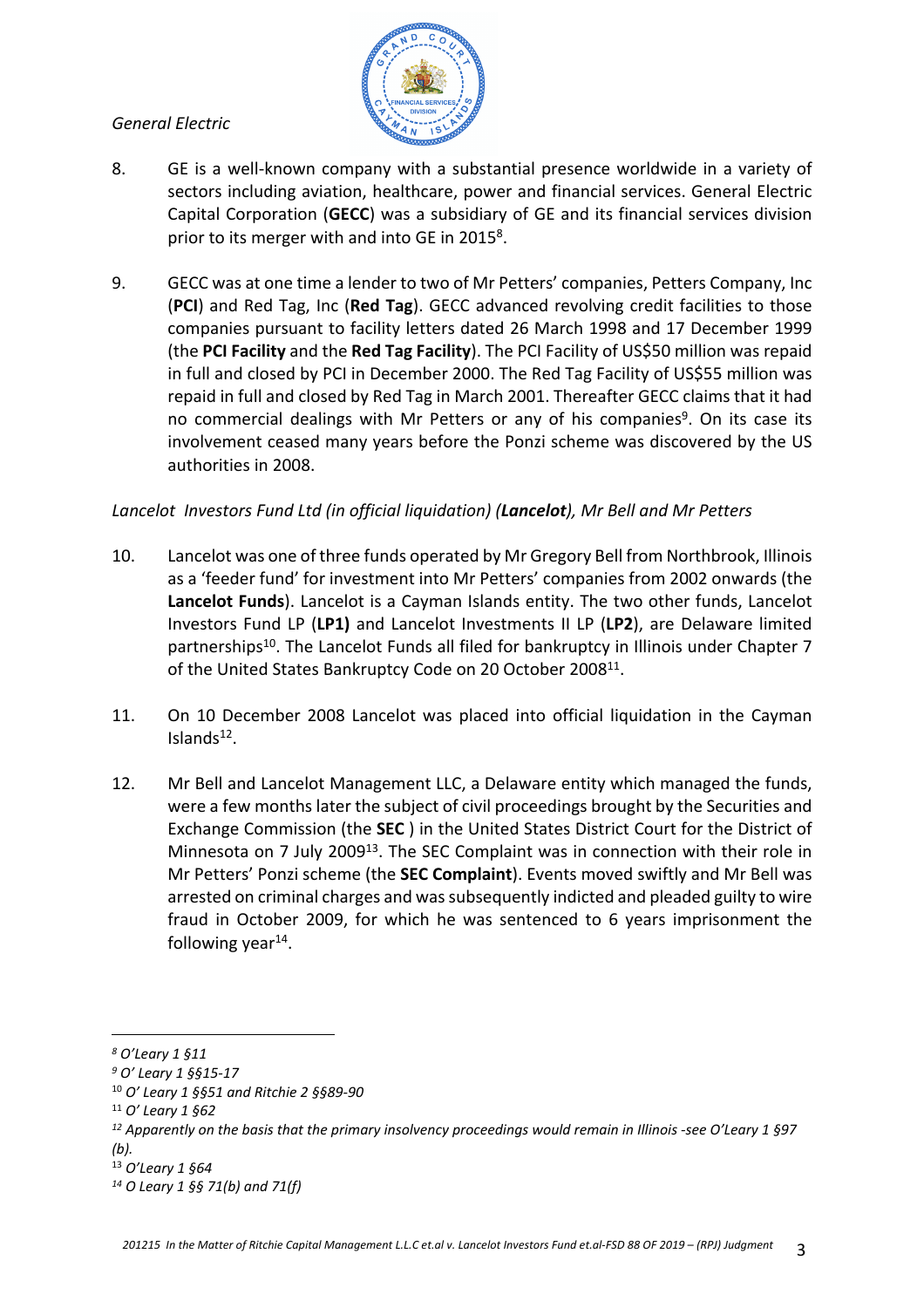# *Petters bankruptcy*



13. Following the collapse of the Ponzi scheme Petters' companies and their related affiliates were placed into Chapter 11 Bankruptcy in Minnesota in October 2008 (**Petters Bankruptcy**), with a Bankruptcy Trustee appointed to deal with the bankruptcy estates<sup>15</sup>. The Bankruptcy Trustee commenced proceedings against a large number of individuals and entities, including GECC and Ritchie, in order to recover monies. GECC settled the claims brought against it by the Bankruptcy Trustee for US\$19 million<sup>16</sup>.

## *Ritchie*

- 14. Ritchie is a group of funds and investment managers which lost a large amount of money in the Petters' Ponzi scheme. As a consequence it commenced a raft of litigation against a number of third parties in the courts of the US, almost all of which was stayed or dismissed by reason of the Petters' bankruptcy.
- 15. Of particular relevance to this application, Ritchie commenced proceedings against GECC on 23 September 2014 in New York. The decision of Judge Engelmayer of 4 August 2015 (the **Engelmayer decision**) dismissing Ritchie's claims, and of the United States Court of Appeals for the Second Circuit has been examined in detail at this hearing as it forms the basis of GE's issue estoppel argument, which if sound would involve a standalone reason to grant this application. The United States Court of Appeals for the Second Circuit upheld Judge Engelmayer and dismissed the case on 11 May 2016<sup>17</sup>.

# *Ritchie's Cayman claim*

- 16. Ritchie invested indirectly through funds such as Lancelot from October 2002 onwards, and directly from 2008 onwards. It claims to have lost sums in excess of US\$200 million as a result of Mr Petters' Ponzi scheme.
- 17. It seeks to recover from Lancelot and GE by these Cayman proceedings which it commenced on 21 May 2019. The claim involves deceit and unlawful means conspiracy allegations against both Lancelot and GE.

# *Claims against Lancelot*

18. An essential element of Ritchie's decision to invest was the assurance that there were appropriate and adequate security arrangements in place. Mr Bell allegedly made various representations to Ritchie about how the security arrangements would work and the foundation of those security arrangements was the "lockbox" account. This

<sup>15</sup> *O' Leary 1 §36*

*<sup>16</sup> Which settlement was approved by the United States Bankruptcy Court for the District of Minnesota on 25 June 2012-O'Leary 1 §39*

<sup>17</sup> *O' Leary 1 §48*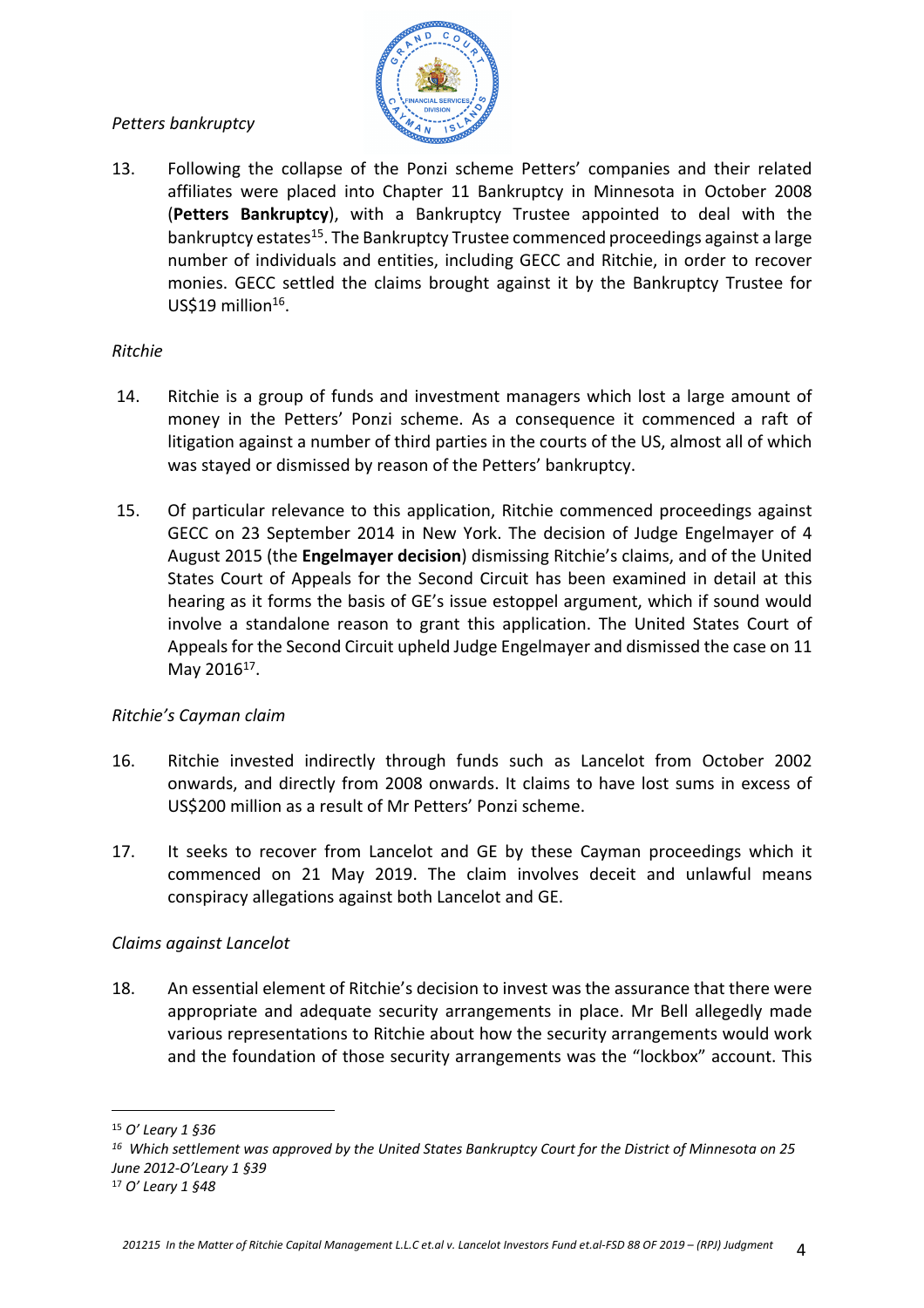

was to receive the monies directly from the retailers, be completely segregated and closely monitored. These representations proved to be entirely false.<sup>18</sup>

- 19. It is claimed in deceit against Lancelot that:
	- a) Mr Bell on its behalf made a series of fraudulent representations to Ritchie principally as to the operation of a 'lockbox' arrangement, which purportedly secured all investments made by Ritchie in the Lancelot Funds, but which Mr Bell knew was being circumvented and which did not in fact operate in the manner represented, as it was part of the Petters' fraud; and
	- b) Mr Bell made fraudulent representations that it was monitoring Mr Petters' delivery and payment obligations, which again Mr Bell knew did not in fact take place.
- 20. It is alleged by Ritchie that it would not have made any of its investments from 2008 but for these representations<sup>19</sup>.
- 21. It is further claimed against Lancelot that it conspired with Mr Bell, Lancelot Management LLC, Mr Petters and his companies to use unlawful means to obtain funds from investors, the unlawful means comprising the alleged fraudulent misrepresentations and active concealment of the true facts.
- 22. It is said that in entering into the conspiracy Lancelot joined a pre-existing conspiracy with GE and Petters made years earlier, but there is no allegation of direct conspiring between Lancelot and GE.
- 23. Ritchie served proceedings on Lancelot at its registered office in the Cayman Islands on 21 May 2019.

# *Claims against GE*

- 24. It is claimed in deceit against GE that GECC made a fraudulent misrepresentation in a '*to whom it may concern letter*' by way of 'reference' dated 4 January 2000<sup>20</sup> addressed to Mr Petters, which letter constituted a glowing endorsement of Mr Petters, that was never withdrawn, which Ritchie alleges it relied upon for many years in relation to its subsequent investments. The letter is alleged to have been handed over to Ritchie by Mr Bell in early 2002<sup>21</sup>.
- 25. It is further claimed against GECC that it embarked upon a conspiracy with Mr Petters and/or PCI (one of his companies) to use unlawful means to perpetuate the Ponzi

*21 Ritchie 1 §§78-79*

*<sup>18</sup> See skeleton argument at ex parte hearing §22*

<sup>19</sup> *See, e.g. §§162 and 202 of the Statement of Claim*

*<sup>20</sup> From Mr Menczynski of GECC referring to Mr Petters being of 'a high character and possessing strong moral values'. It was based upon a little over two years of personal knowledge.*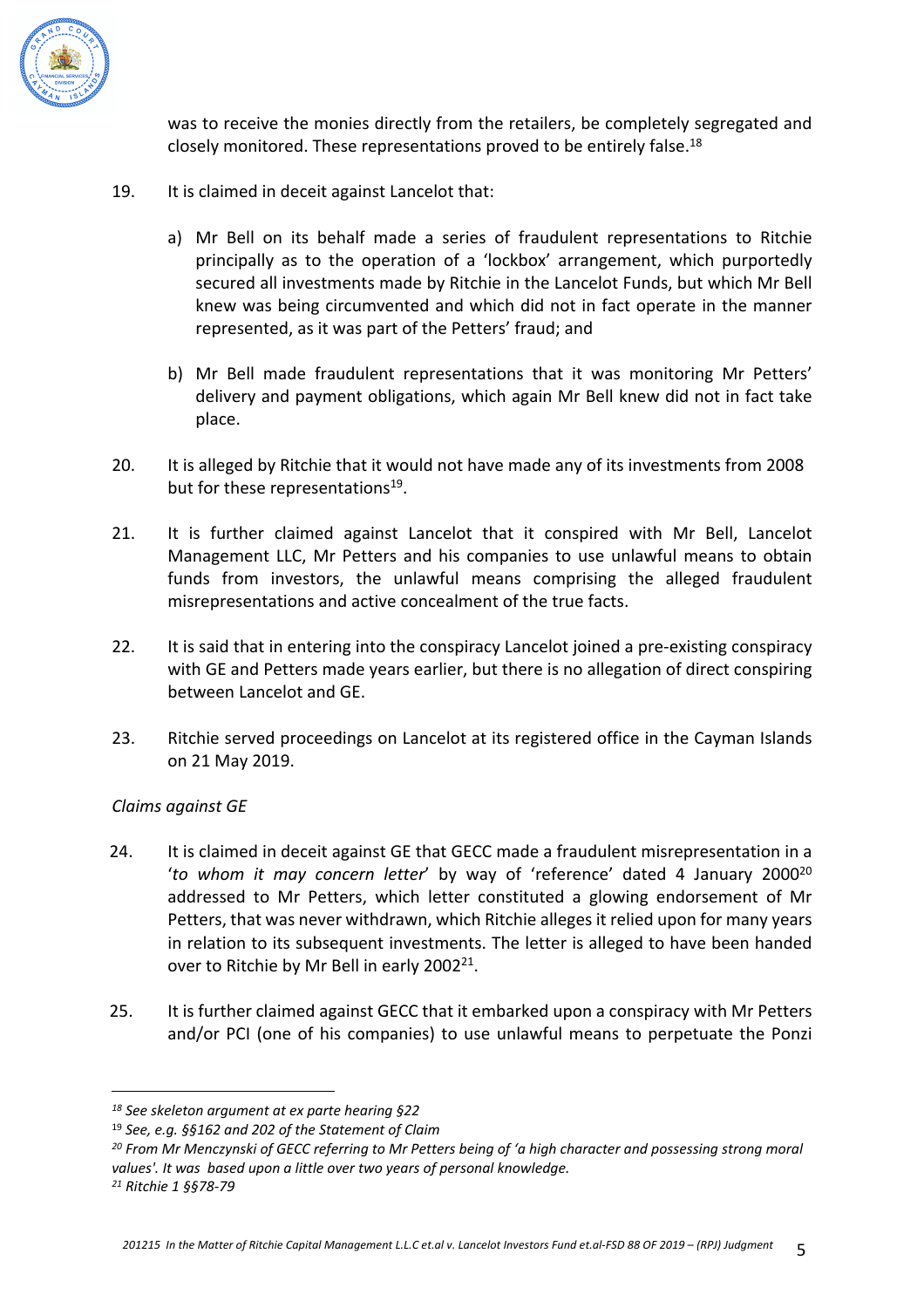scheme, the unlawful means comprising the alleged deceit and dishonest concealment of the fraud, from which conspiracy GECC never withdrew.

#### *The ex parte application*

26. Ritchie established, on an *ex parte* application heard by this court on 27 June 2019 to obtain leave to serve the proceedings on GE out of the jurisdiction, that its claims against the Cayman 'anchor' first defendant (Lancelot) raised a real issue to be tried that it was reasonable for this court to try, that GE was a necessary or proper party to those claims against Lancelot, that its claims against GE had a real prospect of success, and that the Cayman Islands is the proper place in which to bring the claims against Lancelot and GE.

#### *Basis of this application*

#### *Summary*



- 27. GE now applies by way of summons dated 13 December 2019 for an order setting aside the order made on 28 June 2019 which had given Ritchie leave to serve these proceedings on GE out of the jurisdiction<sup>22</sup>.
- 28. GE argues that Ritchie does not have claims against Lancelot with a realistic prospect of success because they are statute barred. Specifically by the end of 2009 Ritchie knew all it needed to know to bring the claims it now advances against Lancelot.
- 29. GE says the reason why the claim against Lancelot is only being brought now is because Ritchie wishes to re-litigate in the Cayman Islands the claim that it brought against GE in the Southern District of New York (SDNY) that failed<sup>23</sup> and which by reason of that failure cannot now be re-litigated elsewhere in the United States. GE argues that Ritchie's claim is precluded by an issue estoppel to which this court should give effect.
- 30. GE further seeks to impugn Ritchie's motives and argues that it does not appear that Ritchie intends to make a recovery from Lancelot in these proceedings. It has also filed a proof of debt in respect of its claims in Lancelot's Cayman liquidation. By paragraph 2.5 of a Settlement Agreement with Lancelot's Cayman liquidator dated 31 October 2018, Ritchie agreed in return for the liquidator's consent to these proceedings being brought that if Ritchie is successful against Lancelot, its claims, including any proprietary claims, are to rank behind the claims of unsubordinated creditors and *pari passu* with those of Lancelot's shareholders.
- 31. GE further argues that Ritchie does not have claims against GE with a realistic prospect of success because Ritchie's claims against GE are also statute barred. Ritchie could have discovered all it needed to advance its current claims by the end of 2009. This,

*<sup>22</sup> Pursuant to Order 11.r.1 (1)(c) of the Grand Court Rules (GCR)*

*<sup>23</sup> The Second Circuit Court of Appeals dismissed the appeal and confirmed Judge Engelmayer's decision on 11 May 2016*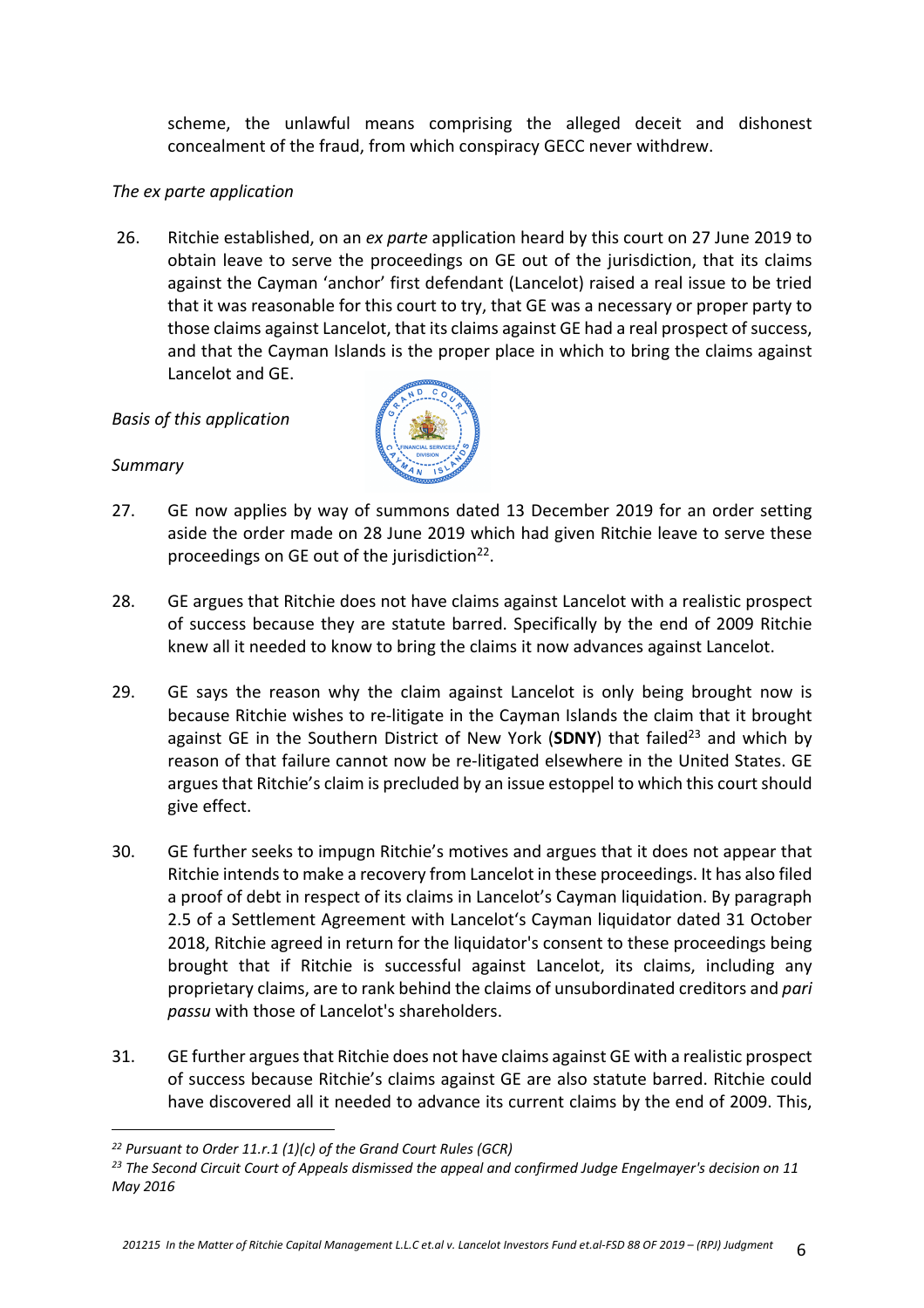

GE argues, is highlighted by the fact that it was Ritchie's own case in the proceedings it brought against GE in the SDNY that it could have discovered the facts on which it bases its claim by that time.

- 32. In addition, there is the issue estoppel that arises by virtue of the decision of the SDNY. Those claims were dismissed on the basis that Ritchie did not own the causes of action Ritchie purported to assert because the claims were the property of a bankruptcy estate.
- 33. Finally GE argues that Ritchie cannot show that the Cayman Islands is the appropriate forum in which to bring its claims against Lancelot and GE. There is little to tie these claims to the jurisdiction and the clearly more appropriate forum (and the forum that Ritchie has itself used for related claims against other individuals and entities) is Illinois in the United States. This is where the relevant offices of Ritchie, GE and Lancelot were based at the material times, where Ritchie has in previous proceedings said that it suffered losses and where Lancelot was first and remains subject to insolvency proceedings.
- 34. GE developed these submissions through Adrian Beltrami QC who urged the court to find that there was no proper basis for GE to be served out of the jurisdiction and that the service out order must be set aside.
- 35. Mr Beltrami QC also argued that there were a number of material breaches of Ritchie's obligation of full and frank disclosure at the *ex parte* application which on their own would warrant setting aside of the order in any event.
- 36. Ritchie through the submissions of Tom Lowe QC takes issue with each of these arguments and requests the court to dismiss GE's application.
- 37. This judgment will first deal with the legal principles to be applied and will then go through each of the issues in turn with my findings.

# *The legal test for leave to serve out*

- 38. Ritchie sought and obtained leave to serve GE as a foreign defendant out of the jurisdiction as a necessary and proper party to its claim against Lancelot which has been served in the jurisdiction.
- 39. Accordingly, Ritchie was required to meet, and must meet again if it is to retain the Service Out Order, a legal test which is relatively straightforward and should be uncontroversial.
	- a) Ritchie is required to show that: the claims against Lancelot in Cayman involve a real issue to be tried; that it is reasonable for the Cayman court to try that issue; that GE is a necessary and proper party to the claims against Lancelot; the claims against GE have a real prospect of success and the Cayman Islands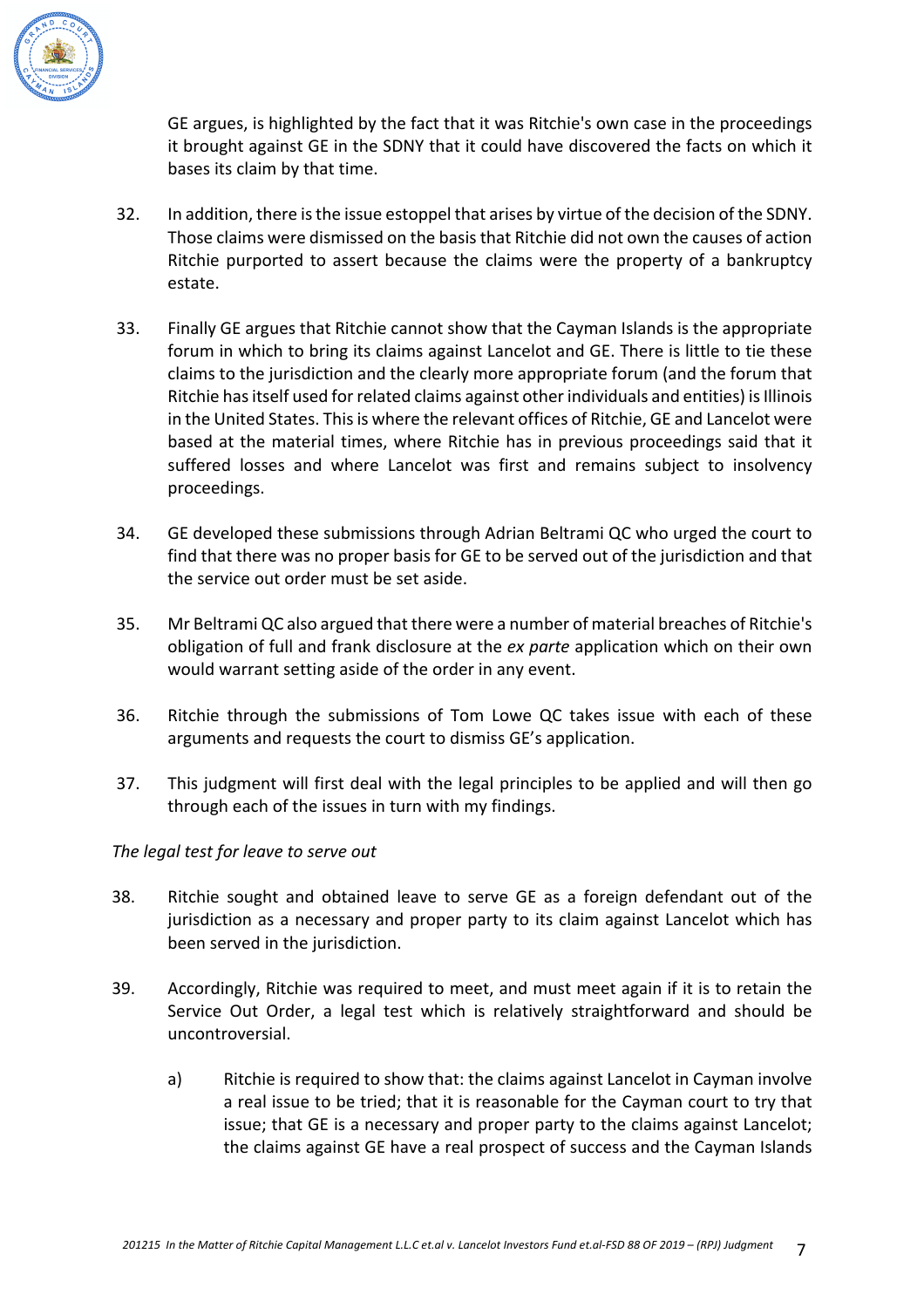

is the appropriate forum in which to bring the combined claims against Lancelot and GE<sup>24</sup>.

- b) Ritchie has to show against Lancelot and GE that it has a realistic as opposed to a fanciful prospect of success. Whether there is 'a real issue to be tried' is in substance equivalent to the test for summary judgment<sup>25</sup>. A realistic claim is one that carries some degree of conviction, which means that it is more than merely arguable<sup>26</sup>.
- 40. When determining such applications the court forms only preliminary views on most of the relevant issues and cannot be certain about which issues and what evidence will eventuate should the matter proceed to a trial<sup>27</sup>. A number of higher courts hearing appeals from contested jurisdiction applications have expressed the view that the judge hearing such applications should not conduct a mini trial and avoid being drawn into an attempt to resolve conflicts of fact which are normally resolved by the trial process.
- 41. However, where there are short points of law and construction which arise and the court is satisfied that it has before it all the evidence necessary for the proper determination of the question and that the parties have had an adequate opportunity to address it in argument, the court should 'grasp the nettle' and decide the point<sup>28</sup>.
- 42. Notwithstanding the advices of the higher courts<sup>29</sup> this application has borne quite some resemblance to a mini trial.
- 43. The court has been provided with an enormous quantity of written material, detailed analyses of the issues and extensive argument by Leading Counsel on both sides, lasting six days by way of video link.
- 44. As a consequence, whilst the court has reservations about whether the matter has been argued in accordance with the proportionality required pursuant to the Overriding Objective, it nevertheless, no doubt as a consequence of the considerable expenditure of time and resource, is indeed in a position to and must now 'grasp the nettle' and decide the relevant issues.

# *Are Ritchie's claims against Lancelot statute barred?*

45. This case against Lancelot is a critical issue and can be said to be an important plank upon which leave was granted to serve GE out of the jurisdiction.

*<sup>24</sup> Lungowe v Vedanta [2019] UKSC 20 at § 20 per Lord Briggs,Cowan v Equis Grand Court 3 October 2019 at § 72 per Mangatal J and AHAB v SAAD [2010] (2) CILR* 

*<sup>25</sup> Altimo V Kyrgyz [2011] UKPC 7 at § 71 per Lord Collins, Cowan supra at § 72 and Torchlight v Millenium [2018] 1 CLR 244 at § 34 per Kawaley J* 

*<sup>26</sup> Easy Air [2009] EWHC 339 per Lewison J at § 15* 

*<sup>27</sup> VTB Capital v Nutritek [2013] 2 AC 337 per Lord Neuberger at §§ 82 and 83*

*<sup>28</sup> Easyair supra at§ 15, and Global Asset v Aabar [2017] 4 WLR 163 at §27 per Hamblen LJ*

*<sup>29</sup> Lungowe supra §9 and Three Rivers (no 3) [2003] 2 AC 1 at §§ 94-95*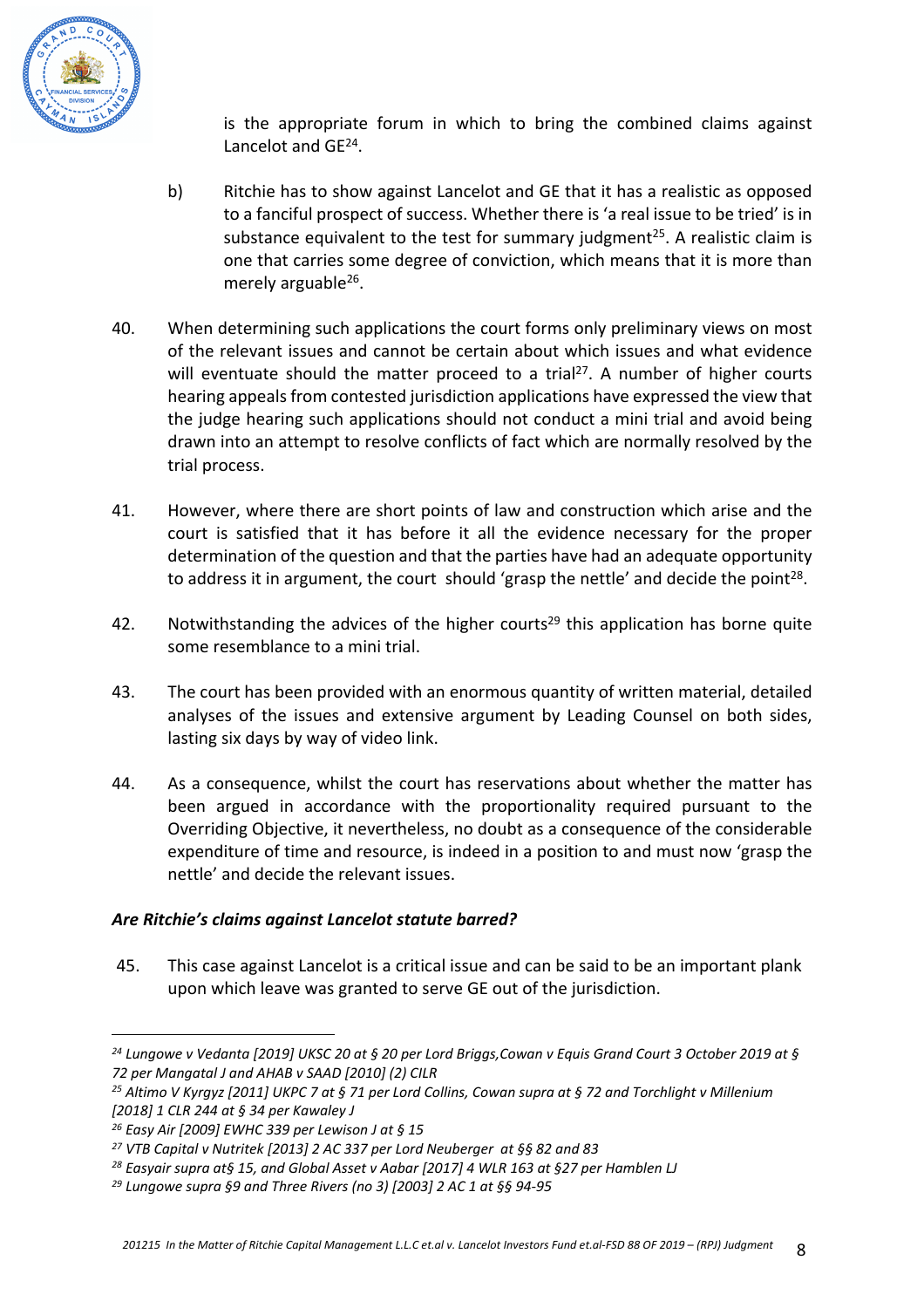## *The consequence of the Cayman liquidation*

- 46. Mr Lowe QC advanced an argument, not advanced at the *ex parte* stage, that the consequence of Lancelot's winding up order in the Grand Court on 10 December 2008 meant that time ceased to run on all existing liabilities from when the petition was presented. Therefore Ritchie's claims were not time barred against Lancelot.
- 47. It did not matter whether those claims which gave rise to liabilities arose out of legal causes of action in tort or in contract or were disputed or not. The limitation clock had stopped as soon as the petition was presented. For this rather startling proposition he relied on English authorities starting with *General Rolling Stock*<sup>30</sup>.
- 48. Mr Lowe QC submitted that from the moment of its liquidation a company's estate crystallises and all its assets are made applicable to the payment of all the liabilities existing at the time of the winding up. Creditors are confined to the collective enforcement process of the winding up and they can no longer bring an action, save with leave of the court and do so ordinarily through submission of the proof of debt process. Time did not run during the process in respect of any claim brought against the company.
- 49. Ritchie's causes of action against Lancelot therefore remained frozen from when the petition was presented and, in giving effect to those rights, the period of limitation ceases to run<sup>31</sup>.
- 50. On Mr Lowe QC's argument the time period in which to bring the claims against Lancelot was in effect suspended from the end of 2008 and continuing.
- 51. That would be a most surprising outcome and the court rejects it for the following reasons.
- 52. First, section 3(1) of the *Limitation Law* (1996 Revision) governs the position in relation to the bringing of '*an "Action" 'which* is defined to include '*any proceedings in a court of law*".
- 53. Ritchie's claims are clearly 'actions' brought in this court founded in the torts of deceit and unlawful means conspiracy.
- 54. They are therefore governed by the ordinary rules under section 4 of the *Limitation Law*, subject to potential extension under s.37.

*<sup>30</sup> Re General Rolling Stock (1872) LR 7 Ch App 646,Taffs Well [1992] Ch 179 at p 191 ,FS Compensation Scheme v Larnell [2006] QB 808 and Wight v Eckhardt [2004] 1 AC 147 at § 27(a number of commonwealth authorities were also referred to in argument which it is not necessary to cite).*

*<sup>31</sup> At the ex parte hearing Ritchie's case had been that the primary limitation period for its claim against Lancelot expired in 2014 and that it would therefore need to rely on the extended limitation period provided for under the Limitation Law.*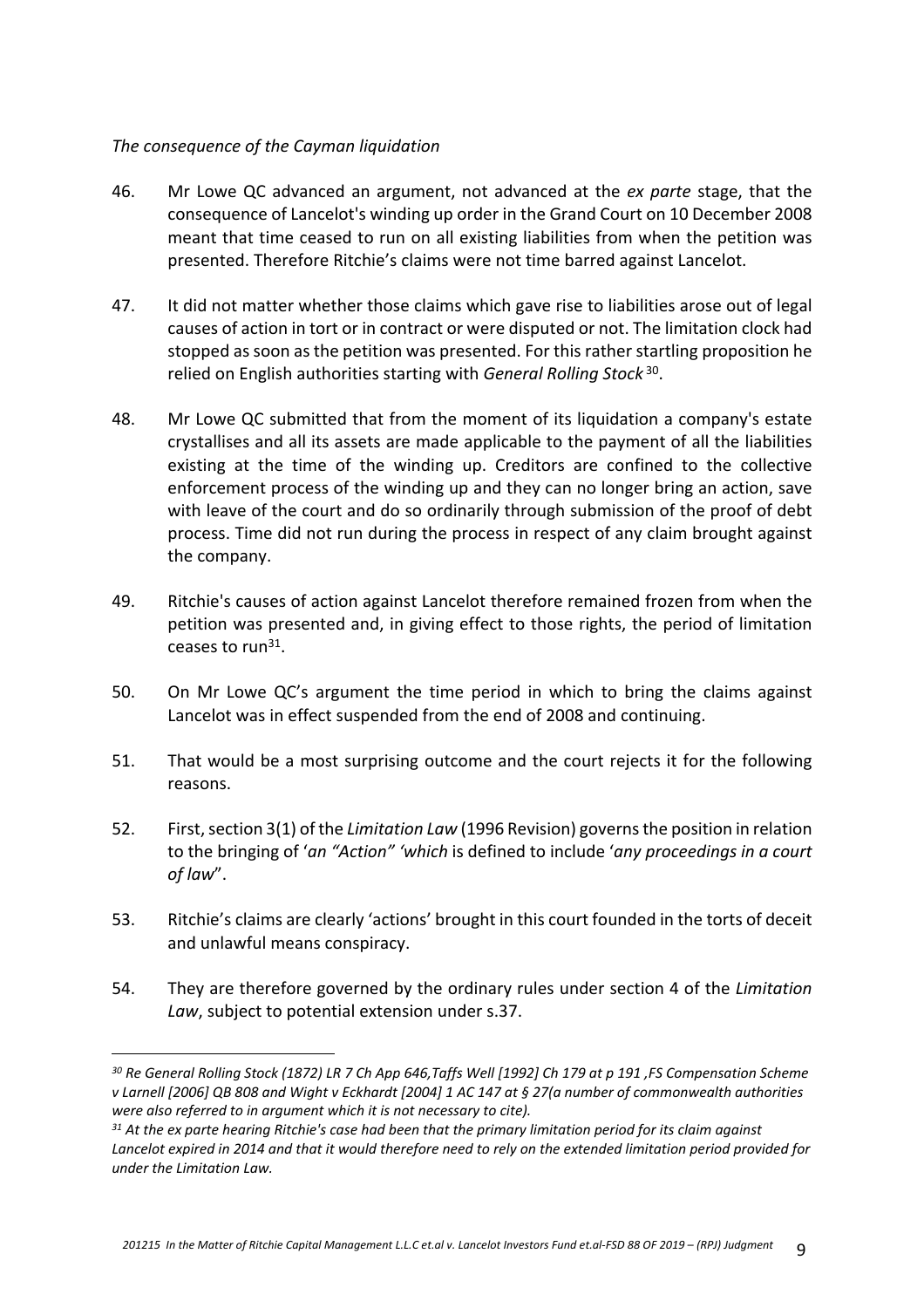- 55. Neither the *Limitation Law* nor the *Companies Law* (2020 Revision or any prior enactment) or indeed any other Cayman statute to which the court has been referred, provides for the suspension of the running of time for such actions upon the entry of a defendant company into liquidation.
- 56. Second, the authorities beginning with *General Rolling Stock* do not in my view support the proposition that the provisions of the *Limitation Law* should be disregarded in this situation.
- 57. In *General Rolling Stock*<sup>32</sup>, which can be said to be the foundational case for Mr Lowe QC's argument, the court was dealing specifically with the proof of debt process and the legislative effect of a winding up order in which contributories would need to be settled by the court and the assets of the company collected and applied to discharge liabilities.
- 58. A proof of debt had been rejected by the Master of the Rolls on the basis that the debt was barred by the Statute of Limitations. On appeal it was held that, pursuant to the *Companies Act 1862*, the assets are made applicable to the payment of all liabilities of the company subsisting at the date of the winding up order and from that time the Statute of Limitations did not run against the creditors. The claimants were entitled to prove in the liquidation, not disturbing any former dividend. It was a case, properly understood, about the liquidation process.
- 59. The Court of Appeal effectively held that the Statute of Limitations had nothing to do with when the proof of debt needed to be submitted in the liquidation process which had its own regime.
- 60. Sir W M James LJ said;

"*A duty and a trust are thus imposed upon the Court, to take care that the assets of the company shall be applied in discharge of its liabilities. What liabilities? All the liabilities of the company existing at the time when the winding-up order was made which gives the right."*

- 61. In that regard the Statute of Limitations was suspended as long as the debt was not statute barred as at the date the company entered into the winding up procedure. In other words for as long as the assets remained unadministered creditors were at liberty to prove in the liquidation without disturbing any form of dividend<sup>33</sup>.
- 62. "*In the present case it is not disputed that at the time of the winding-up order the company was liable to the holders of these bills, and the winding-up order enures to the benefit of the holders*" per Sir W M James LJ at p.649.

*<sup>32</sup> P649*

*<sup>33</sup> See per Mellish LJ at p 650*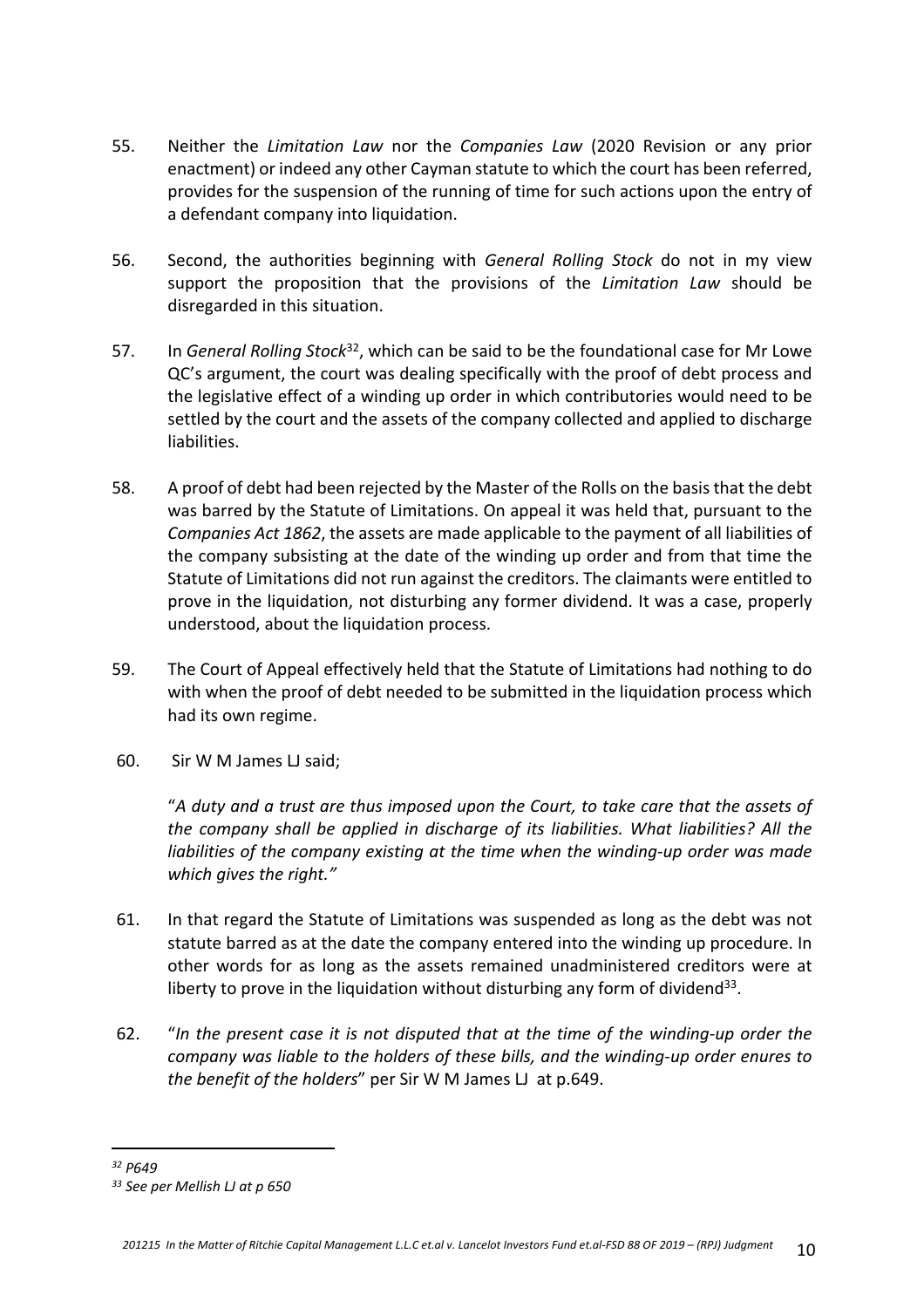- 63. This is clearly distinct from and deals with a different regime to the *Limitation Law* as regards the bringing of causes of action. In my view it is not authority for the proposition that the effect of the insolvency of Lancelot suspends time for the commencement of legal proceedings pursuant to the underlying cause of action, which is governed by the *Limitation Law*.
- 64. The decision in *Taffs Well* takes the argument no further as it dealt with the position of claims which were already statute barred at the date of the winding up and so do not form part of the company's liabilities for distribution in the insolvency<sup>34</sup>.
- 65. *Larnell* did not extend the principle to ordinary actions, but confirmed that the proposition that can be derived from *General Rolling Stock* is limited to the position of proofs in a liquidation process (emphasis added):

"*In effect so far as the operation of the winding up is concerned, limitation periods cease to run at that date, so long as they have not already expired"* per Lloyd LJ at §13

"[*General Rolling Stock] establishes that the rights of a person who seeks to enforce a claim against the assets of the company in the liquidation are to be ascertained as at the date of the commencement of the liquidation. It is to the satisfaction of all such liabilities that the company's property must be applied and therefore….provided his claim is not time-barred at the date of the winding up, the right to prove in the liquidation is not thereafter lost by reason of the operation of the Limitation Act".*  per Lloyd LJ at §57

- 66. The applicable statute in *Larnell,* section 107 of the *UK Insolvency Act*, was dealing with the situation of a company's liabilities which were not statute barred at the date of the winding up. Section 107 of the *UK Insolvency Act* did not purport to amend or limit the operation of the Limitation *Act 1980* as regards actions brought in tort before or after the date of the winding up and the Court of Appeal did not hold that it did.
- 67. To accept Mr Lowe QC's submission would lead to the strange result that the collective enforcement procedure, which takes effect pursuant to a winding up order of the court, changes the characteristics of the creditor's rights and the nature of the debts which can be enforced by way of action in a court of law and would in my view be contrary to principle<sup>35</sup>.
- 68. In my view Lancelot's winding up does not affect the *Limitation Law* relating to these claims, whether they were commenced before, during, or after the winding up procedure.
- 69. Third, it makes no sense for the *Limitation Law* not to apply to actions brought by way of court proceedings simply because a defendant company has been wound up. To

*<sup>34</sup> Per HHJ Baker QC pp 192-194*

*<sup>35</sup> See Lord Hoffmann in Wight supra at §27*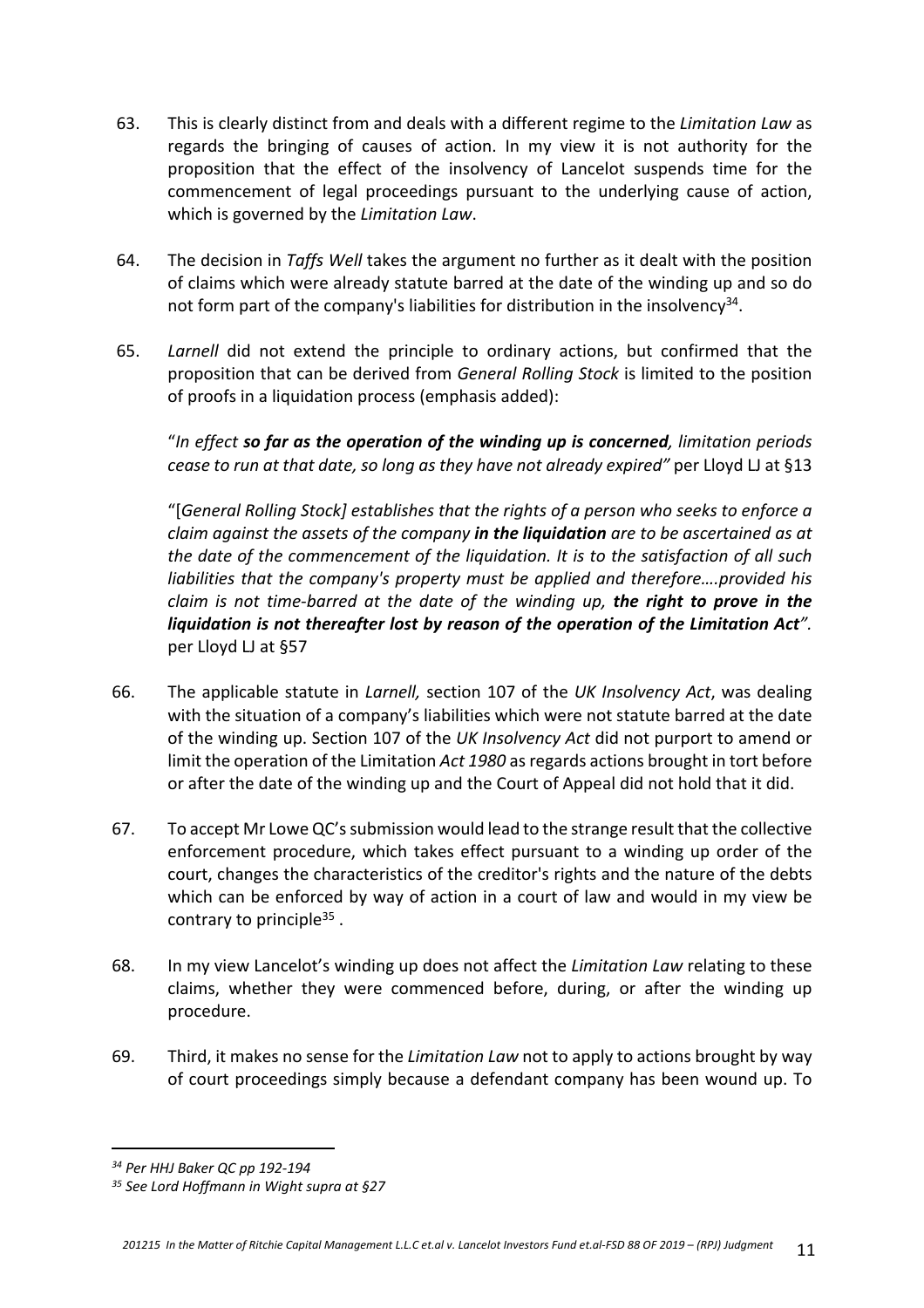disapply it would be contrary to the policy behind the *Limitation Law* to commence actions within a reasonable time period for there to be certainty and finality.

70. I have found no basis for making an exception to the *Limitation Law* for the bringing of court actions against companies in liquidation. The proof of debt process in an insolvency is a different regime and the authorities make that clear.

#### *Section 37 of the Limitation Law*

- 71. These proceedings were issued in the Cayman Islands on 21 May 2019.
- 72. By section 4 of the *Limitation Law* (*1996 Revision*) (the Limitation Law) the claims Ritchie seeks to advance against Lancelot (and GE) in conspiracy and deceit expired six years from the date when the cause of action accrued. The alleged fraud Ritchie lost money from as a matter of fact dates back at least to 2003, but Ritchie did not enter into finance agreements with Lancelot until 2008 which was the year in which the cause of action in these proceedings would have arisen. The incidence of loss and damage was when the loans were made to the fraudulent companies. The primary limitation period therefore expired in 2014, five years before these proceedings were issued.
- 73. The question which arises is whether and to what extent Ritchie is able to rely on the extended limitation period prescribed by section 37 of the *Limitation Law*.
- 74. S.37 provides as follows (emphasis added):

(1)"*Subject to subsection (3), where in the case of any action for which a period of limitation is prescribed by this Law, either –*

- *(a) the action is based upon the fraud of the defendant;*
- *(b) any fact relevant to the plaintiff's right of action has been deliberately concealed from him by the defendant; or*
- *(c) the action is for relief from the consequences of a mistake,*

*the period of limitation does not begin to run until the plaintiff has discovered, or could with reasonable diligence have discovered, the fraud, concealment or mistake. References in this section to the defendant include the defendant's agent, and any person through whom the defendant claims, and his agent."*

…

# *Legal principles under s.37*

75. As noted above, the *Limitation Law* exists as matter of public policy for there to be finality and certainty as to old claims, that is claims where causes of action occurred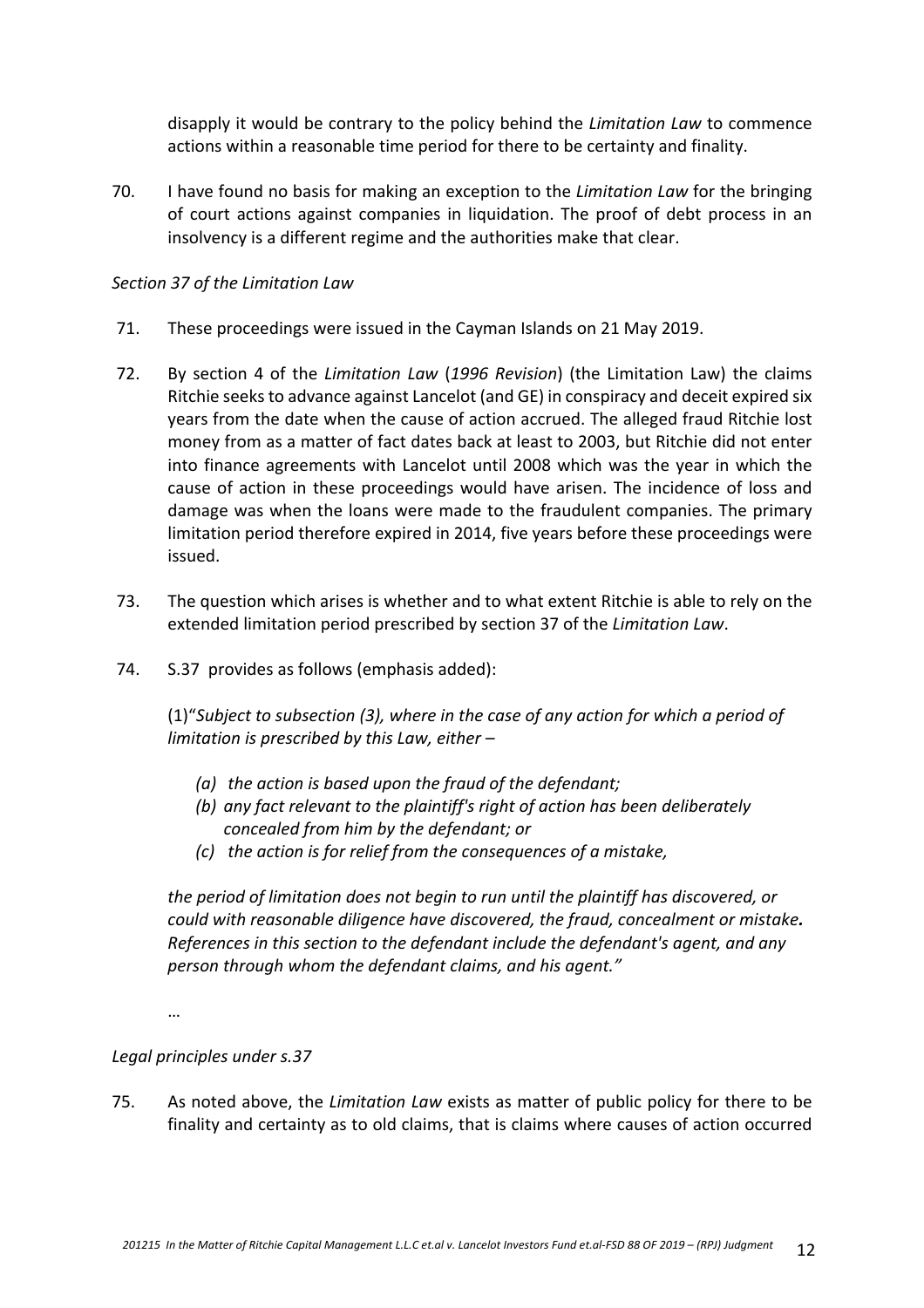many years before the claim is brought $36$ . Section 37 extends the time period for cases based upon fraud and deliberate concealment and provides an exception to the strictness of the time bar. The subject matter of the enquiry under section 37 (1)(a) is when the plaintiff discovered or could have discovered the fraud. Under section 37(1)(b) it is when the plaintiff discovered or could have discovered any concealed fact relevant to the right of action. Although Mr Lowe QC suggested there was a difference, the test in both cases is, in my view, the same.

#### *Knowledge and discovery of facts*

- 76. In fraud and deliberate concealment claims, s. 37 extends the period so that it does not start in circumstances where the plaintiff can show that knowledge of the facts necessary in order to plead the claim was not known or could not with reasonable diligence have been discovered.
- 77. The discovery of facts which would complete the plaintiff's ability to plead the case are what is important. Another way of looking at this is to ask whether there are any facts without which the claim could not be pleaded. This is sometimes called the 'statement of claim test'.
- 78. Knowledge or discovery of facts that there is some unspecified deception or fraud in a general sense is not enough, what must have been discovered or discoverable by the plaintiff before the limitation period begins to run, is knowledge of the essential facts constituting the alleged fraud<sup>37</sup>.
- 79. Facts which improve the plaintiff's prospects of success or which go generally to the plaintiff's case are not sufficient<sup>38</sup>.
- 80. The critical facts necessary to plead a claim carry a narrow interpretation<sup>39</sup>.
- 81. Since the court is looking at the gist of the cause of action to see if and when the facts were known or with reasonable diligence could have been discovered to plead the cause of action<sup>40</sup>, it is not necessary that the claimant did not know or could not have discovered each and every piece of evidence which it later chooses to plead<sup>41</sup>.
- 82. Assuming on the evidence (see below) that the earliest date Ritchie could have considered a claim in fraud against Lancelot was 2009, Ritchie needs to show that there were further missing facts at least up until May 2013, which it did not know or which it could not with reasonable diligence have discovered, or which are said have

*<sup>36</sup> C v MGN [1997] 1WLR 131 at p139A*

*<sup>37</sup> Cunningham v Ellis [2018] EWHC 3188 per Teare J at § 87*

*<sup>38</sup> Granville Technology [2020] EWHC 415 (Comm) at §22 per Foxton J and Primeo V Bank of Bermuda [2017] 2 CILR 334 at §308 per Jones J.*

*<sup>39</sup> The Kriti Palm [2006] EWCA Civ 1601 at §323 per Rix LJ* 

*<sup>40</sup> The Kriti Palm supra § 453 per Buxton LJ*

*<sup>41</sup> Arcadia [2015] EWCA Civ 883 at §49 per Sir Terence Etherton; and Libyan Investment [2019] EWHC 1452 at §33 per Bryan J*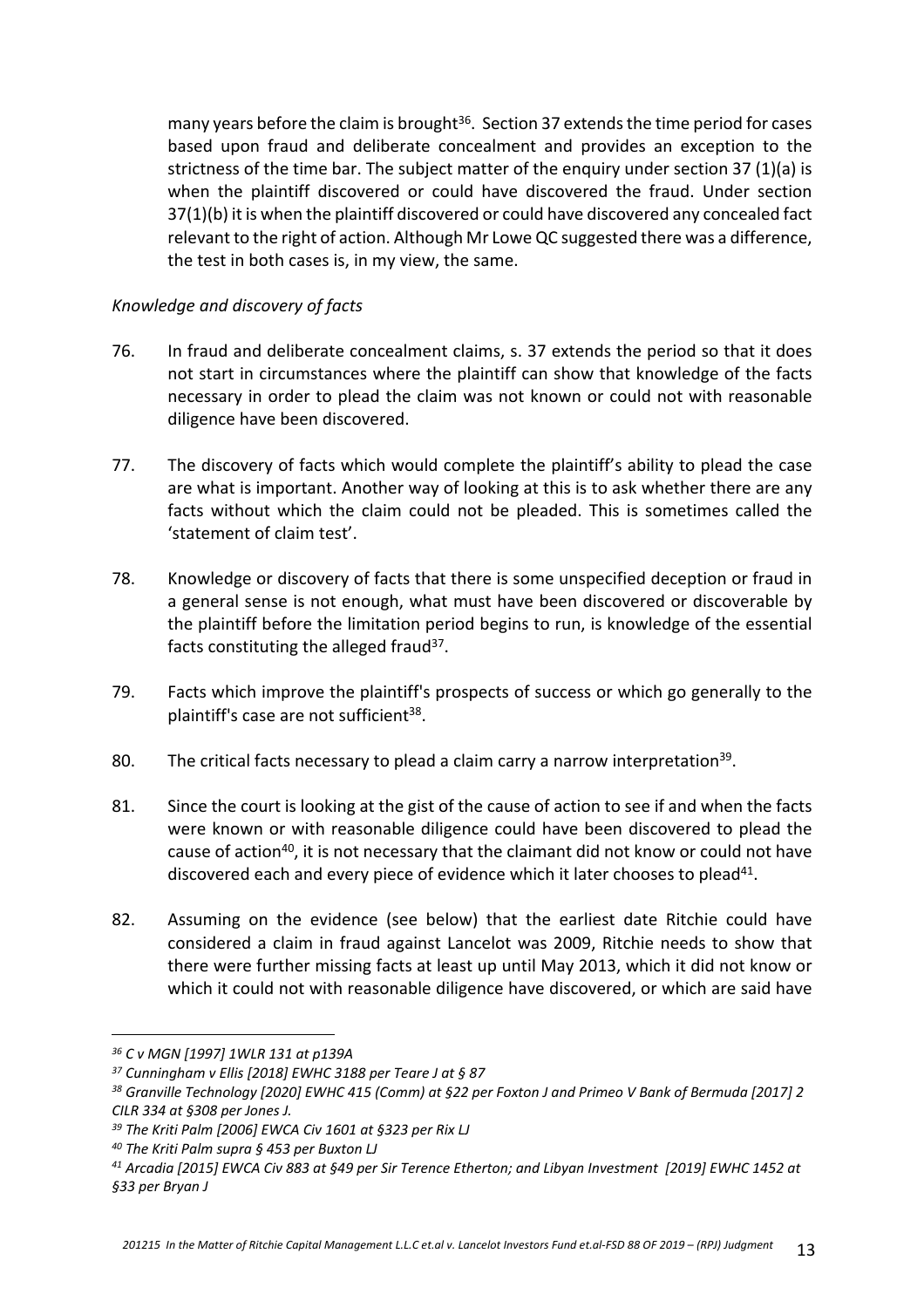been concealed, which, if pleaded, would have been sufficient to constitute a valid claim and not be liable to be struck out for a want of some essential allegation<sup>42</sup>.

83. Once the plaintiff has discovered sufficient facts to enable him to properly plead a claim in fraud which would survive a strike out application he will have 'discovered the fraud'<sup>43</sup>. It does not matter if the claim at that stage is weak or could only be made good following disclosure. The test does not involve a consideration of the prospects of success<sup>44</sup>.

## *Pleading fraud*

- 84. I accept Mr Lowe QC's submission that the pleading of fraud or deceit is a serious step and should not be based on speculation or guesswork. This is not only because of the reputational significance and effect on individuals and entities against whom fraud is pleaded. Fraud cases can also increase the cost, complexity and 'temperature' of actions<sup>45</sup>. There are necessary hurdles to overcome and allegations of fraud in pleadings should not be 'bandied about'.
- 85. I also accept Mr Lowe QC's submission that a fraud case, which classically relies on inferences, cannot be properly pleaded without some solid foundation in evidence<sup>46</sup>. In addition to the well-known pleadings principles, it must be sufficiently particularised in order for the defendant to understand the case it has to meet and so as to justify any necessary inferences as to the deceit and conspiracy alleged. The fraud case and inferences which would support and justify the plea of fraud must be properly pleaded out with some particularity<sup>47</sup>.

#### *Application*

- 86. The test under s37 should be applied in a broad and common sense way. The court should ask itself, looking at the way the case is pleaded and the matters complained of in broad terms: when did the plaintiff have knowledge of the facts or could with reasonable diligence have discovered the facts on which the complaints are based?<sup>48</sup>
- 87. The relevant question, following the wording of the section, is not one relating to when the plaintiff 'ought to' or 'should have' discovered the fraud or concealment, but rather whether with reasonable diligence the plaintiff *could* have done so.

*<sup>42</sup> Granville supra § 22 per Foxton J*

*<sup>43</sup> Granville supra§ §24-30 per Foxton J*

*<sup>44</sup> Kimathi v FCO [2018]EWHC 1169 at §51 per Stewart J*

*<sup>45</sup> See Birss J in Property Alliance Group [2015] EWHC Ch at §40*

*<sup>46</sup> See Federal Deposit Insurance [2020] EWHC 2001 CH per Snowden J at § 36 quoting Sales LJ in Playboy Club [2018] EWCA Civ 2025*

*<sup>47</sup> See GCR Order 18 Rule 12 (1) (a) and (b) and Three Rivers supra per Lord Millett pp 291-2 § 186* 

*<sup>48</sup> See The Kriti Palm supra at§ 459 Buxton LJ quoting Hoffmann LJ in Broadley [1994]4 All ER 439 at § 448*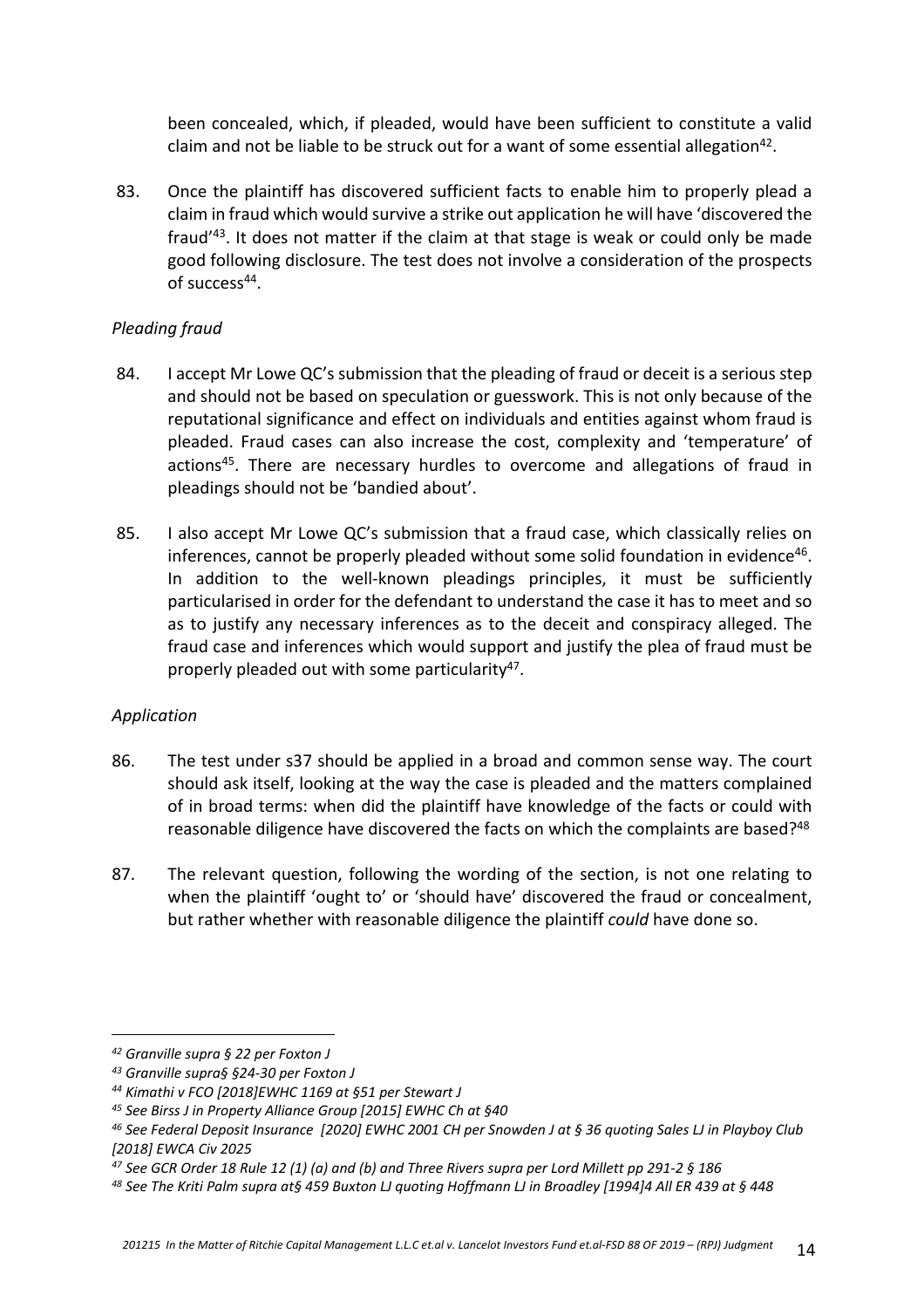88. However, there must first be something to have objectively put the plaintiff on notice of the need to investigate, which needs to be established on the evidence<sup>49</sup>. As I have said the plaintiffs were, on the evidence (see below), on notice of this in 2009.

## *Reasonable diligence*

- 89. In relation to 'reasonable diligence', Ritchie is to be judged by the standard of how a person carrying on business of the relevant kind would act if he had adequate but not unlimited staff and resources and was motivated by a reasonable but not excessive sense of urgency<sup>50</sup>.
- 90. In this regard Ritchie would have to show that it could not with reasonable diligence have discovered the fraud without taking exceptional measures which it could not have reasonably been expected to take<sup>51</sup>.
- 91. Reasonable diligence is not an absolute standard and depends on all the circumstances. The particular position of the plaintiff at the relevant time can be taken into account. There is however an assumption that the plaintiff desires to discover whether or not there has been a fraud and has a desire to know more and indeed to investigate it<sup>52</sup>.

# *What are the essential allegations in Ritchie's causes of action against Lancelot in deceit and unlawful means conspiracy?*

- 92. The essential case in deceit is the making of false representations by Mr Bell on behalf of Lancelot, principally in relation to the operation of the lockbox, with knowledge of the falsity of those representations or recklessness on his part as to their truth or falsity, and reliance by Ritchie on those representation with resultant loss and damage<sup>53</sup>.
- 93. GE is *not* alleged to be part of the deceit claim against Lancelot.
- 94. The essential case in unlawful means conspiracy against Lancelot is a combination or agreement between Lancelot and one or more others (as pleaded, Mr Bell, Lancelot Management, Mr Petters and his companies), an intention to injure Ritchie, unlawful acts pursuant to the combination as a means of injuring Ritchie and loss to Ritchie.
- 95. GE is not alleged to be a party to that conspiracy<sup>54</sup>.

*<sup>49</sup> DSG Retail v Mastercard [2020] EWCA Civ 671 at § 69 per Sir Geoffrey Vos* 

*<sup>50</sup> Paragon Finance v DB Thakerar [1999] 1 All ER 400 CA at 418 per Millett LJ*

*<sup>51</sup> Paragon supra at 418 per Millett LJ*

*<sup>52</sup> Law Society v Sephton [2005] QB 1013 at §116 per Neuberger LJ*

*<sup>53</sup> §§111-139 and 234 -238 SOC*

*<sup>54</sup> §236 SOC*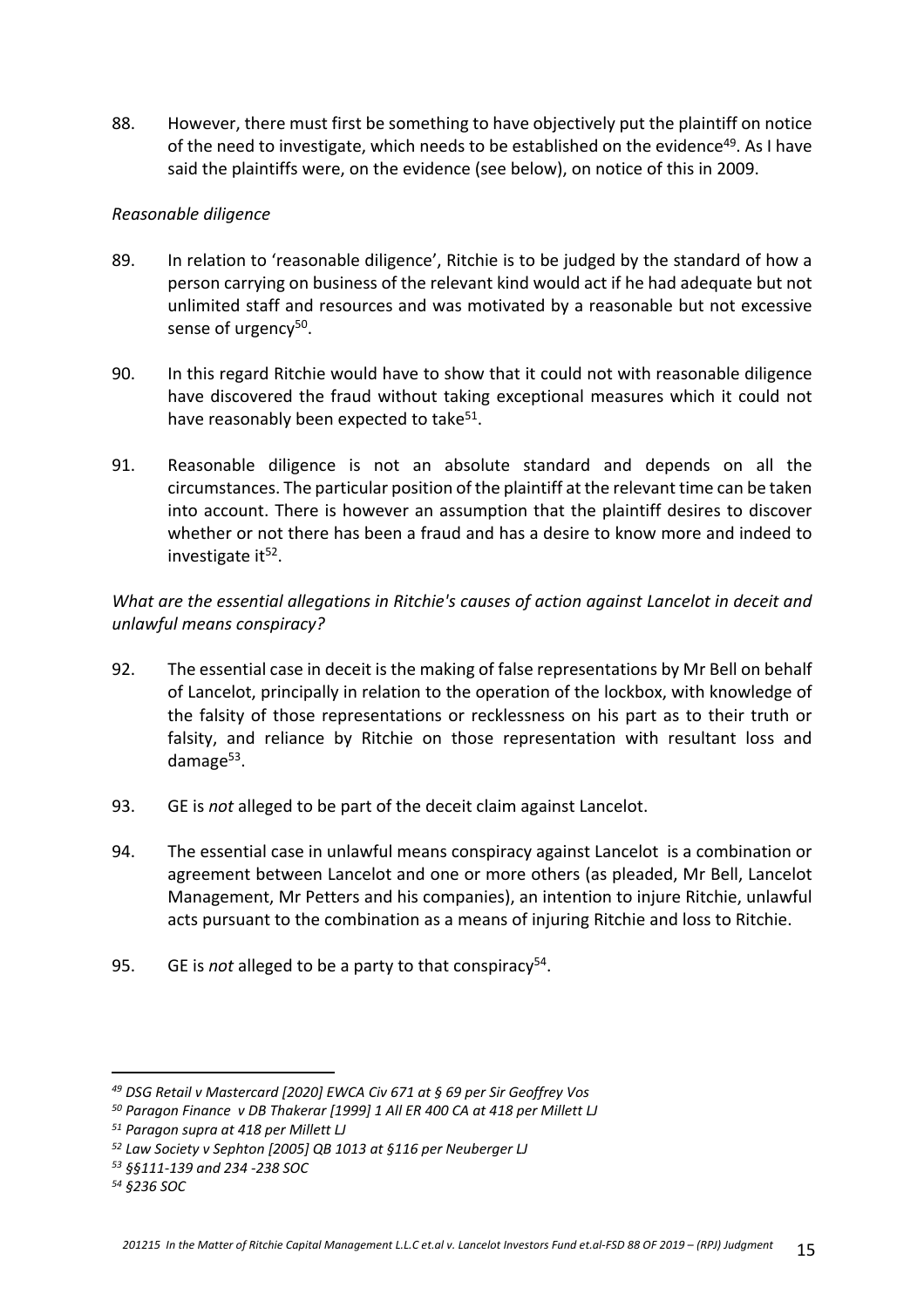#### *When did Ritchie discover the fraud?*

#### *The evidence*

- 96. Mr Lowe QC properly accepted that this aspect of his case was 'challenging'. Mr Beltrami QC for his part characterised it as hopeless.
- 97. Mr Petters was arrested and charged in connection with his Ponzi scheme in early October 2008 and asset freeze and forfeiture orders were immediately commenced against him and his companies<sup>55</sup>.
- 98. The factual trigger point for the realisation by Ritchie that there was a fraud by Petters and one which required further investigation can be identified by reference to the proceedings Ritchie commenced in the Illinois Circuit Court for Cook County on 30 September 2008 against Mr Petters and his companies.
- 99. Reference is made in the SEC Complaint to the facts that: the FBI and the IRS had been conducting a fraud investigation for some time into Petters and his companies; the authorities had evidence that the Petters' defendants fraudulently indicated that certain inventory items were their assets when in fact the items did not exist; the defendants defrauded Ritchie and (as detailed in an affidavit submitted by an agent of the FBI) Petters and his companies had fraudulently obtained sums from investors since the mid 1990's and Petters ordered the creation of false documents<sup>56</sup>. The claim is for breach of contract and fraudulent misrepresentation and inducement in relation to the lending contracts Ritchie entered into<sup>57</sup>.
- 100. It can be objectively seen from these proceedings that Ritchie not only knew by then that something had gone seriously wrong and it had suffered substantial losses (US\$223million), but was sufficiently on notice to be investigating and bringing actions on the basis that the loss was caused by a particular fraud involving the way in which Petters was able to induce lenders and investors to part with their money<sup>58</sup>.
- 101. Soon after that Ritchie became involved in the myriad bankruptcy proceedings commenced in October 2008 when a receiver was appointed over Mr Petters' companies which were then placed into Chapter 11 Bankruptcy.
- 102. As I have said the lock box arrangements were admittedly central to the decision to lend by Ritchie, were the foundation for all the security arrangements in relation to the loans, and gave comfort because they guarded against any possible misappropriation by Mr Petters and credit risk. It provided comfort that the relationship with the retailers was working<sup>59</sup>. This remains Ritchie's case in the Cayman proceedings. It is inconceivable that this was not a matter which would have

*<sup>55</sup> Ritchie 2 §29*

*<sup>56</sup> §§2-5 of the SEC Complaint*

*<sup>57</sup> Ritchie 2 §29 fn 4* 

*<sup>58</sup> See, by way of contrast, Loches v Goldman Sachs [2020] EWHC 2327*

*<sup>59</sup> Ritchie 1 §88*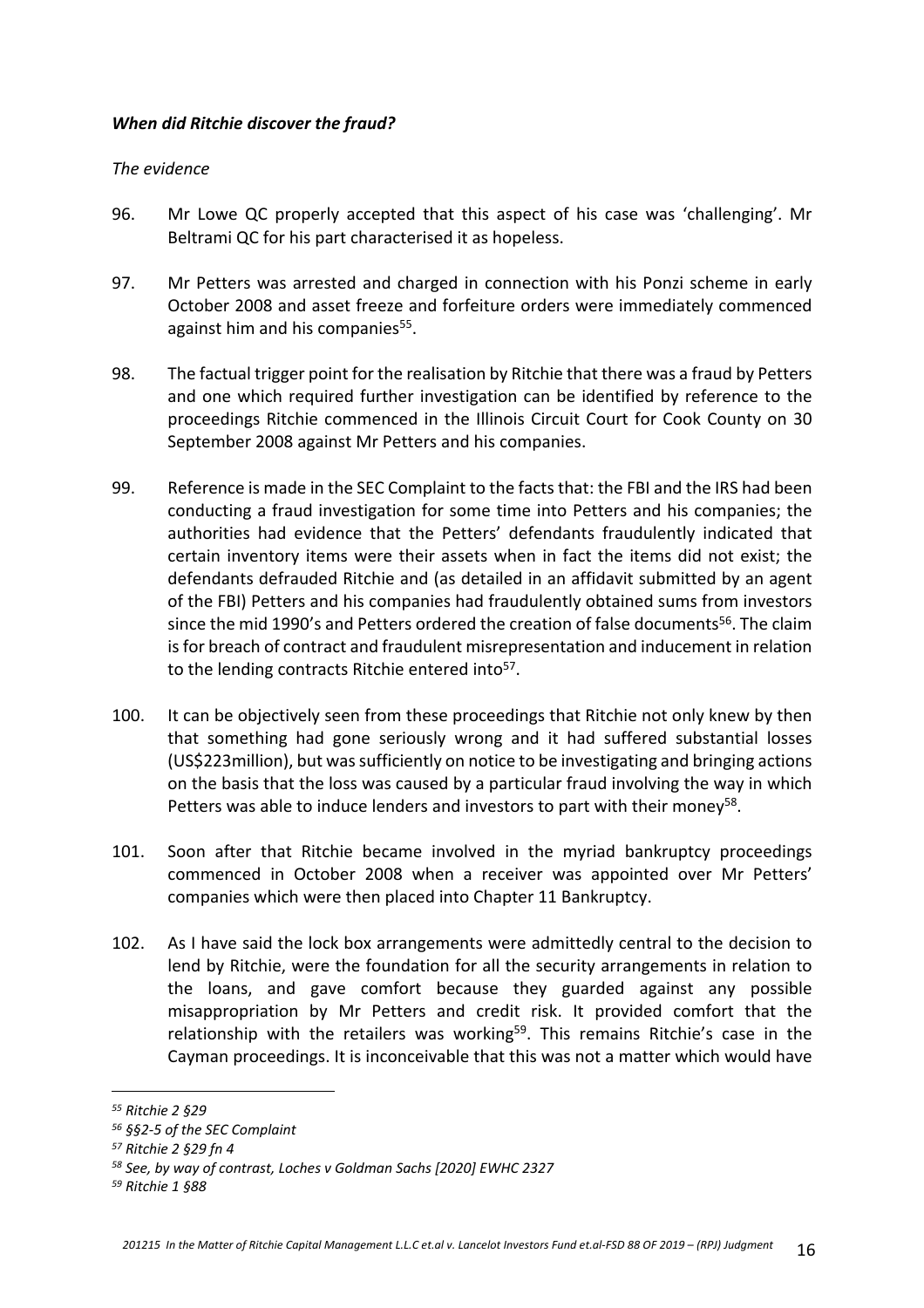been in sharp focus for Ritchie when constructing its fraudulent inducement /misrepresentation case in relation to the loans it made.

- 103. Mr Beltrami QC relies on the fact that Mr Ritchie says in his evidence, when describing the 'lien' which would attach to the receivables from the retailers buying the goods, that since there were no goods, the security arrangements were 'obviously fictitious.'<sup>60</sup>
- 104. Mr Lowe QC submitted that he was making this statement with hindsight and as to the legal position, rather than his state of knowledge in 2009.
- 105. Whether or not that is the case, the publicly available information from 2009 shows Ritchie to have been objectively on notice of the very fraud which required investigation and which formed the basis of the legal proceedings it had commenced the previous year.
- 106. In July /August 2009 Mr Bell and Lancelot Management became the subject of civil proceedings brought by the SEC.<sup>61</sup>
- 107. The press release issued by the SEC stated that the SEC believed that:

*'Bell and Lancelot Management falsely assured investors that they were taking specific steps to protect investor money and to verify the legitimacy of Petters' financing business, when in fact they did not. Bell and Lancelot Management also failed to inform investors that Petters was previously convicted of multiple crimes involving fraud and deception.'<sup>62</sup>*

- 108. The SEC's public website included a link to the SEC Complaint of 7 July 2009 which describes Mr Petters and Mr Bell as *two of the leading figures behind a multibillion dollar Ponzi scheme.* The SEC Complaint details the Ponzi scheme and seeks to recover the stolen monies and prevent monies going overseas. At paragraph 3 of the SEC Complaint it is said that Bell and Lancelot siphoned over US\$40million out of three hedge funds that they managed for members of the investing public just before the scheme collapsed.
- 109. It goes on to particularise wrongdoing relating to assurances given by Mr Bell and Lancelot Management with regard to protection of investor money and the legitimacy of Mr Petters' financing business and in particular that Lancelot would operate the lock box account:

" ..*to pay money directly to vendors and that payments into the lockbox would come directly from the retailers. This arrangement protected investors in that their money was not paid to Petters and the role of the retailers ostensibly was verified by the direct, transparent* 

*<sup>60</sup> Ritchie 1 §21*

*<sup>61</sup> O'Leary 1 §67 and Ritchie 2 §97*

*<sup>62</sup> O'Leary 1 §63*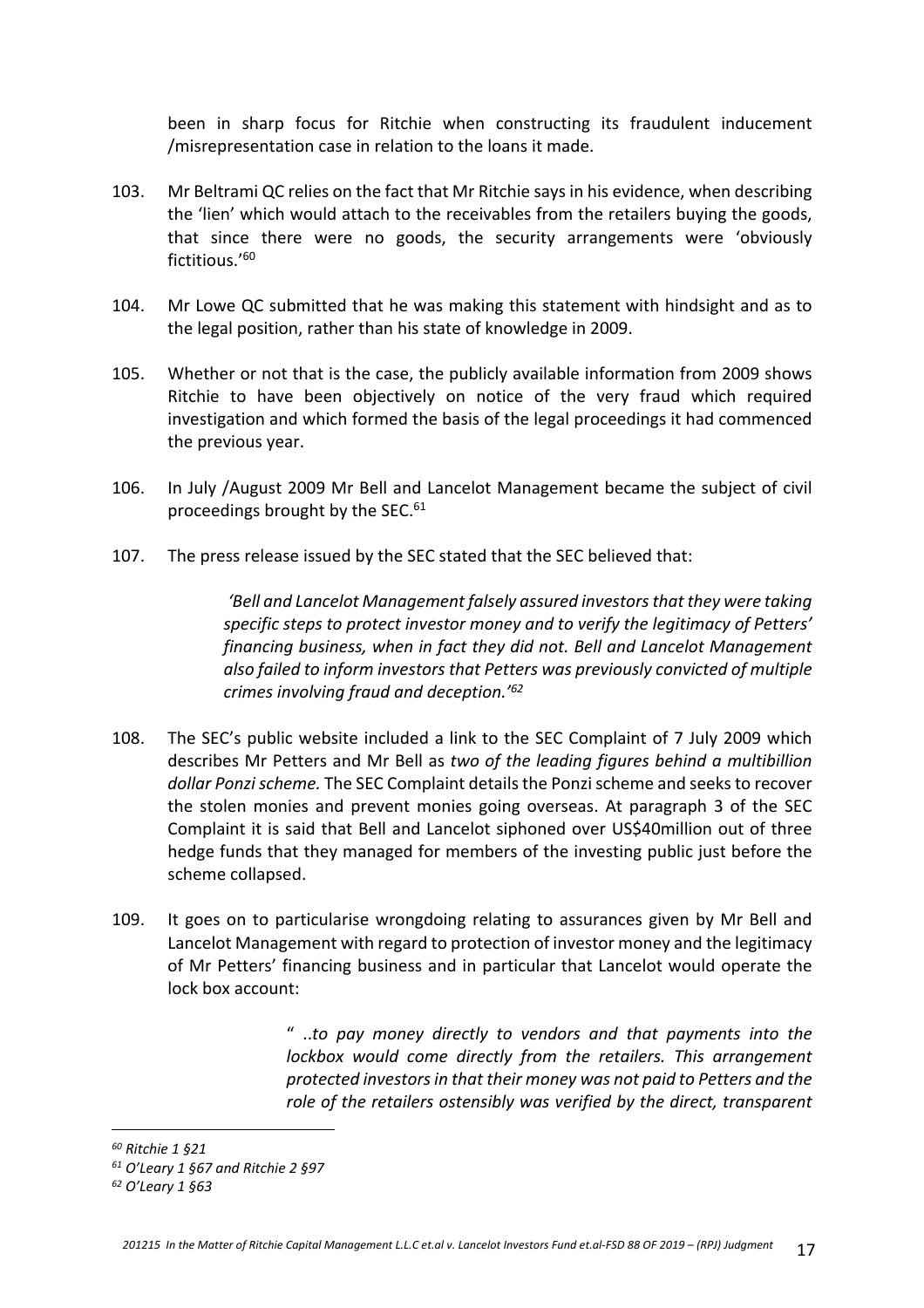*receipt of their payments. In fact, however, many of the payments into the lockbox account came from Petters, not from any retailers. And, later in the scheme, Bell ceased sending money to vendors and instead transferred the investors' funds directly to Petters. Bell did not disclose these material facts to investors in the funds and instead continued to disseminate his false representations about the lockbox account*."<sup>63</sup> .

110. This was described at paragraph 97 as a '*critical problem'*:

" *Since the payments never came from Retailers, Bell could not independently determine that there were actually any transactions between the Vendors and the Retailers, as promised by Petters*."

111. Further by paragraph 98 of the SEC Complaint:

"*Bell admitted in investigative testimony before the Commission staff that he learned as early as 2004 that the repayments were being made by Petters Co. and not by any Retailers. Bell asked Petters about the matter and received a feeble explanation."*

- 112. Mr Lowe QC, maintained that Mr Bell may well have made representations recklessly, because he had not made sure that the lockbox arrangement was working or monitored the transactions, but this evidence did not show that he was intentionally fraudulent.
- 113. This submission cannot withstand the scrutiny of a detailed review of the SEC Complaint<sup>64</sup>. As can be seen from the relevant sections of the SEC Complaint the evidence goes much further than that.
- 114. In particular, Mr Bell admitted the lockbox arrangements had not worked for many years. It followed that the account was not monitored and he either knew or was reckless as to the fact that Petters was not carrying on a legitimate business.
- 115. The Bell admission was in fact later used by Ritchie in the Lancelot insolvency<sup>65</sup>.
- 116. There followed the criminal conviction for dishonesty which Mr Bell received by pleading guilty to wire fraud in September 2009, based upon 'round tripping ' in 2008. This was conduct not directly related to the lockbox, but was designed to give Lancelot investors the impression that the PCI (a Petters company) notes were being repaid, which was not the case.

*<sup>63</sup> Paragraph 11*

*<sup>64</sup> §65 O'Leary 1 setting out §§ 10,11, 98, 101, 104-5, 115-116, 121-129, 136- 149 of the SEC Complaint.*

*<sup>65</sup> The SEC Complaint was appended to Ritchie's original Proof of Debt filed on 3 August 2009, as well as to Ritchie's Amended Proof of Debt filed on 5 September 2013 in the Lancelot insolvency proceedings. It was also cited by Ritchie as being the source of Ritchie's knowledge for the purposes of its Amended Proof of Debt in Lancelot's US bankruptcy. (see §67 O'Leary 1)*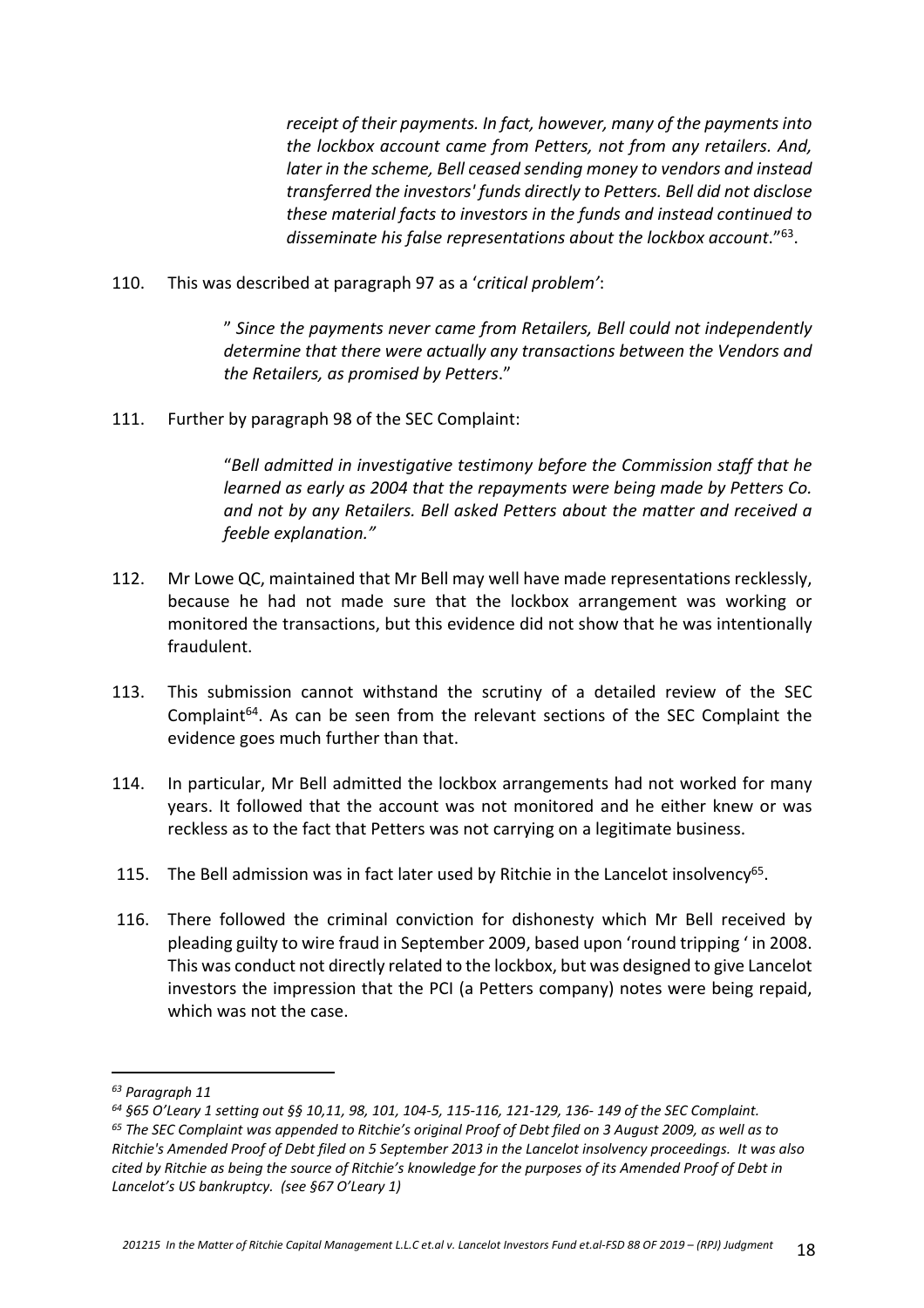- 117. In addition, more significantly Mr Petters' criminal trial in Minnesota also commenced in late October 2009 which was followed by Ritchie because it had a legal representative present<sup>66</sup>.
- 118. For these reasons I am satisfied that Ritchie not only had enough information to be on notice to investigate, but actually had enough information to have discovered the fraud in relation to the critical security arrangements for their loans from 2009.
- 119. In case I am wrong about that, the next question is: could Ritchie with reasonable diligence have discovered the facts necessary to plead its claim against Lancelot before 21 May 2013?
- 120. Mr Lowe QC submitted that Mr Ritchie says that he did not personally read the SEC Complaint $67$  and the fact that his lawyers did later that year should not be attributed to Ritchie. They were only engaged to draft and file the original proof of debt in the Lancelot bankruptcy in August 2009. I do not accept this submission.
- 121. The lawyers were clearly acting in the course of a retainer for Ritchie with authority to receive such communications and in such circumstances the communication is to be attributed to the principal<sup>68</sup>.
- 122. Mr Lowe QC further submitted that there was not enough information to start the Limitation period running in 2009 under s.37<sup>69</sup>.The particular fraud case against Lancelot was not yet sufficiently known to satisfy the legal test to plead fraud. The essential allegations on which the claim based on fraud is made were not known<sup>70</sup>.
- 123. In my view the events outlined above clearly triggered the need for an investigation by Ritchie in 2009 and Ritchie in fact discovered the fraud in that year.
- 124. Even if Ritchie did not have enough knowledge by then as Mr Lowe QC submits (which I do not accept), Ritchie was on sufficient enquiry to be assessed as to whether it could with reasonable diligence have discovered 'the relevant fraud'. That is to say, could sufficient of the facts pleaded in the Cayman proceedings (so as to survive a strike out application) against Lancelot have been discovered before 21 May 2013 (six years before the date of the issuing of the Cayman proceedings)? $71$
- 125. Mr Lowe QC emphasised that in assessing what Ritchie could with reasonable diligence have discovered, the court should have regard to the complicated facts of

*<sup>66</sup> O'Leary 1 §71 and Ritchie 2 §§103 - 104*

*<sup>67</sup> Ritchie 2 §§97-10*2

*<sup>68</sup> El Ajou [1994] BCC 143 at § 157 per Hoffmann LJ*

*<sup>69</sup> Allison v Horner [2014] EWCA Civ. 117 at §14 and Gresport Finance [2018]EWCA Civ 540 at §49 per Henderson LJ*

*<sup>70</sup> Barnstable Boat v Jones [2007] EWCA Civ 727 at § 34 Waller LJ*

*<sup>71</sup> 'A claimant does not discover a fraud until he has material sufficient to enable him to properly plead* 

*it':Sephton supra at§ 110 per Neuberger LJ*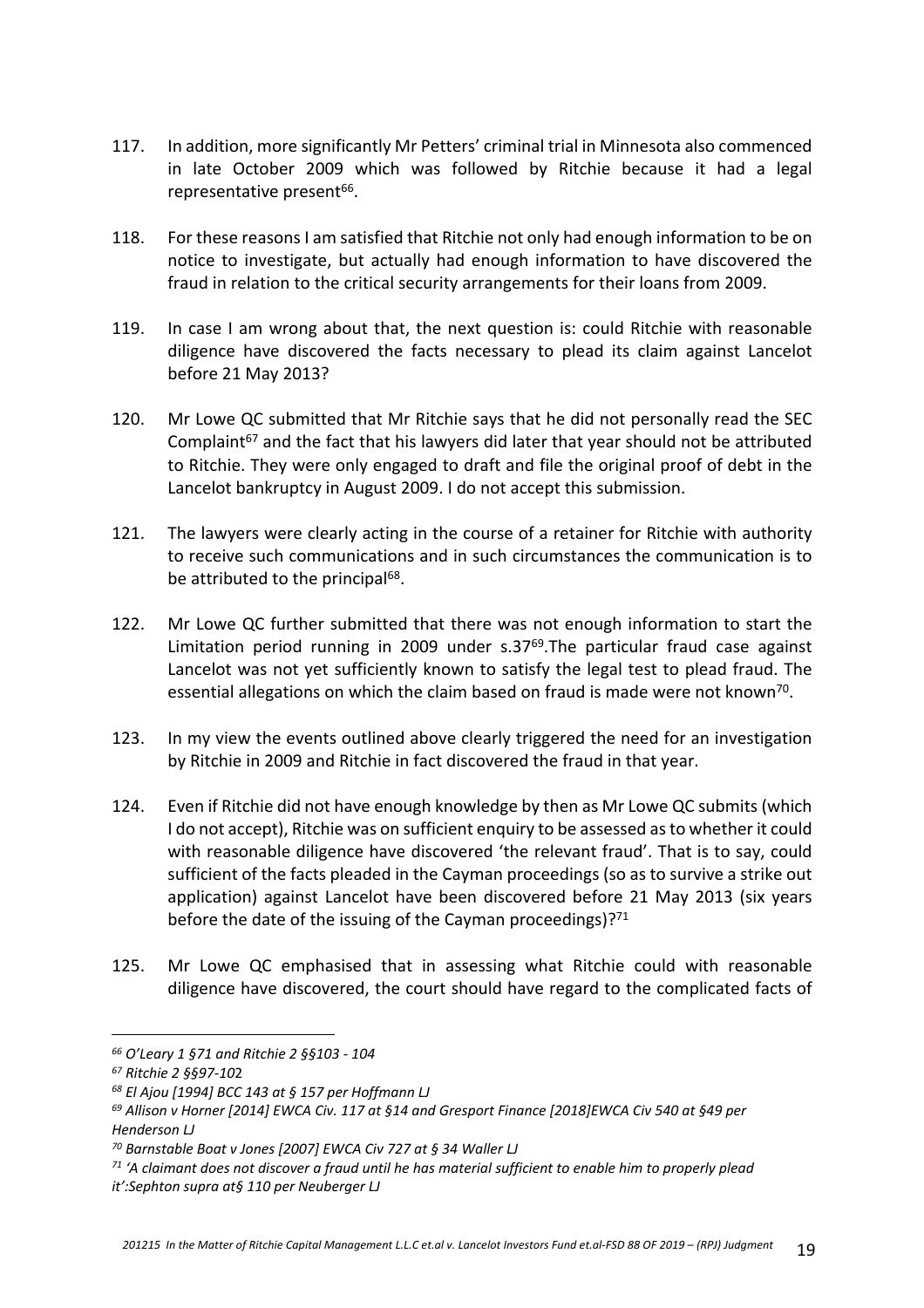the Ponzi scheme and difficulties with identifying the precise roles of the alleged conspirators. He also pointed to the chaos caused by the financial crisis in 2008 which Ritchie was also dealing with at the time and the effect on Ritchie's business and resources of the collapse of the Petters' businesses<sup>72</sup>.

- 126. In the second affidavit of Mr Ritchie dated 2 September 2020 at paragraph 16 he says:
	- *'a) the Ritchie Group was entirely preoccupied with protecting and preserving their interests which included various lawsuits (both pursuing claims and defending claims) and could not be expected, as GECC alleges, to be aware of every filing or press release in connection with the Petters Ponzi scheme. Furthermore, even if the Ritchie group did have certain documents, the nature of those documents including the context in which they were prepared and the lack of specificity meant that the Ritchie group could not sufficiently make sense of those documents and rely upon them to plead a particularised claim;*
	- *b) the Ritchie Group's ability to make independent enquiries and obtain document discovery to substantiate their allegations or testimony, was very limited and often restricted by law; and*
	- *c) even if certain documents were publicly available, the Ritchie Group was not on notice of their existence and had no reason to know of, or make enquiries into, their existence. It would be impossible for the Ritchie group to be monitoring hundreds of cases across 50 states.*'
- 127. I accept that efforts were made to discover facts in the pressurised and intense environment the Ritchie group found itself in between 2008 and 2013<sup>73</sup>. I also accept the description Mr Ritchie provides in relation to the numerous and complex bankruptcy and clawback proceedings<sup>74</sup>.
- 128. However, the reasonable diligence standard to be applied under the extended period granted under *Limitation Law*, although not absolute, is essentially an objective one. It requires an examination primarily of the staff and resources available to a fund of comparable size to Ritchie, facing the issues it faced at the relevant time. There should not be in applying this standard an undue focus on the particular situation of Ritchie. The word 'reasonable' denotes an objective standard.
- 129. I accept however that the personal characteristics and particular situation of Ritchie are to be taken into account in deciding what diligence it could reasonably have been expected to have shown<sup>75</sup>.

*<sup>72</sup> See Ritchie 2 at §§ 29 - 34 for the efforts made*

*<sup>73</sup> Ritchie 2 §§68-72 and Ritchie 3 §§ 18-20*

*<sup>74</sup> Ritchie 2 at §§ 35-59*

*<sup>75</sup> DSG Retail v Mastercard [2020] EWCA Civ 671 at § 67 Sir Geoffrey Vos C quoting Lord Hoffmann in Peconic [2009] HKCFA 17 at§ 30*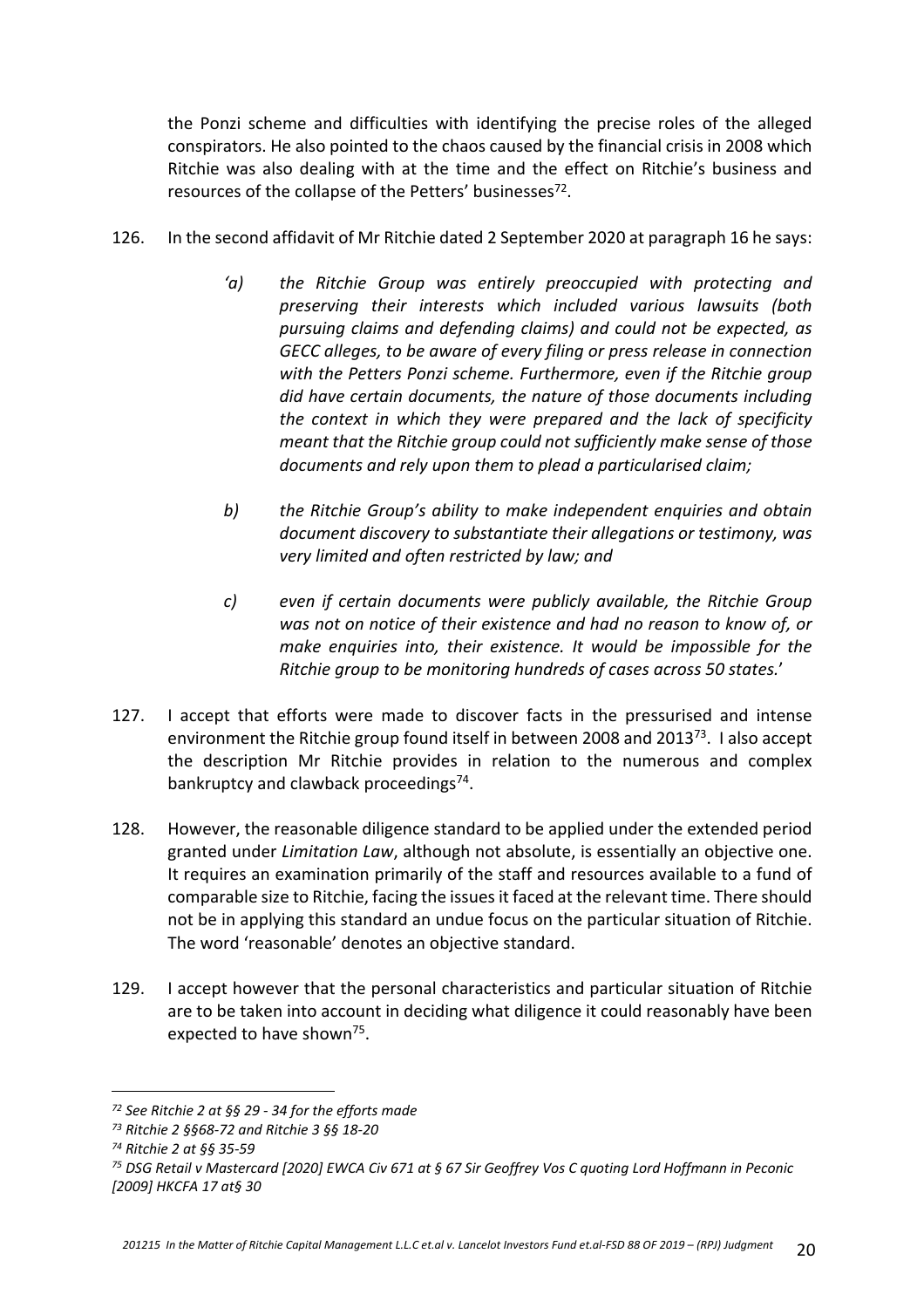- 130. Of importance is also the significant sum (US\$200 million) lost by Ritchie due to the Petters fraud and those involved in it. There was an urgent and compelling need for a close analysis of what happened to try and obtain a remedy. That involved an investigation of the particular conduct now pleaded against Lancelot concerning the security arrangements that Ritchie says it relied on to make its loans.
- 131. I also acknowledge the difficulties Ritchie faced concerning the fallout of the 2008 financial crisis, the difficulties of unravelling potential claims from the morass left by the collapse of the Petters Ponzi scheme and the complications of the bankruptcy proceedings. There was no doubt a good deal of intense firefighting going on within the Ritchie group at the relevant time and the need to prioritise resource.
- 132. However, the legal focus is how the hypothetical fund business of comparable size and situation would act if it had adequate but not unlimited staff and resources and was motivated by a reasonable but not excessive sense of urgency<sup>76</sup>.
- 133. Ritchie had a business of adequate resource to properly investigate and form views as to the best way to protect its interests and attempt to make recovery. It had a General Counsel and well known and leading external law firms advising it. Its capability is demonstrated by the significant number of proceedings it initiated and conducted in the aftermath of the collapse.
- 134. I have formed the view that the central fact necessary to be able to plead Ritchie's case against Lancelot, namely Mr Bell's knowledge of the falsity of the representations he made as to the lockbox, was known or could have been discovered with reasonable diligence well before 2013, irrespective of the other demands and priorities on Ritchie's resources.
- 135. The other obstacles and litigation<sup>77</sup> Ritchie has set out<sup>78</sup> did not in my view hamper its ability to discover the existence of facts necessary to plead its case against Lancelot.
- 136. Mr Lowe QC contended that the lock box should not be the sole focus. Petters could still have traded his fraudulent Ponzi scheme through the lockbox account. I do not accept this submission.
- 137. If the lockbox arrangements had actually been in place they would have only permitted investments to be used to purchase real goods and would have ring fenced the proceeds of sale of those goods which would have denied Mr Petters sufficient control over the money to have been able to operate the Ponzi scheme<sup>79</sup>.
- 138. The basis of the lockbox representation was that the funds came from real counterparties rather than fictitious ones and that the lockbox would be monitored so as to ensure compliance with its terms. If Mr Bell and Lancelot knew that the

*<sup>76</sup> Paragon supra Millet LJ § 418 b-d*

*<sup>77</sup> O'Leary 1 § 42 (20 claims)*

*<sup>78</sup> Ritchie 2 §§79-85*

*<sup>79</sup> O'Leary 2 §26 (and, in particular §26(c))*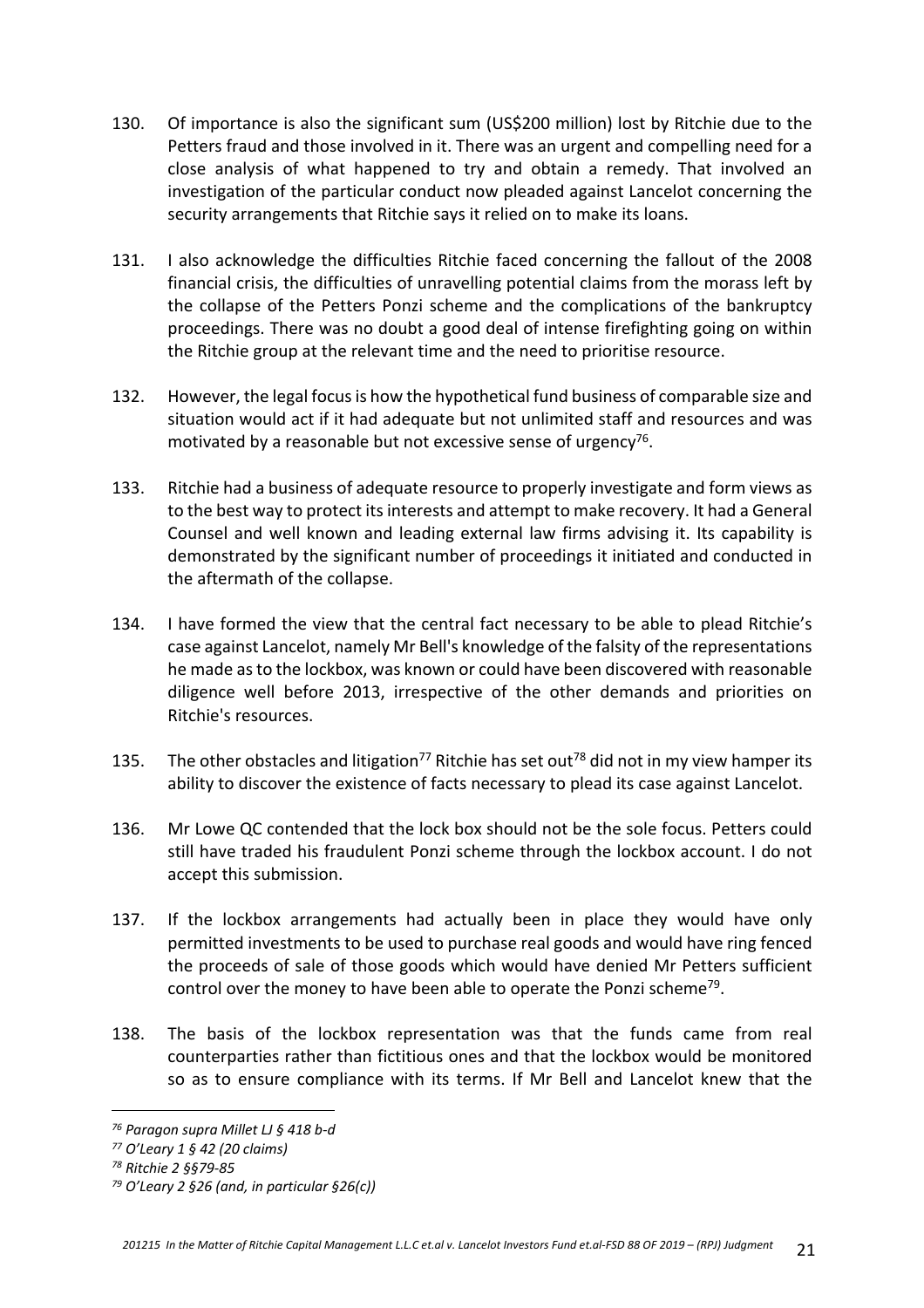payments being made into that account were *not* coming direct from retailers it follows that they knew that the representation was false.

- 139. If they were not properly monitoring the lockbox they also knew that the representation that they would monitor it was likewise false and/or they were arguably reckless as to the truth or falsity of the representation regarding where the funds came from.
- 140. In either case Ritchie had the essential ingredients of a cause of action in fraud and conspiracy against Lancelot with a good foundation<sup>80</sup>.
- 141. It follows given how important the lockbox arrangements were to Ritchie, as soon as the Petters fraud became known the implication was that the lockbox arrangement (which Bell and Lancelot controlled) could not have been working properly as it was designed to prevent this type of fraud being carried out. It would have been obvious to Ritchie that Bell must have known this and that his representations were false as to its operation and as to the monitoring of it. Bell even admitted it to the SEC.
- 142. This analysis is consistent with Ritchie's case at the *ex parte* hearing.
- 143. Ritchie's evidence at the *ex parte* hearing was that the relevant 'discovery' was Mr Bell's admission in the Bell Interview Note (taken by the FBI in 2009) that he knew that the lockbox account '*never worked in the way [he] told investors it worked'* and that from that point onwards Ritchie knew that it had '*a claim against Lancelot for Mr Bell's deceit and for conspiring with Mr Petters'*.
- 144. Ritchie accepted that time ran from July 2014 when it obtained a copy of an interview of Mr Bell (the Bell Interview Note) carried out by the FBI on 25 September 2009 when Mr Bell was in prison<sup>81</sup>.
- 145. For the reasons set out above I do not accept that it was only from that point onwards that Ritchie had the necessary knowledge.
- 146. Ritchie has not shown that it did not discover, or could not with reasonable diligence have discovered those necessary facts by 2013.
- 147. In fact I have reached the view that Ritchie had a pleadable case as to Mr Bell's knowledge that the lockbox account did not work in the manner which was represented to investors by August 2009. Ritchie had received the SEC Complaint dated 10 July 2009. A Proof of Debt submitted in the Illinois bankruptcy of Lancelot on 31 July 2009 exhibited the SEC Complaint.
- 148. Although the Proof of Debt was concerned with the 'round tripping' by Bell /Lancelot which formed part of the SEC Complaint, there was other material in it known to

*<sup>80</sup> See §43 Barnstable supra per Waller LJ*

*<sup>81</sup> Ritchie 1§§163-168 which was also the position adopted by Mr Lowe QC at the ex parte hearing-see p 39 of transcript at lines 41-46*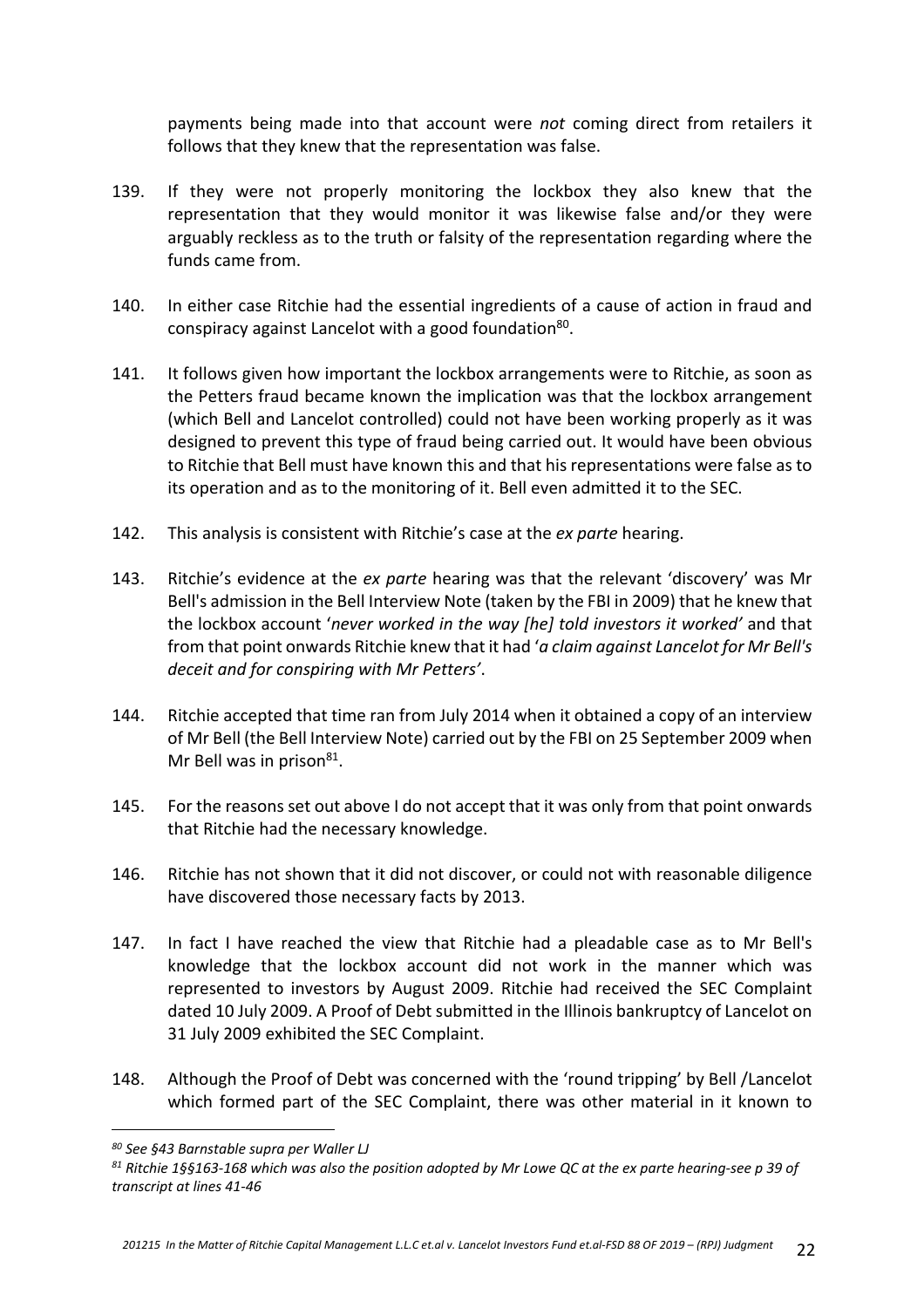Ritchie to enable it to plead the Lancelot case, which it claims it did not know until 2014.

- 149. Ritchie was aware at that time of the allegation that Mr Bell combined with Mr Petters to conceal the truth from investors and knew that "*all payments into the lock box came from PCI, not any retailers, and [he] directed that payments be made from the lockbox to PCI instead of to the vendors".*
- 150. It also knew of the admission by Bell to the SEC.

*'Bell admitted in investigative testimony before the Commission staff that he had learned as early as 2004 that the repayments were being made by Petters Co. and not any retailers. Bell asked Petters about the matter and received a feeble explanation<sup>82</sup> .* 

- 151. Mr Lowe QC submitted that although the SEC described the explanation as 'feeble' this did not mean that Mr Bell realised or knew it to be a lie at the time*.*
- 152. I reject this submission. The basis of the lockbox representation to investors was that it existed, and had a legitimate purpose. Mr Bell admitted to knowing that was not the case and had not been the case for many prior years. I cannot see how any explanation from Petters could change the irresistible inference that Bell knew of the fraud.
- 153. The SEC Complaint particularly paragraph 98, and the criminal conviction of Mr Bell only a month later in September 2009, strengthened and gave particularity to that case<sup>83</sup>. There was a sound factual basis from then for pleading a claim against Lancelot.
- 154. The Bell Interview Note, on Ritchie's case not received until July 2014, may have improved the chances of success of the claim. It did not mean that the claim could not be pleaded earlier and well before May 2013.
- 155. There was also other evidence from the criminal trial that could reasonably have been investigated, if not in 2009, then in 2010. The trial was open to the public, was widely publicised in the media and at least in part attended by one of Ritchie's attorneys<sup>84</sup>. A website dealing with public access to Court electronic records was accessible and transcripts of testimony became available from May 2010<sup>85</sup>.
- 156. It was admitted by Mr Bell in his testimony during the course of Mr Petters criminal trial in late 2009 that he knew some of his investors thought the lockbox structure was important and that even though he knew it was not in place he did not inform them

- *<sup>83</sup> O'Leary 1 §71(b).The SEC Complaint resulted in a partial judgment against Mr Bell and Lancelot on 5 October 2010 and an Order barring Mr Bell from associating with any investment advisers on 3 November 2010.He had been sentenced to imprisonment on 30 September 2010 .*
- *<sup>84</sup> O'Leary 1 §71 Vail 1§10.*

*<sup>82</sup> O'Leary 1 §69(b) and §65(c)*

*<sup>85</sup> O'Leary 1 §71 and §78*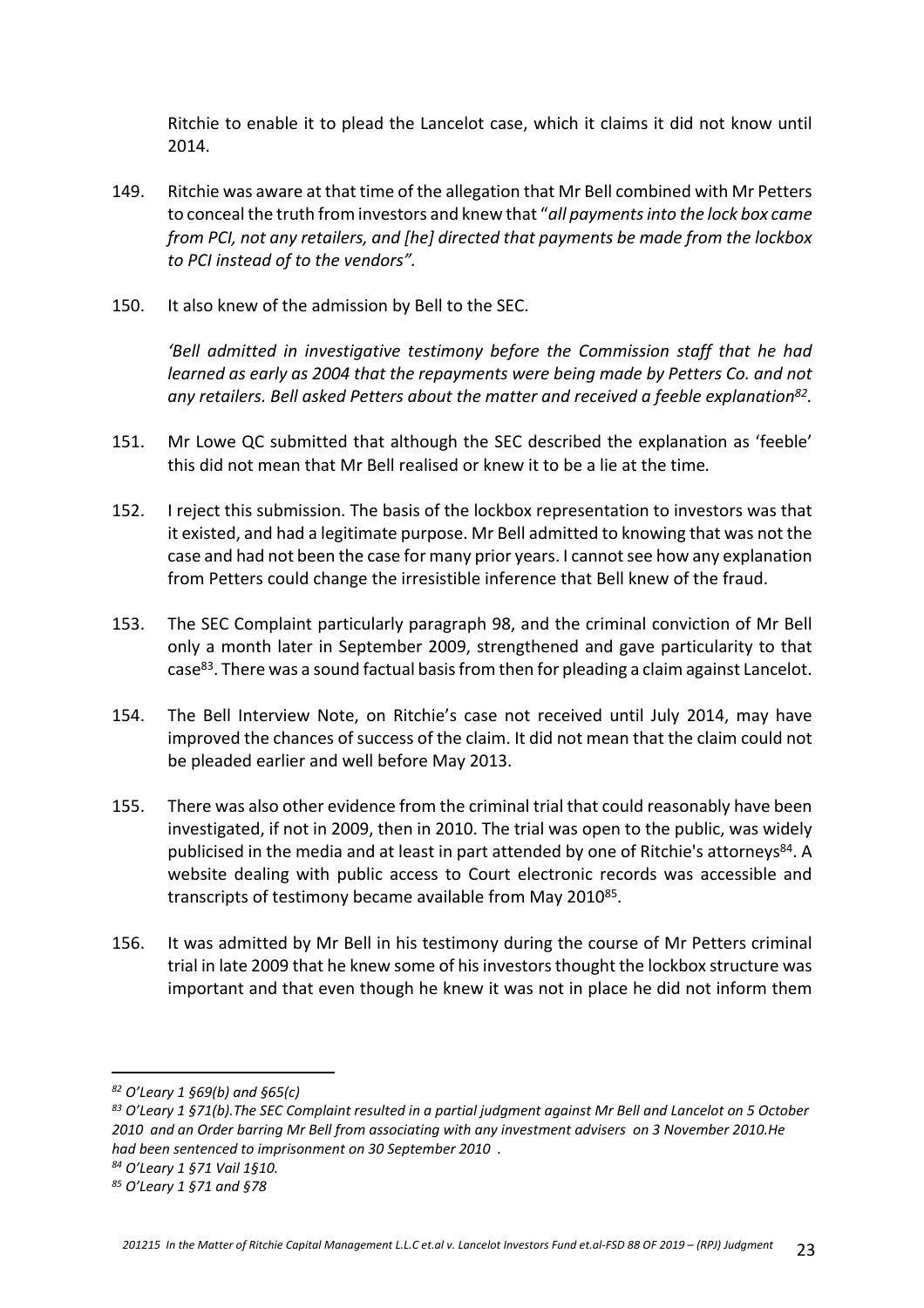that that was the case<sup>86</sup>. Ritchie could have discovered that testimony with reasonable diligence.

- 157. Mr Lowe QC urged upon the court that Mr Bell's testimony at the Petters trial was not about his knowledge at the time and his answers were given in hindsight so that the jury could understand the case against Petters.
- 158. That submission does not work in light of the testimony given by Mr Bell that he knew but did not tell investors that the payments were not coming from the retailers and maintained to investors that there was a lockbox account even although he knew this was not the case<sup>87</sup>. I am of the view that a plain reading of the testimony reveals evidence that Mr Bell knew that the lockbox did not operate as he had represented and that he had admitted that was the case.
- 159. Ritchie has not demonstrated that it could not with reasonable diligence have obtained the transcript of Mr Bell's testimony and reviewed it during this time period.
- 160. This was of course further supported by the SEC Complaint where he had also admitted<sup>88</sup> to the SEC that he had learned as early as 2004 that repayments into the lockbox account were being made by the Petters' companies and not by the retailers.
- 161. In addition in September 2009 Ritchie knew that Mr Bell had pleaded guilty to wire fraud occurring between February and September 2008<sup>89</sup>. This wire fraud involved Mr Bell's participation in 'round tripping' transactions to conceal the fact that Mr Petter's companies had not repaid the monies due to Lancelot from February 2008. Although a different fraud to the one alleged in the Cayman proceedings involving the lockbox it was from that date that Ritchie made substantial investments allegedly in reliance on the lockbox representations made by Bell and Lancelot.
- 162. From Bell's conviction Ritchie must have appreciated that Bell's participation in Petters fraud and the matters set out in its Proof of Debt were established.
- 163. I accept Mr Beltrami QC's submission that Ritchie did not need the July 2014 FBI Interview Note to plead its case. It cannot have been the critical piece of the puzzle but for which it could not plead the claim on the basis that Mr Bell knew that the lockbox was a sham.
- 164. Ritchie could with reasonable diligence have discovered the necessary material with which to plead its case against Mr Bell and Lancelot much earlier. There was ample publicly available material, including the SEC Complaint and the Petters trial testimony, where Bell himself gave evidence.

*<sup>86</sup> O'Leary 1 §71(a): Q to Mr Bell :'Did it ever work that the money went into the lock box? A; No,it did not'* 

*<sup>..&#</sup>x27;Q.In any of those deals did any of the money come back from the retailer ?A.No'.*

*<sup>87</sup> O'Leary 1 §71 (a)*

*<sup>88</sup> See § 98*

*<sup>89</sup> O'Leary 1 §§66 and 71(f) and Ritchie 2 §97*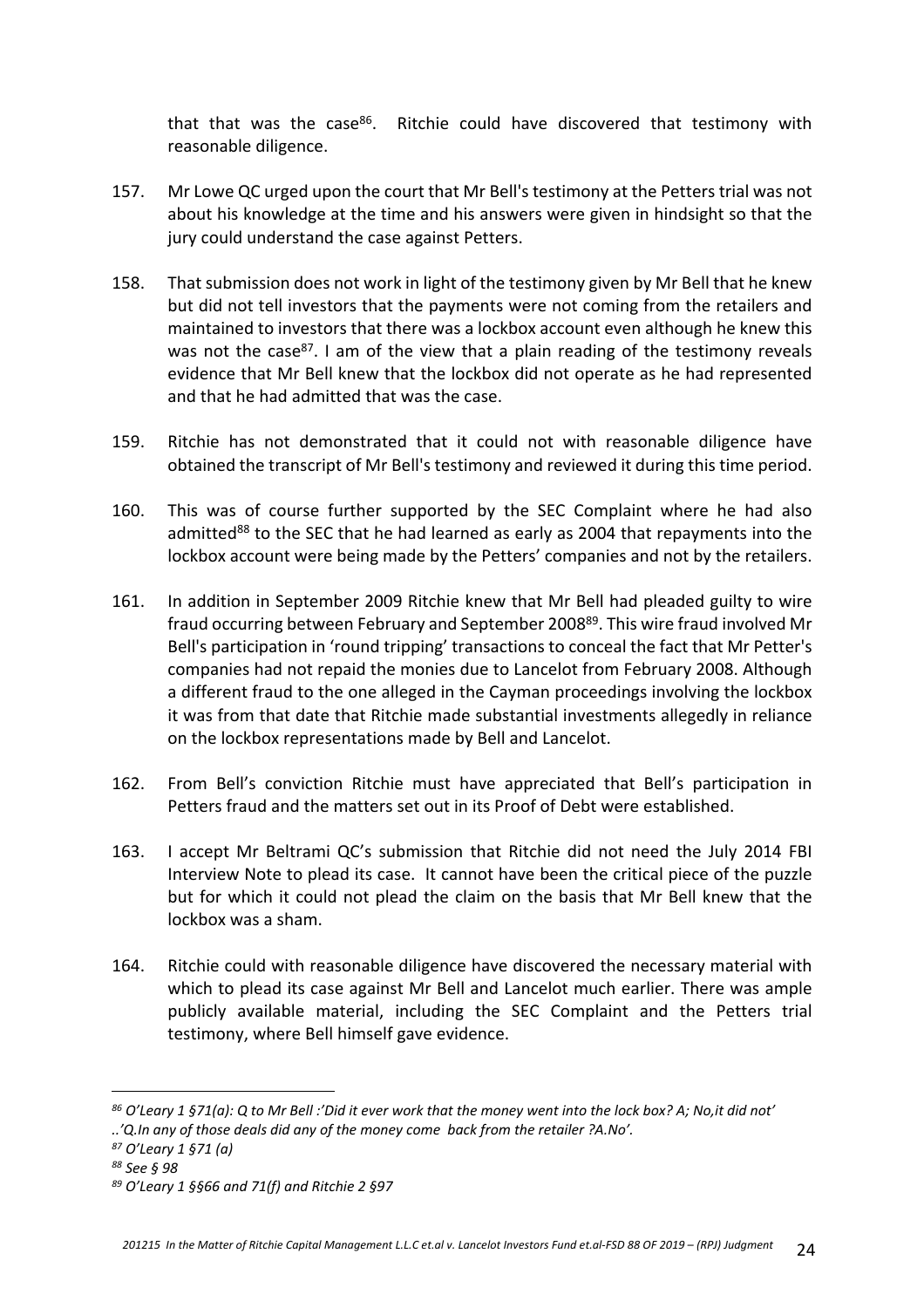## *Conclusions on s.37*

- 165. Ritchie had by 2009/2010 evidence from which to plead that the representations had been false for some time and 'discovered the fraud'. It did not need to uncover every facet or detail<sup>90</sup>. It had time in which to further investigate to strengthen the case against Lancelot and indeed find out further facts relating to the wider fraud to bolster its case. However, it was from then at the risk of the fraud case against Lancelot becoming time barred by not commencing an action against Lancelot in the Cayman court within six years, ie by 2016.
- 166. I am reinforced in this conclusion by the fact that Ritchie also submitted an amended proof of debt in the Lancelot US bankruptcy on 5 September 2013 which contains the core factual allegations that are made against Lancelot in the Cayman proceedings<sup>91</sup> and which are based on documents obtained by Ritchie in 2009<sup>92</sup>. These may well have been unproven allegations as Mr Ritchie contends<sup>93</sup>, but that does not mean the documents did not give rise to the necessary facts and inferences to the relevant standard to plead fraud. Ritchie did not need further proof.
- 167. Ritchie had sufficient confidence in the information to append the SEC Complaint to its proof of debt and make the same allegations which are contained in it in the insolvency proceedings. It follows that it had sufficient information to plead these matters in an action and commence proceedings against Lancelot much earlier. Indeed in the amended proof of debt does not contain any new facts from those put forward in 2009. The SEC Complaint is exhibited again. The lockbox fraud is set out<sup>94</sup>:

*'But as Bell was aware, all payments into the lockbox came from PCI, not any retailers, and Bell directed the payments be made from the lockbox to PCI instead of to the vendors. Debtors [Lancelot] thus knew that an important protection for their investors- and one that was described in information sent to investors and potential investors- was not being implemented, and no action was taken either to correct that failure or to inform investors of that failure*.'

- 168. I have taken note of what Mr Ritchie personally knew and when, but that is not the relevant exercise the court is engaged in. The court is concerned with what Ritchie as plaintiffs in these proceedings knew and could with reasonable diligence have discovered pursuant to the extension in the *Limitation Law*.
- 169. Mr Ritchie says that it was not apparent from Mr Bell's testimony at Mr Petters criminal trial that '*Mr Bell had been in league with Mr Petters from the beginning'* or that Mr Bell thought that *'the entire operation [of Mr Petters' business] was bogus<sup>95</sup>'.*

*<sup>90</sup> Arcadia [2015] EWCA Civ 883 at § 49 per Sir Terence Etherton* 

*<sup>91</sup> Including that Mr Bell was aware all payments into the lockbox came from PCI not any retailers*

*<sup>92</sup> Ritchie 1 §170*

*<sup>93</sup> Ritchie 1 §172*

*<sup>94</sup> § of Ritchie's Amended Proof of Debt 33*

*<sup>95</sup> Ritchie 2 §106.*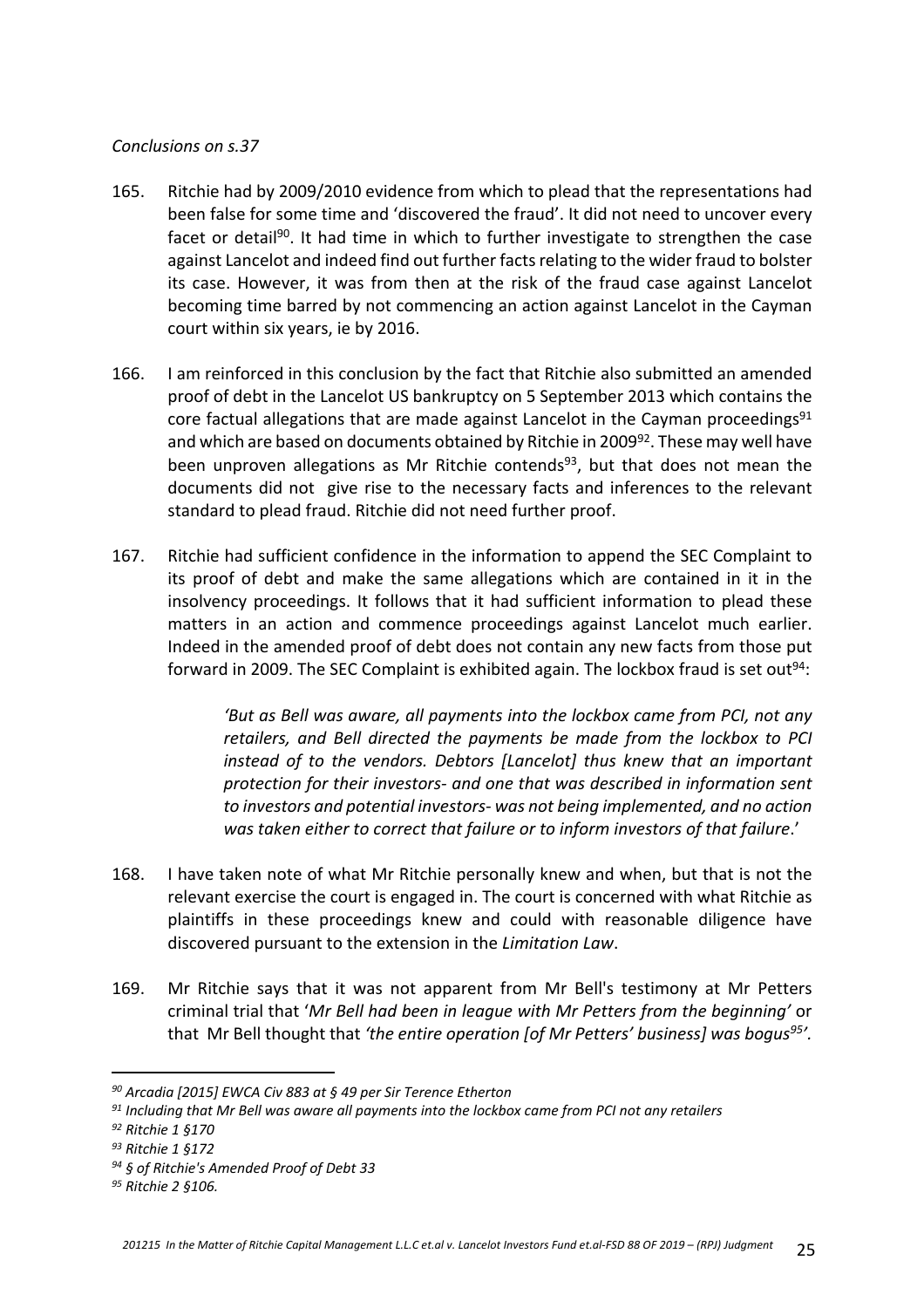- 170. For the purposes of pleading fraud against Lancelot it is not relevant whether or not Ritchie knew or could have reasonably discovered the alleged fraudulent conspiracy between GE, Petters and Lancelot, or GE's role in allegedly 'seeding' the Petters Ponzi scheme, as suggested by Mr Lowe QC.
- 171. That is not 'the fraud' for the purposes of the case against Lancelot which is dependent upon Mr Bell's knowledge of the lockbox security arrangement being a sham when he made his representations on behalf of Lancelot.
- 172. The evidence Ritchie had or could have with reasonable diligence have discovered was in my view sufficient to plead fraud against Lancelot in 2009 as further shown by the amended proof of debt submitted in 2013.
- 173. Ritchie did not require *proof*<sup>96</sup> of Mr Bell and Lancelot's involvement in Mr Petters' fraud or of facts established by some judicial process.
- 174. The test is whether a fraud case can properly be made $97$  and a plaintiff does not discover a fraud until he has '*material sufficient to enable him to plead it'*<sup>98</sup>. Ritchie has not shown that it could not with reasonable diligence have discovered the facts necessary to plead its claim against Lancelot before 21 May 2013.
- 175. It follows that Richie's claim against Lancelot was statute barred before these proceedings were commenced and that Ritchie cannot show that it has a claim with a realistic prospect of success against Lancelot.
- 176. Having found that Richie's claim against Lancelot has no realistic prospect of success it follows that the only gateway through which Ritchie seeks to bring into the Cayman jurisdiction GE as a necessary and proper party to its claim against Lancelot, is no longer available and the relief GE seeks must be granted.
- 177. Nevertheless in case it becomes relevant, there follows my findings in relation to the remaining issues: Ritchie's the prospects of success against GE; issue estoppel; appropriate forum; and full and frank disclosure.

# *Ritchie's claims against GE*

178. Mr Beltrami QC pointed to the inherent implausibility and the many evidential difficulties with Ritchie's case against GE, involving as it does the '*to whom it may concern letter'* written in 2000, many years before 'the balloon went up' on the fraud in 2008, reliance by Ritchie on the letter, and the absence of any dealings between Lancelot and GE.

*<sup>96</sup> Ritchie 2 §§ 93-108*

*<sup>97</sup> Granville supra at §§24 F-28 Foxton J*

*<sup>98</sup> Sephton supra at § 110 per Neuberger LJ*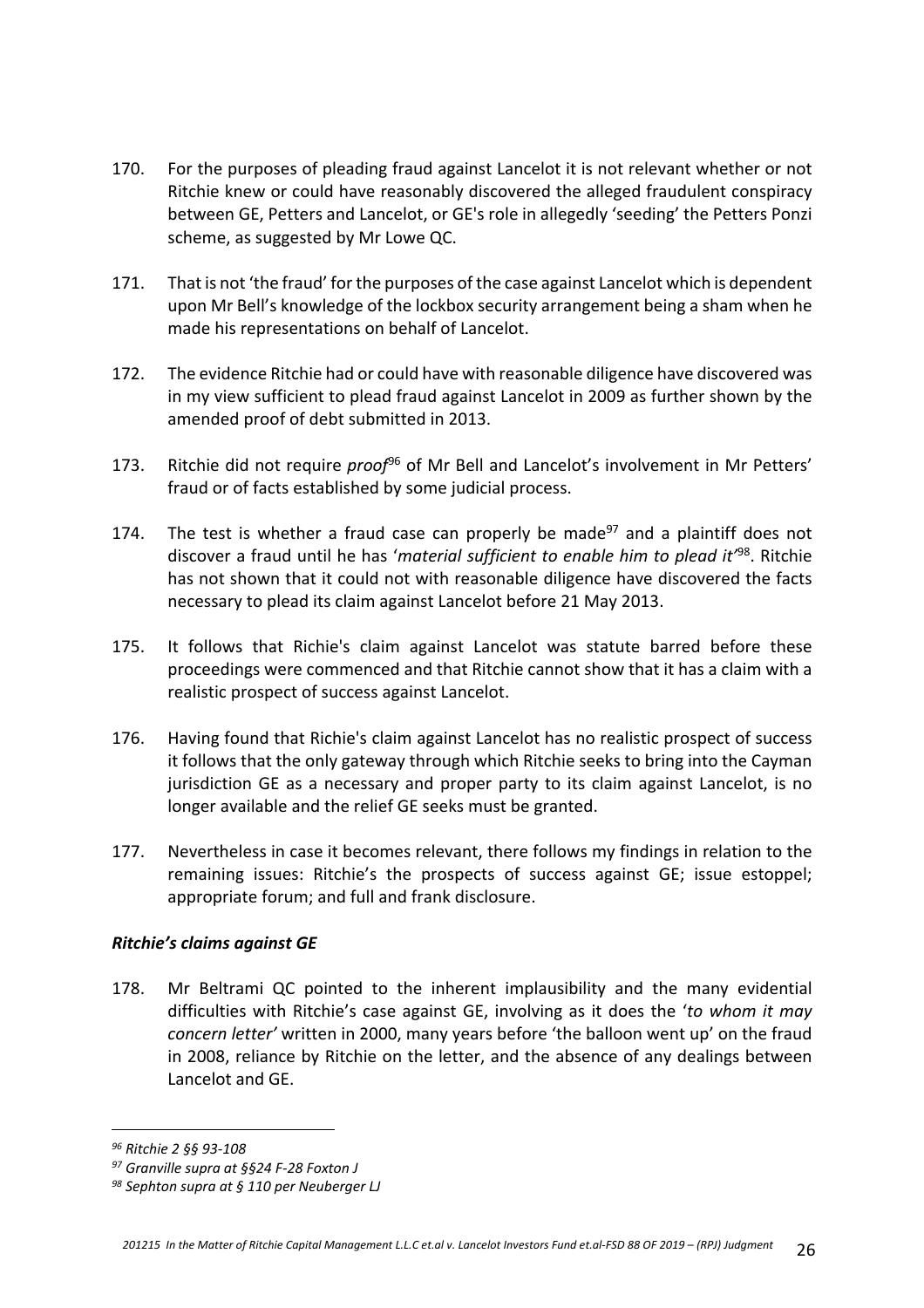- 179. Any involvement GE is alleged to have had entirely predated that of Lancelot, GE having been repaid in full in 2001 and before Lancelot was even incorporated. The Statement of Claim makes no allegation that GE and Lancelot conspired together. The case against GE is that it failed take steps to correct the position and actively withdraw from the conspiracy of which it allegedly had been a member many years before the US authorities began their investigations.
- 180. The substantive merits are not a matter for this application. It was forcefully put by Mr Beltrami QC that the Cayman claim against GE is inherently implausible especially when considered against the delay in bringing it and the unsuccessful efforts by Ritchie to recover its losses in the US before it was brought.

# *Conclusions on Ritchie's case against GE*

- 181. In relation to the *Limitation Law* the evidence that I have reviewed leads to the conclusion that Ritchie had the essential facts it needed, or could with reasonable diligence have discovered, to advance its claims against GE by the end of 2009, and before May 2013, and is therefore also out of time against GE.
- 182. The serious fraud by Petters revealed by the proceedings in 2008 and 2009 referred to above and Ritchie's case that it relied on the '*to whom it may concern letter'* for each of its loans concerning Petters' companies, would have put Ritchie on sufficient notice that it needed to investigate Mr Petters and his relationship with GE very thoroughly indeed. The character reference allegedly relied on was of a man who had been described as '*a man of high character and possessing strong moral values'* by Mr Menczynski of GECC.
- 183. Ritchie also had the knowledge revealed by the Vail interview note of 29 October 2012. Mr Vail interviewed Mr Bell in prison in order to assist in Ritchie's claim against a law firm, Fredrikson & Byron which was brought in September 2013 and which set out (at paragraph 11 of the Complaint) the fraud case against GE which has the critical elements of the case against GE in these proceedings.
- 184. Clear reference is made in the 2012 Vail note to GECC having discovered '*…that it had been given false information about Petters' dealings with Costco [a big box retailer] in 2000*…'<sup>99</sup>. Reference is also made to Petters issuing worthless checks to GECC totalling approximately US\$38 million<sup>100</sup>.
- 185. This evidence is inconsistent with the narrative in Ritchie's evidence that GE were not on its 'radar' at the time or that Ritchie assumed GE was another 'victim' until 2014.
- 186. Indeed it was Ritchie's own case in the SDNY proceedings against GE in 2015 that '[*the actions of GECC in aiding and abetting Petters' fraudulent purchase order financing scheme did not come to light until the GECC and Petters' witnesses testified and*

<sup>99</sup> *Exhibit TR-2, page 3064*

*<sup>100</sup> The source of Mr Vail's information is not revealed or dealt with in the evidence.*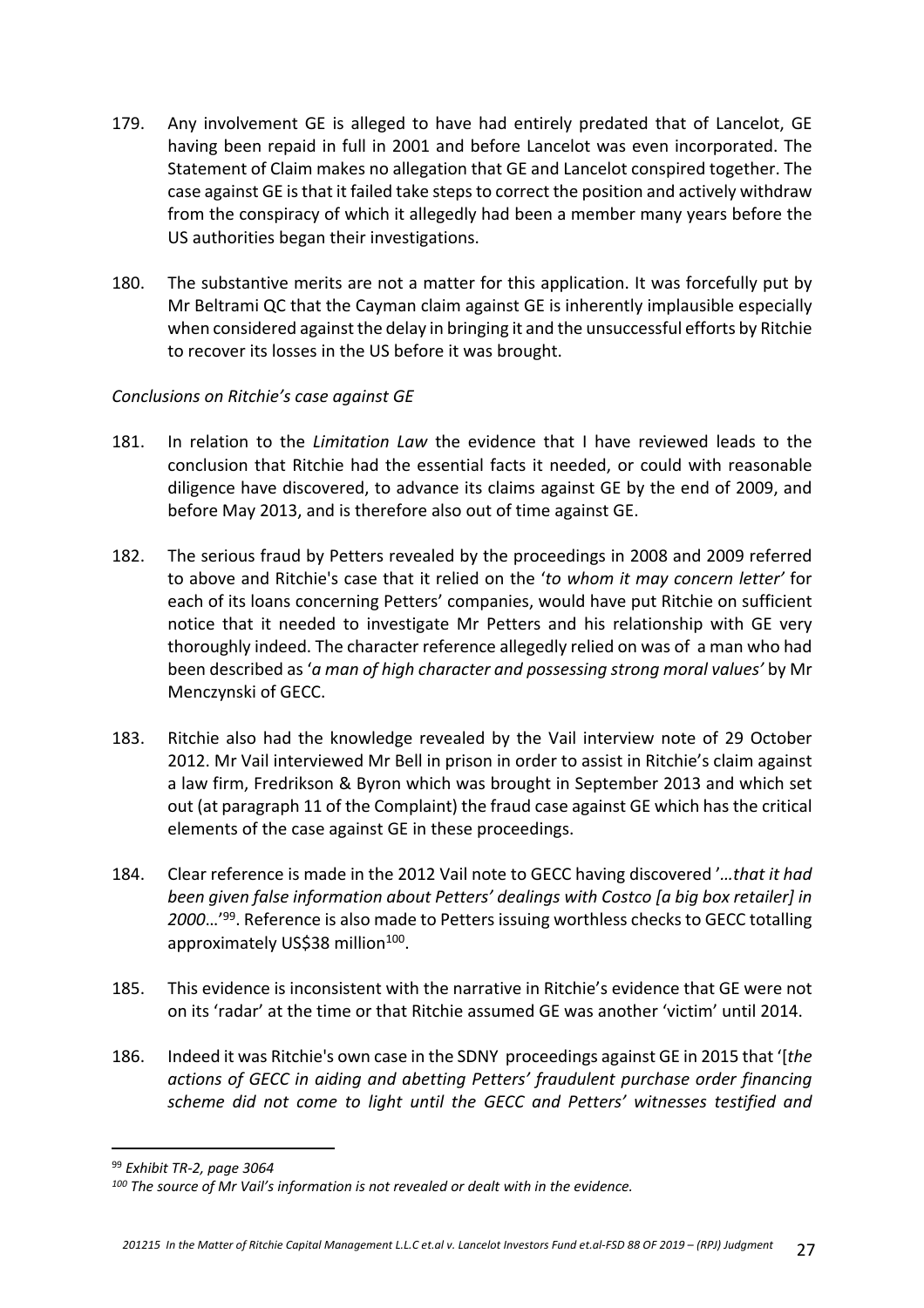*exhibits were introduced into evidence at Petters trial. [Ritchie] could not begin to discover the facts and circumstances regarding the GECC's role in Petters' fraud until late October 2009, at the very earliest"<sup>101</sup> .*

- 187. The plain implication of that argument is that Ritchie was accepting that it could have 'at least' begun to discover the facts regarding GECC's role from the testimony given at the Petters criminal trial. That is consistent with the contemporaneous records. From October 2009 Ritchie could have found out more about GE's conduct and knowledge from the publicly available record of the trial in which two GECC employees, Mr Feehan and Mr Morrone, testified. The transcripts of their testimony and the media commentary at the time showed that the fraud was discovered by GE in 2000 and the details of the fictitious transactions are set out.
- 188. In addition the Petters Bankruptcy Trustee had made allegations of dishonesty against GE on 8 October 2010 which are consistent with the 2009 trial testimony and which Ritchie obtained upon request including the settlement of that complaint by 25 June  $2012^{102}$ . It does not assist Ritchie to say that Mr Ritchie himself or his lawyers did not read this document because they were engaged to do other things<sup>103</sup>. In my view Ritchie could with reasonable diligence have done so assuming, as I do, that Ritchie first could have discovered more about GECC's role from Petters' criminal trial.
- 189. Ritchie submits that the allegations made by Mr Mukumal (as the Trustee of two funds) in the Amended Palm Beach Complaint that Ritchie did not obtain until after 23 August  $2013^{104}$ , was the first evidence which made it aware of the facts giving rise to its claim against GE<sup>105</sup> and it did not have knowledge of GECC's deceit before then.
- 190. However, the factual evidence relied on in that Complaint consisted mainly of transcripts of the oral evidence given by Mr Feehan and Mr Morrone at Mr Petters criminal trial in October 2009<sup>106</sup>.
- 191. For these reasons I have come to the view that Ritchie either had sufficient information or could with reasonable diligence have discovered what was necessary for its case against GE by May 2013.
- 192. Ritchie has not shown that it did not have or could not with reasonable diligence have discovered the facts necessary to plead the fraud case against GE by May 2013.

<sup>101</sup> Paragraph 103 of Ricthie's NY Complaint, exhibit MROL-1 page 637

*<sup>102</sup> O'Leary 1§84*

*<sup>103</sup> Ritchie 2 §§121 and 125, Ritchie 3 §16*

*<sup>104</sup> Ritchie 1 §§174-176*

*<sup>105</sup> That GE became aware that the representations in the 'to whom it may concern letter' were false but covered that up to profit from the Petters' transaction*

*<sup>106</sup> The Palm Beach Complaint and amended Palm Beach Complaint were filed on 29 September 2012 and 21 December 2012 respectively and are publicly available documents: O'Leary 1§ 87*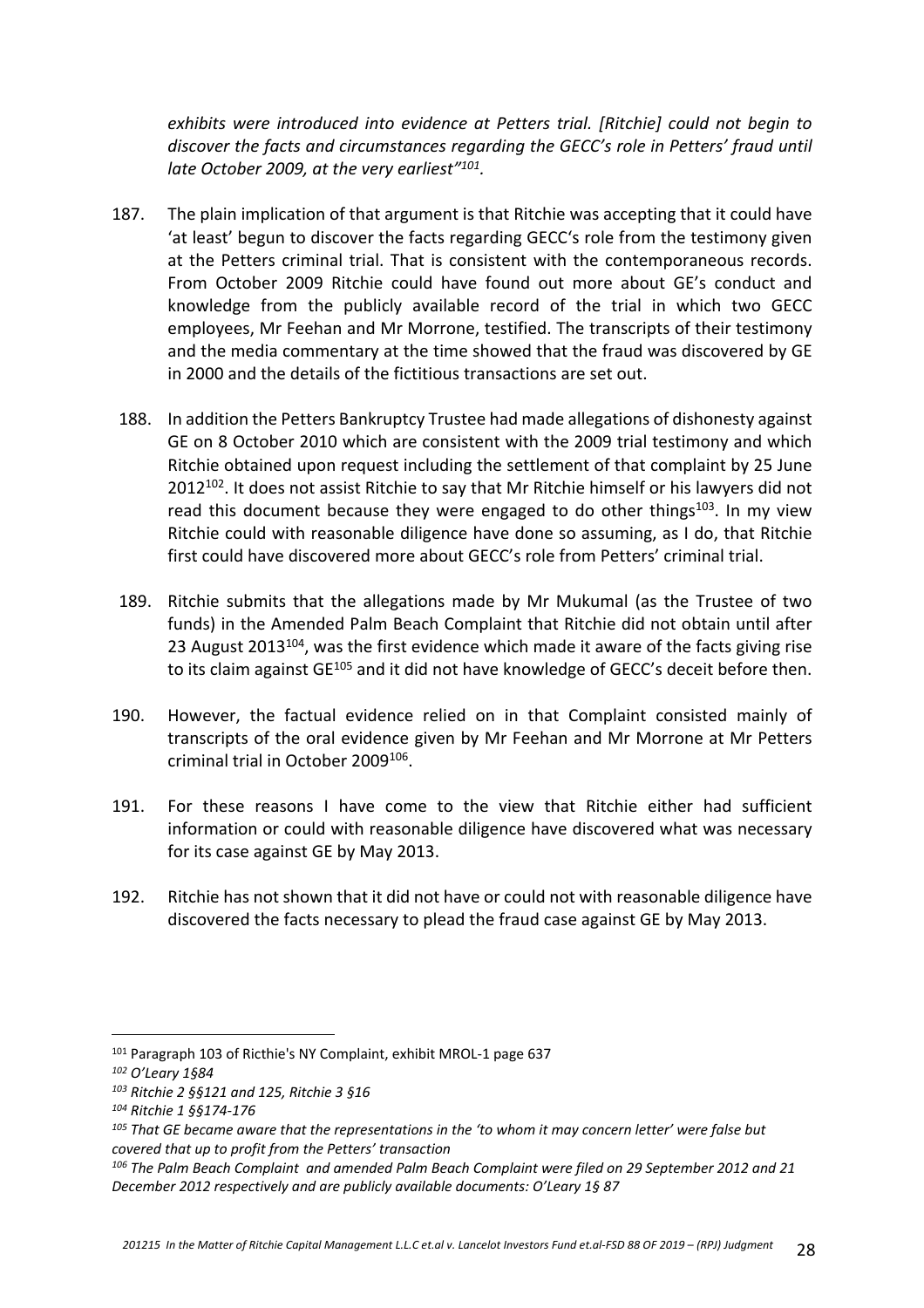#### **Issue Estoppel**

#### *Conclusions on issue estoppel*

- 193. I have reached the view that Ritchie does not have claims against GE with any realistic prospect of success, because it has already been finally decided pursuant to Judge Engelmayer's decision in the SDNY case that Ritchie does not own the causes of action it asserts, which could only be brought anywhere and if at all by the Petters Trustee.
- 194. Judge Engelmayer applied a rule that the parties have referred to as the 'Standing Rule' or the "New York Rule of Standing' (together 'the standing rule'). This rule is principally concerned with the ownership of causes of action.
- 195. I accept Mr Beltrami QC 's submission that Judge Engelmayer dismissed Ritchie's Complaint on the merits because it had failed to 'state a claim' on which relief could be granted by any court and was therefore a final, conclusive and substantive decision to which preclusive effect must be given.
- 196. It is common ground that any claims Ritchie has against GE will be governed by the law of one state or another in the US in which the standing rule will apply, so the decision gives rise to an issue estoppel between the parties.
- 197. I am of the view that the decision was a decision on the merits. It has a preclusive effect as an issue estoppel because Ritchie does not own the cause of action which it asserts.
- 198. It follows that Ritchie has no realistic prospect of success on its conspiracy claim against GE which is the only claim which allows Ritchie to contend that it is a necessary and proper party to the alleged overall conspiracy claim which is brought against Lancelot in the Cayman Islands.
- 199. Before giving reasons for these conclusions it is convenient to briefly set out the legal principles.

#### *Legal principles*

- 200. The conditions which must be satisfied for a foreign judgment to give rise to an issue estoppel are:
	- a) the judgment must be by a court of competent jurisdiction, final and conclusive, and '*on the merits'*;
	- b) the parties (or their privies) must be the same in both sets of proceedings;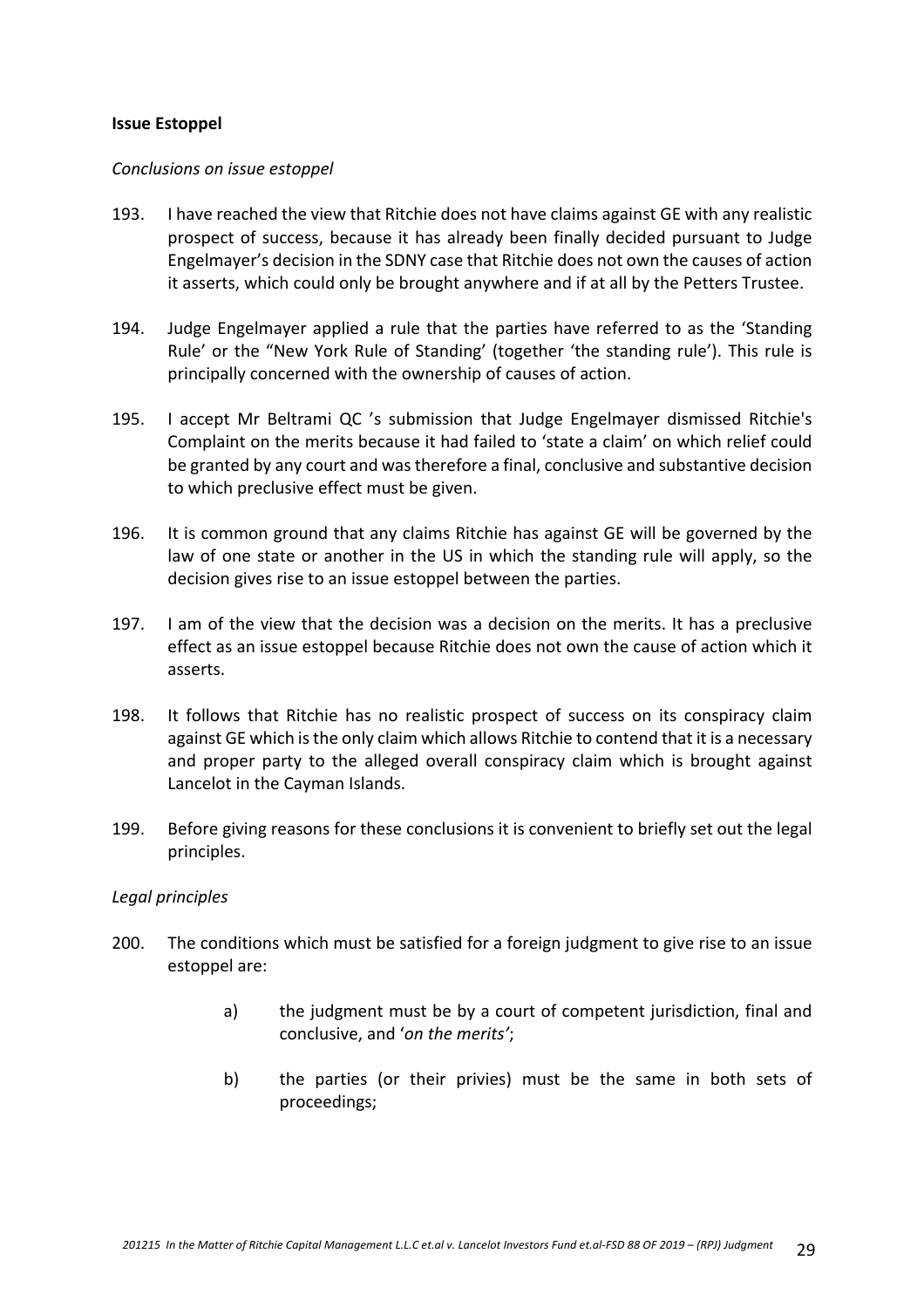- c) there must be a clear determination of the issue by the judgment so that it should not simply be collateral or *obiter* comment which is relied on; and
- d) the issue in the later action must be the same as the issue decided by the judgement in the earlier proceedings $^{107}$ .
- 201. '*On the merits*' for these purposes means the foreign court has held that it has jurisdiction to adjudicate upon the issue raised in the cause of action and that its judgment is one that cannot be varied, reopened, or set aside by the court that delivered it or any court of coordinate jurisdiction<sup>108</sup>.
- 202. The decision needs to establish facts which are proved or not in dispute, state what the relevant principles of law applicable to such facts are and express a conclusion as to the effect of applying those principles to the facts<sup>109</sup>.
- 203. It is inherent in the doctrine of issue estoppel that the decision of the foreign court will not itself be reviewed and operates regardless of whether or not this court would regard the reasoning for the foreign judgment is open to criticism $^{110}$ .
- 204. Whilst regard needs to be had to the character of the decision in the foreign court the determination of whether the decision was 'on the merits' is a matter for this court<sup>111</sup>.
- 205. Decisions on substantive issues of law will be decisions on the merits where for example the issue is determinative of liability and therefore of substance, although procedural decisions can still be decisions on the merits for the purposes of *res judicata* where there was an express submission to the question in the foreign court which was finally decided<sup>112</sup>.
- 206. A principle which applies to US judgments forming part of a larger federal system is that their finality and conclusiveness in the law district where they were rendered are the only matters relevant to this court. Finality and conclusiveness in other parts of the federal system are not relevant $^{113}$ .
- 207. Both experts agree that if the judgment has *res judicata* effect in New York, it will have that effect across all the states of the USA.

*<sup>107</sup> Carl Zeiss v Rayner [1967] 1 AC 853 at pp 918B, 927G and 967B per Lords Reid, Hodson and Wilberforce; MAD Atelier v Manes [2020] EWHC 1014 (Comm) at §47 per Bryan J.*

*<sup>108</sup> SV Silo v 'The Sennar' [1985] 1WLR per Lord Diplock at p 494*

*<sup>109</sup> SV Silo supra per Lord Brandon at p 499*

*<sup>110</sup> SV Silo supra per Lord Diplock at p 493*

*<sup>111</sup> Najari v Shelbourne[2011]EWHC3298 per Popplewell J §§ 129-131*

*<sup>112</sup> Desert Sun v Hill [1996] CLC 1132* 

*<sup>113</sup> Dicey & Morris The Conflict of Laws Vol 1 [14-024]*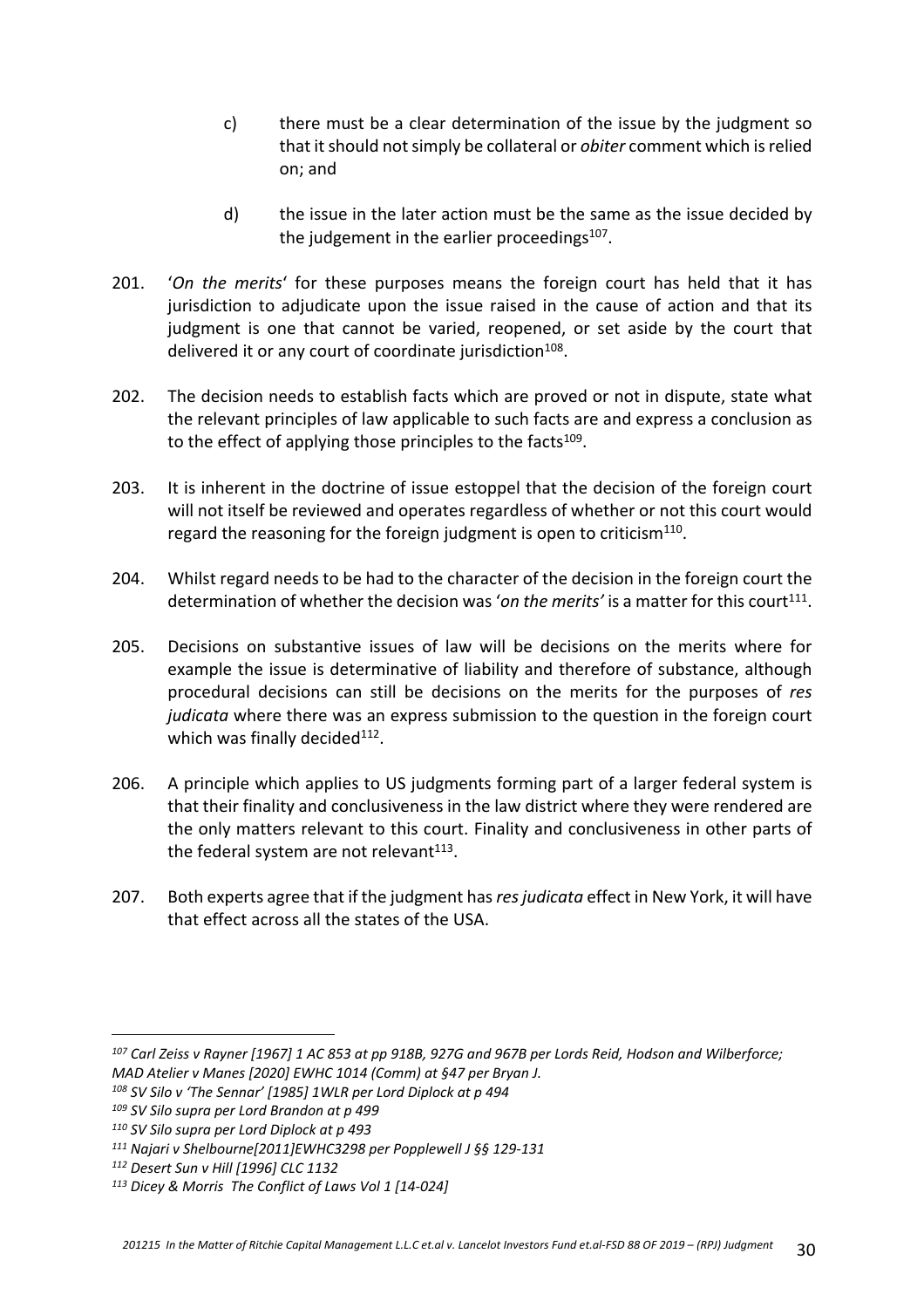#### *Analysis and reasons for decision*

- 208. Ritchie commenced its claim against GECC in the State Court in New York. The case was moved to the United States District Court for the SDNY. In fact Ritchie attempted to move the case again back to the State Court. That motion was denied by the SDNY on the grounds that it had jurisdiction to hear the case<sup>114</sup>. This is significant given the arguments made now about the effect of the decision made by the court.
- 209. GECC applied to dismiss the entire claim on the grounds that Ritchie had failed to state a claim upon which the relief could be granted<sup>115</sup>.
- 210. There was no application to dismiss on the grounds of lack of subject matter jurisdiction<sup>116</sup> and having reviewed Judge Engelmayer's decision it is clear that the court did not deal with the application on that basis.
- 211. Judge Engelmayer dismissed the claim in negligence on time bar grounds and held that even if there was no statute of limitation problem, GECC owed no duty to Ritchie so that the allegations in the Complaint did not 'state a claim'.
- 212. The judge applied the standing rule to dismiss the aiding and abetting and conspiracy claims on the basis that the causes of action pleaded were the property of the bankruptcy estate and could only be asserted by the Petters Bankruptcy Trustee. They were not 'owned' by Ritchie, so Ritchie had a lack of standing.
- 213. The causes of action therefore belonged to the bankruptcy estate alone. That was enough to dispose of all the claims. Having so decided the Judge did not need to consider all of the merits of the causes of action advanced as he had decided that if there was any cause of action, it was not Ritchie's cause of action, but the Trustee's.
- 214. However, the judge also dismissed the claims on the basis that even if the claims in theory belonged to Ritchie, no cause of action was made out on the pleaded facts and should be dismissed *with prejudice* on the basis that the allegations are set out in the Complaint did not state a claim<sup>117</sup>.
- 215. Ritchie did not appeal the entirety of the SDNY decision. An issue not appealed is entitled to preclusive effect<sup>118</sup>. Therefore the dismissal of Ritchie's negligence claim and the finding that it was time-barred because Ritchie said that the earliest it could have discovered GECC's conduct was in late 2009 are also final decisions entitled to preclusive effect.

<sup>114</sup> *Peck 2 §§ 2.4 and 2.5*

*<sup>115</sup> Under Federal Rules of Civil procedure (FRCP) 12(b)(6)*

*<sup>116</sup> Under FRCP 12(b)(1)*

*<sup>117</sup> "..the Court also finds that, on the merits, Ritchie's allegations do not state a claim. The Court therefore dismisses on this alternative ground, too.' – page 23 of Judge Engelmayer's Opinion 118 See Gelb 798 F 2d.38,44(2d Cir,1986).*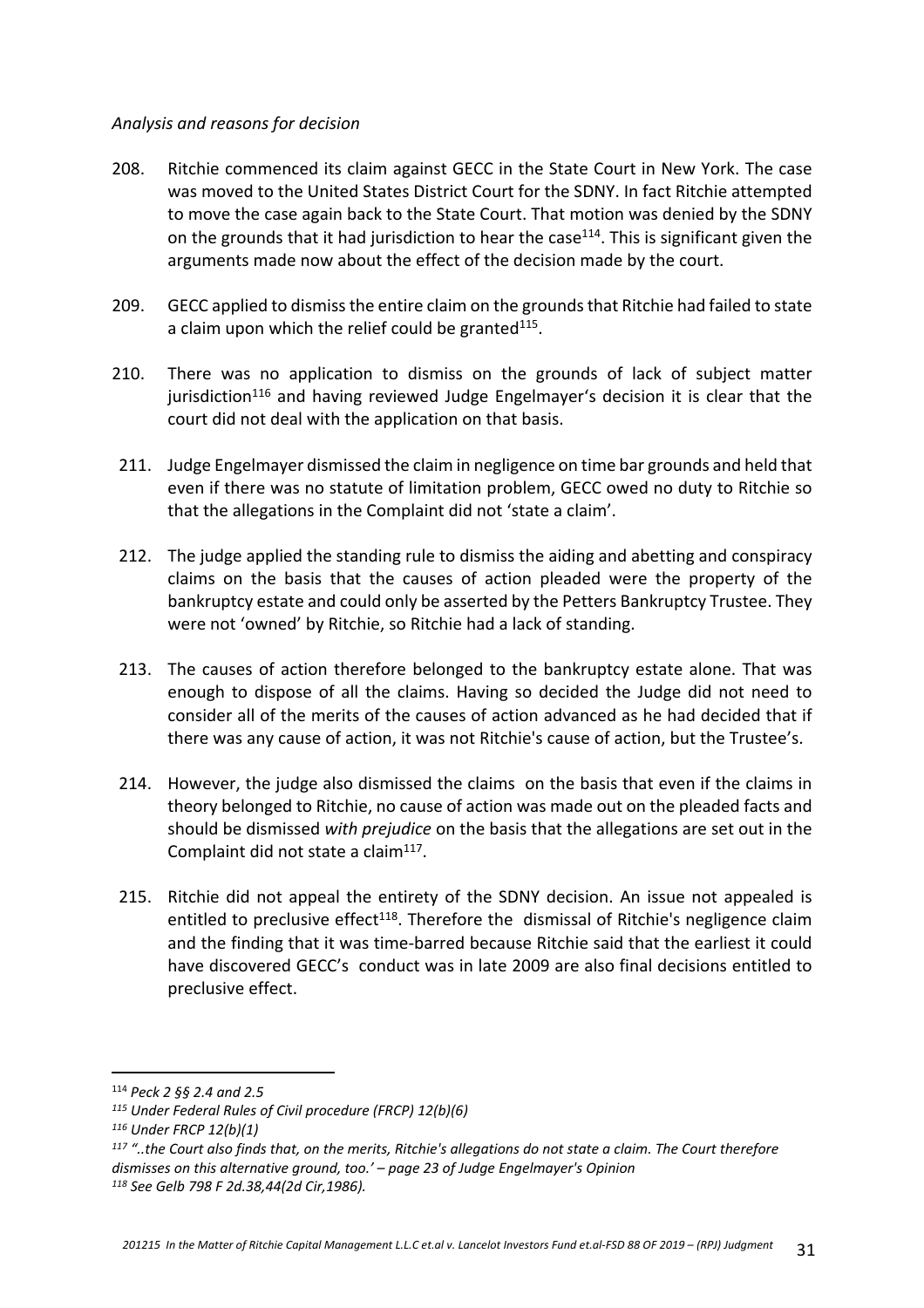- 216. The conclusion on standing of Judge Engelmayer was upheld in full by the Second Circuit Court of Appeals which also found that all of the other arguments advanced by Ritchie were 'without merit', which is objectively consistent with the appellate court deciding that the decision on standing was not a ruling on jurisdiction.
- 217. Having reviewed the extensive expert evidence<sup>119</sup> in this case from two distinguished US Judges<sup>120</sup> it is clear that there are substantial disagreements between them as to the effect of this case.
- 218. This court needs to prefer one Judge's views over another for the purposes of determining this application, without the benefit of their in person testimony.
- 219. The conclusion I have reached is that Judge Peck's analysis is clearly to be preferred for the reasons he gives on the following key issues:
	- a) the rule of standing as applied by Judge Engelmayer's decision that the claims constituted the property of the estate and not of Ritchie, was made under section 541 of the US Bankruptcy Code<sup>121</sup>.
	- b) the decision of the SDNY was on the substance of Ritchie's claims, because it found that Ritchie had no property in the claims and no entitlement to assert them. They were dismissed expressly '*with prejudice'* which meant that there had been a determination on the merits.<sup>122</sup>
	- c) *res judicata* applies to the decision which would mean it would be given preclusive effect in any jurisdiction in the US*<sup>123</sup>* .
- 220. As to a) both experts agree that the standing rule precludes creditors such as Ritchie from pursuing causes of action that fall within the definition of the *bankruptcy estate* in section 541 of the United States Bankruptcy Code. This is because if a cause of action falls within that definition it constitutes the property of the Bankruptcy estate and is vested in the Trustee to pursue for the benefit of all creditors.
- 221. The decision at first instance and upheld in the Second Circuit was to the clear effect that it did fall within the bankruptcy estate.
- 222. As to b) a decision as to who owns the cause of action is one which is clearly substantive, that is to say which goes to whether the cause of action can be brought

*<sup>119</sup> Peck 1, 11 December 2019, Peck 2, 29 July 2020 and Clark 1, 5 May 2020, Clark 2, 21 August 2020 and Clark 3, 27 October 2020.*

*<sup>120</sup> Judge Peck a former US Bankruptcy Judge for the SDNY and Judge Clark a former US Bankruptcy Judge for the Western District of Texas*

*<sup>121</sup> Peck 1 §§ 5.1 to 5.9*

*<sup>122</sup> Peck 1 §§ 6.1-6.6*

*<sup>123</sup> Peck 1 §§7.1-7.5 and Peck 2 §§ 3.1 to 3.6*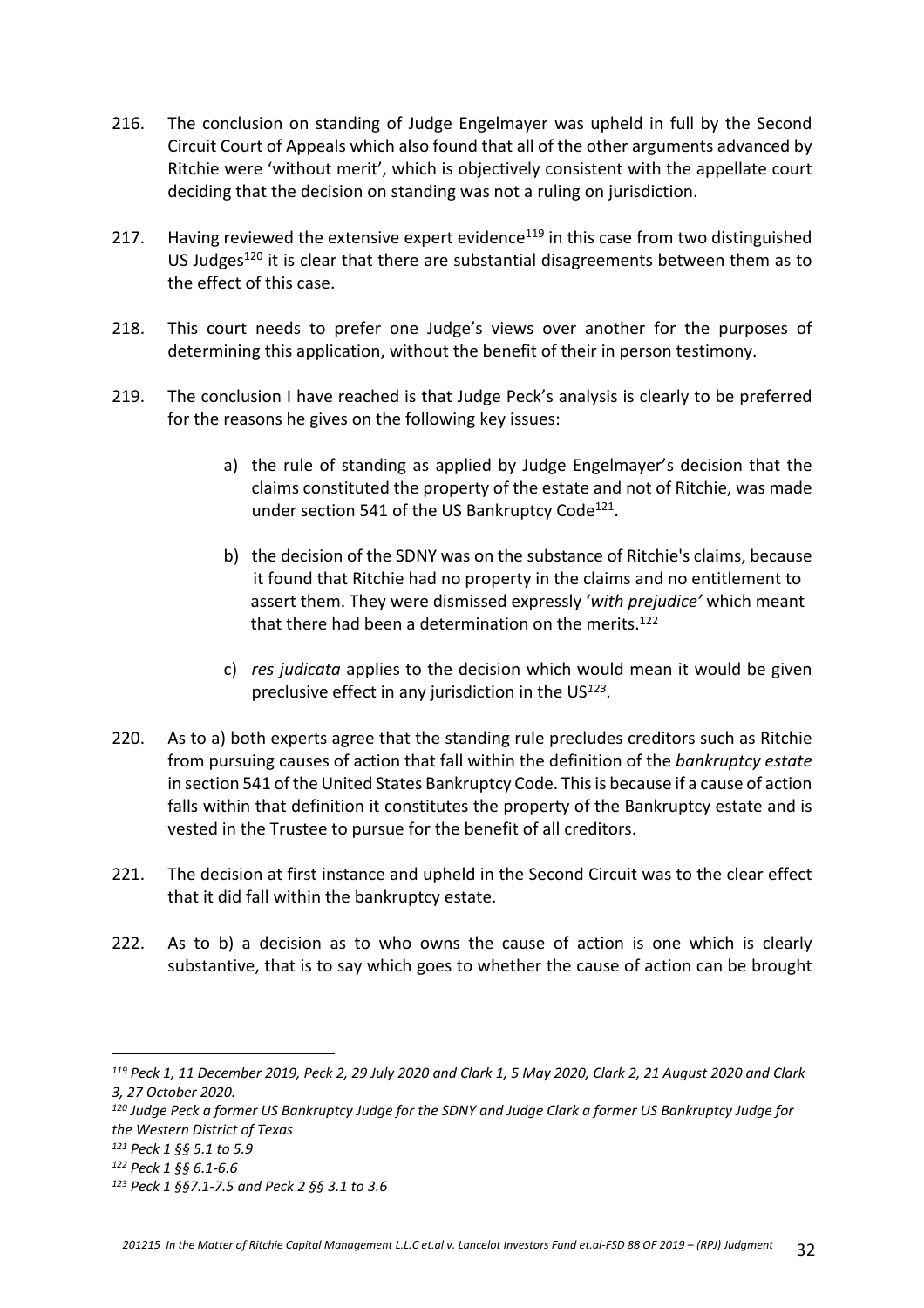by the claimant in the first place, rather than one which relates to procedure or questions of assessment of quantum<sup>124</sup>.

- 223. Even if it was not and could be characterised as procedural in some way, the court which made the decision clearly had jurisdiction which cannot be varied, reopened or set aside. The decision established the facts, stated the principles of law to be applied and expressed a conclusion<sup>125</sup>.
- 224. The view I have reached is that the judgment is one of substance and on the merits because of the nature of the decision that Ritchie has no entitlement to assert a claim which has been found to be the exclusive property of the bankruptcy estate.
- 225. Judge Clark has put forward a number of arguments, theories and jurisprudence to reinterpret and avoid the effect of Judge Engelmayer's decision.
- 226. He has also suggested that the decision was wrongly arrived at.
- 227. With respect to Judge Clark this court is not in a position to second-guess, relying on untested expert evidence whether the decision, upheld in full by the Second Circuit Court of Appeals, was right or wrong<sup>126</sup> and I have found the analysis of the US jurisprudence on that question unproductive.
- 228. As to c) the main theory of Judge Clark, is that the decision is not *res judicata* because it comprised a dismissal for lack of subject matter jurisdiction under Article III of the US Constitution<sup>127</sup> and so can be relitigated in the US and anywhere else, including in the Cayman Islands.
- 229. I accept in this regard that the term 'standing' is sometimes used in connection with subject matter jurisdiction in US courts. However, I have not been referred to anything which says that reference to 'standing' automatically denotes subject matter jurisdiction under Article III.
- 230. As identified above the application was *not* made on that basis (ie under the express provision dealing with lack of subject matter jurisdiction) but under another provision which is concerned with a failure by a plaintiff to 'state a claim' upon which relief can be granted<sup>128</sup>.
- 231. That was evidently the basis upon which Judge Engelmayer proceeded to decide the case and did decide it. Neither Judge Engelmayer nor the Second Circuit Court of Appeals made any reference to the subject matter provision of Article III.

*<sup>124</sup> See Cox v Ergo [2014] AC 1379 at§ 14 per Lord Sumption*

*<sup>125</sup> Per Lord Brandon in SV Silo supra p 499*

*<sup>126</sup> See Clark 1 §§2.2 to 2.9 and §§4.1 to 4.7* 

*<sup>127</sup> Clark 1 §2.1.1*

*<sup>128</sup> FRCP 12(b)(1) - subject matter jurisdiction; and FRCP 12(b)(6) - failure to state a claim for valid relief*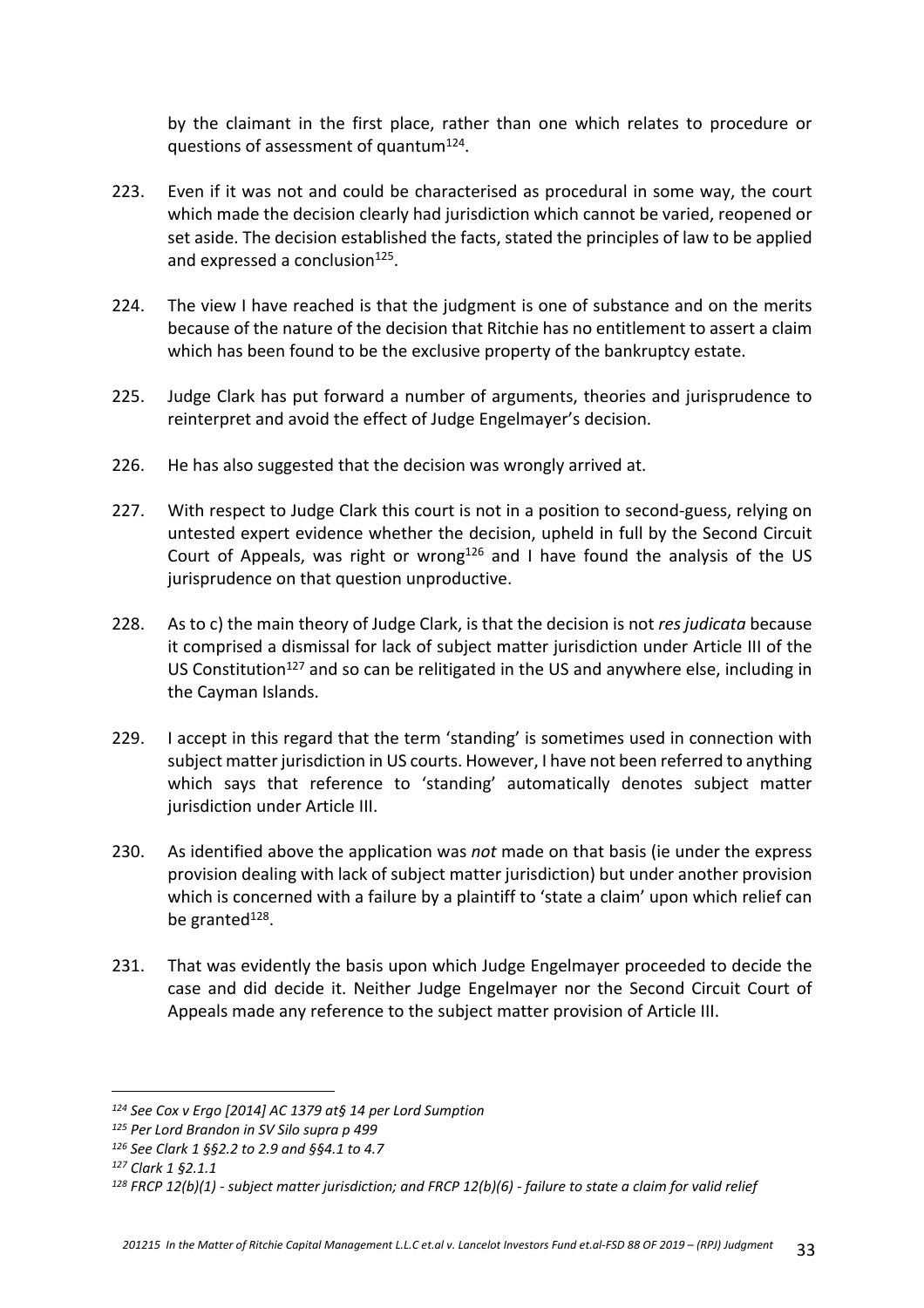- 232. I have, after the conclusion of the hearing, also now reviewed the third affidavit of Judge Clark and his third expert report-Clark 3 of 27 October 2020, as well as some additional written materials<sup>129</sup>.
- 233. Having reviewed the extensive views of the two experts, the US jurisprudence and the actual decisions in the SDNY case of both courts, I am of the clear opinion that the claim was dismissed not for want of jurisdiction in the court, but because Ritchie had no property in the claim.
- 234. The determination that Ritchie did not own the claim is not easily equated with the proposition that it was a determination that the court did not have subject matter jurisdiction.
- 235. Having reviewed both of the judgments and the views of both experts in detail, it is clear that Judge Engelmayer and the Second Circuit Court of Appeals were deciding the ownership of the claims advanced by Ritchie, not the question of their own jurisdiction.
- 236. If they had been deciding on the question of their own jurisdiction it is not clear on what basis they could have gone on to consider, in the case of the SDNY, whether or not Ritchie's negligence claim was statute-barred, or whether, in the case of both courts, Ritchie's pleaded claims failed to state a claim on which relief could be granted.
- 237. They must have decided that they had jurisdiction to do so. Without jurisdiction they would not have had power to adjudicate on the merits or to dismiss the case *with prejudice*. This is supported by the decision of the SDNY that it did have jurisdiction when Ritchie unsuccessfully applied to send the case back to the New York State  $C$ ourt $^{130}$ .
- 238. I accept Mr Beltrami QC's submission that the decision made, with jurisdiction, was that Ritchie had no claim anywhere in the US on any basis because of the ownership or standing issue, not that the Federal Court lacked jurisdiction under Article III to determine any claim which Ritchie did have.
- 239. Applying Cayman law principles it was a decision '*on the merits'* even although Judge Engelmayer did not need to address all of the merits of the claim. It is clear that the Second Circuit Court of Appeals did consider the failure to 'state a case' point, even on the theory that Ritchie had standing (which it did not), and dismissed it as without merit.
- 240. The relevant courts were courts of competent jurisdiction, the decisions were final and conclusive on the merits, it is common ground that the parties are either the same or are privies of those to the SDNY proceedings and the decision determined that

*<sup>129</sup> Which I gave permission to be submitted because of an error in the trial bundle only discovered during the course of the hearing. Written arguments from both sides were also submitted on 20 and 26 November 2020 which I have also reviewed as well as a further note dated 1 December 2020 in reply.* <sup>130</sup> *Peck 2 §§ 2.4 and 2.5*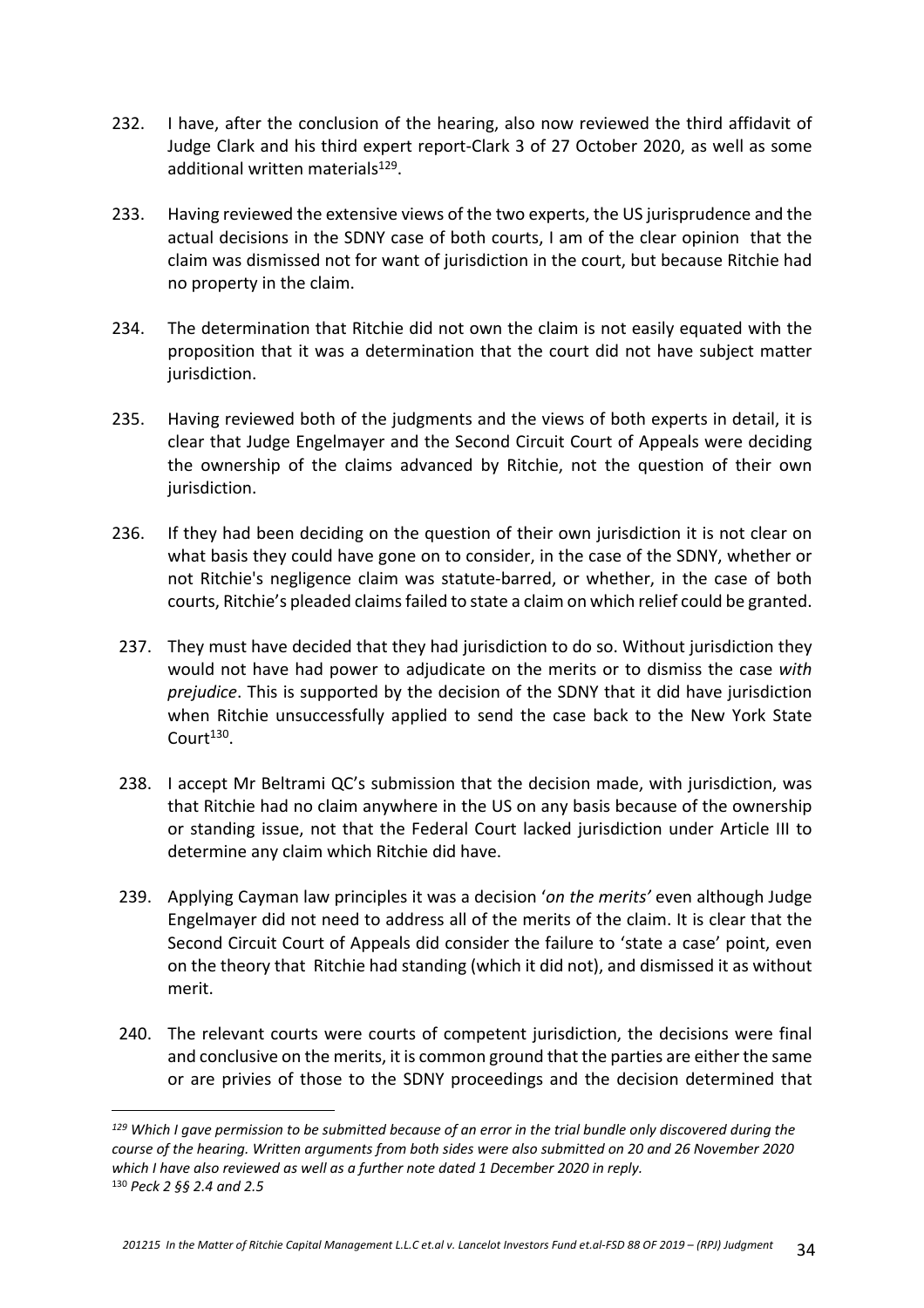Ritchie did not own the claims it purported to assert under the US standing rule which the Cayman court would be bound to apply.

- 241. The matter is *res judicata* for the reasons given by Judge Peck and so cannot be pursued in Cayman.
- 242. It follows that for this stand-alone reason the service out order must be set aside as Ritchie cannot arguably advance its conspiracy claims against GE.
- 243. In case it is relevant I also find that Ritchie's separate claim in deceit against GE alone would not be sufficient to show that it would be just that GE be joined to Ritchie's proceedings against Lancelot. It is only by virtue of the alleged common conspiracy between GECC, Lancelot, Mr Bell, Mr Petters and his companies, that GE can be said by Ritchie to be a necessary and proper party to its claim against Lancelot.
- 244. There is no other connection on the evidence between GE and Lancelot.

## **Appropriate forum**

245. Ritchie has to show that this Court is clearly the appropriate forum for the resolution of the cases against Lancelot and GE on the assumption (contrary to the court's findings) that Ritchie had a realistic prospect of success against each of them.

## *Legal principles*

- 246. The well-known test is to identify the forum in which the case can be suitably tried for the interests of all the parties and for the ends of justice<sup>131</sup>.
- 247. Ritchie bears the burden to persuade the court that the Cayman Islands is clearly the most appropriate forum and that in all the circumstances the court should exercise its discretion to permit service out<sup>132</sup>.
- 248. The court examines the connecting factors which include matters of practical convenience and the system of law which will be applied to decide the issues, the place where the wrongful act or omission occurred, and the place where the harm occurred<sup>133</sup>.
- 249. It is at least a starting point to consider where the substance of an alleged tort is committed and the governing law which would be applied $134$  to identify the appropriate forum.

*<sup>133</sup>see Lungowe v Vedanta supra § 66 per Lord Briggs*

*<sup>131</sup> O.11,r.4(2) and Spliliada [1987] AC 460 at p 476B per Lord Goff, applied in AHAB v SAAD [2010] 2 CILR 289 <sup>132</sup> Spiliada supra p 481 and Altimo supra at §72 per Lord Collins*

*<sup>134</sup> VTB Capital v Nutritek [2013]UKSC 5 at §10 per Lord Mance and the Albaforth [1984] 2 Lloyd's Rep 91 at p 96 per Robert Goff LJ*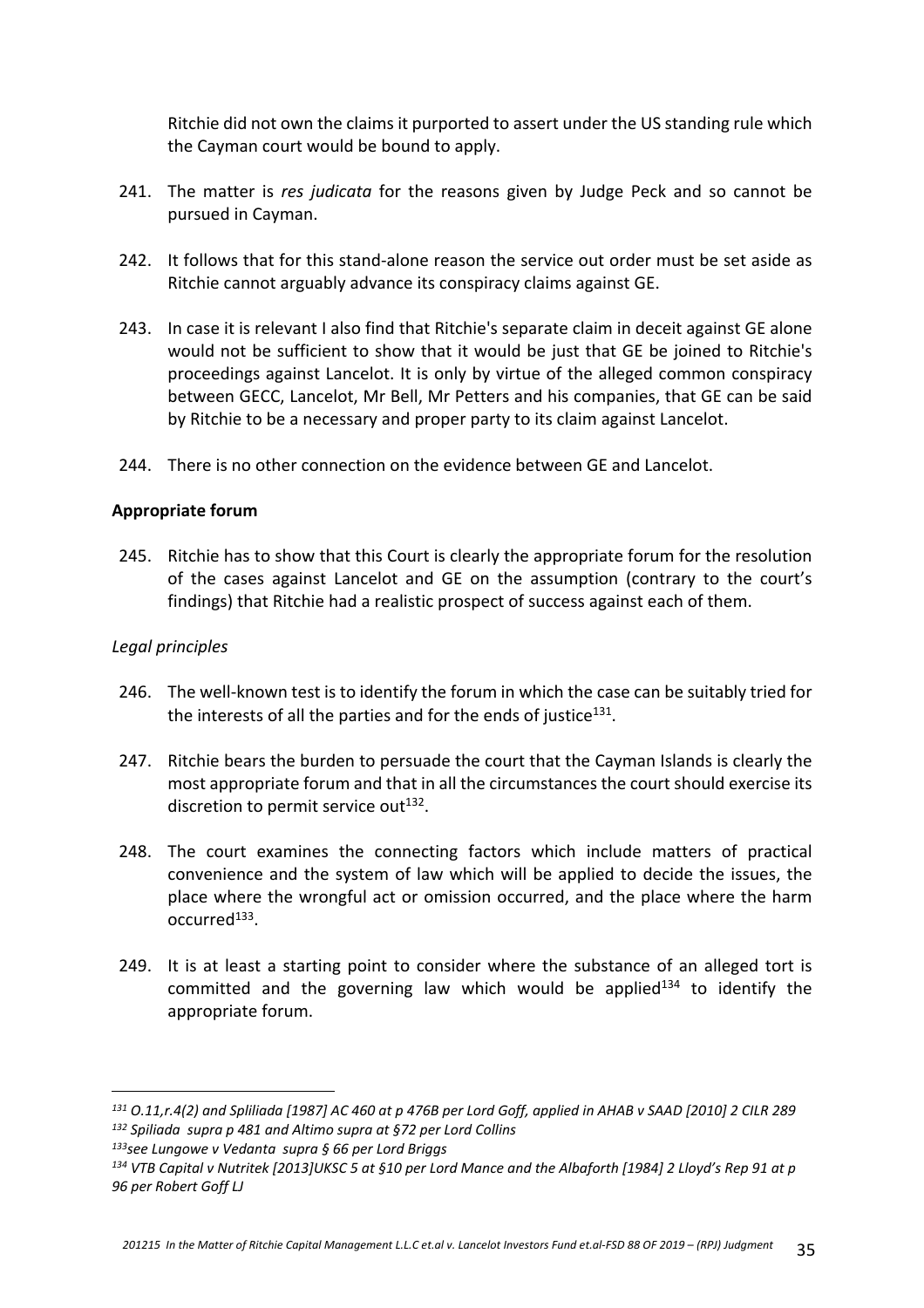- 250. As is well known the necessary and proper party jurisdictional gateway is an anomaly, because by contrast with other gateways under GCR Order 11, it is not founded on any territorial connection between the claims, the subject matter of the action and the jurisdiction of the court. The focus in the surrounding rules on the nature of the cause of action is missing. Therefore, caution is needed and this gateway should not be used as a matter of practice on the basis that the only alternative is to require suit in more than one different jurisdiction<sup>135</sup>.
- 251. The court can take into account the fact that a defendant is sued on the basis of undoubted jurisdiction, as an 'anchor defendant', only for the purpose of bringing another defendant, which is incorporated and has its place of business elsewhere, into the jurisdiction<sup>136</sup>. Motive can be an important factor in the exercise of discretion<sup>137</sup>.
- 252. So of course on the other hand is the risk, where this can be demonstrated, of irreconcilable judgments which would arise from a multiplicity of proceedings.

## *Analysis*

#### *The parties*

- 253. All the litigation which Ritchie has instituted over the last twelve years since the Petters Ponzi scheme collapsed has been in the US.
- 254. Ritchie does have some connections to the Cayman Islands. However, the first plaintiff, Ritchie Capital Management LLC, was in fact incorporated in Delaware and was only re registered in this jurisdiction in 2015. Until recently all of the Ritchie entities carried on business in Illinois<sup>138</sup>.
- 255. Similarly although Lancelot was incorporated in the Cayman Islands, its business was operated in the State of Illinois and it was first subject to insolvency proceedings in Illinois USA, which is the place of the primary insolvency proceedings, notwithstanding its subsequent liquidation in the Cayman Islands<sup>139</sup>.
- 256. GE has no significant connection to the Cayman Islands, is incorporated under the laws of the State of New York and has its principal place of business in Boston, Massachusetts.<sup>140</sup>

#### *The claims*

257. Importantly none of the alleged wrongdoing took place in the Cayman Islands and the main protagonists were either in Minnesota or Illinois when the facts relevant to the

*140 O'Leary 1 §97(c)*

*<sup>135</sup> See Altimo supra at §73 referring to Lloyd LJ in the Goldean Mariner [1990]2 Lloyd's rep 215 at 222*

*<sup>136</sup> Multinational Gas [1983] Ch 258 Lawton LJ at 268*

*<sup>137</sup> Altimo supra §§76 and 79 and Erste v JSC [2015] EWCA Civ 379 at § 150 per Gloster LJ*

*<sup>138</sup> O'Leary 1 §97(a)* 

*<sup>139</sup> O'Leary 1 §97(b) and see judgment of Quin J in Re Lancelot [2009] CILR 7 §64*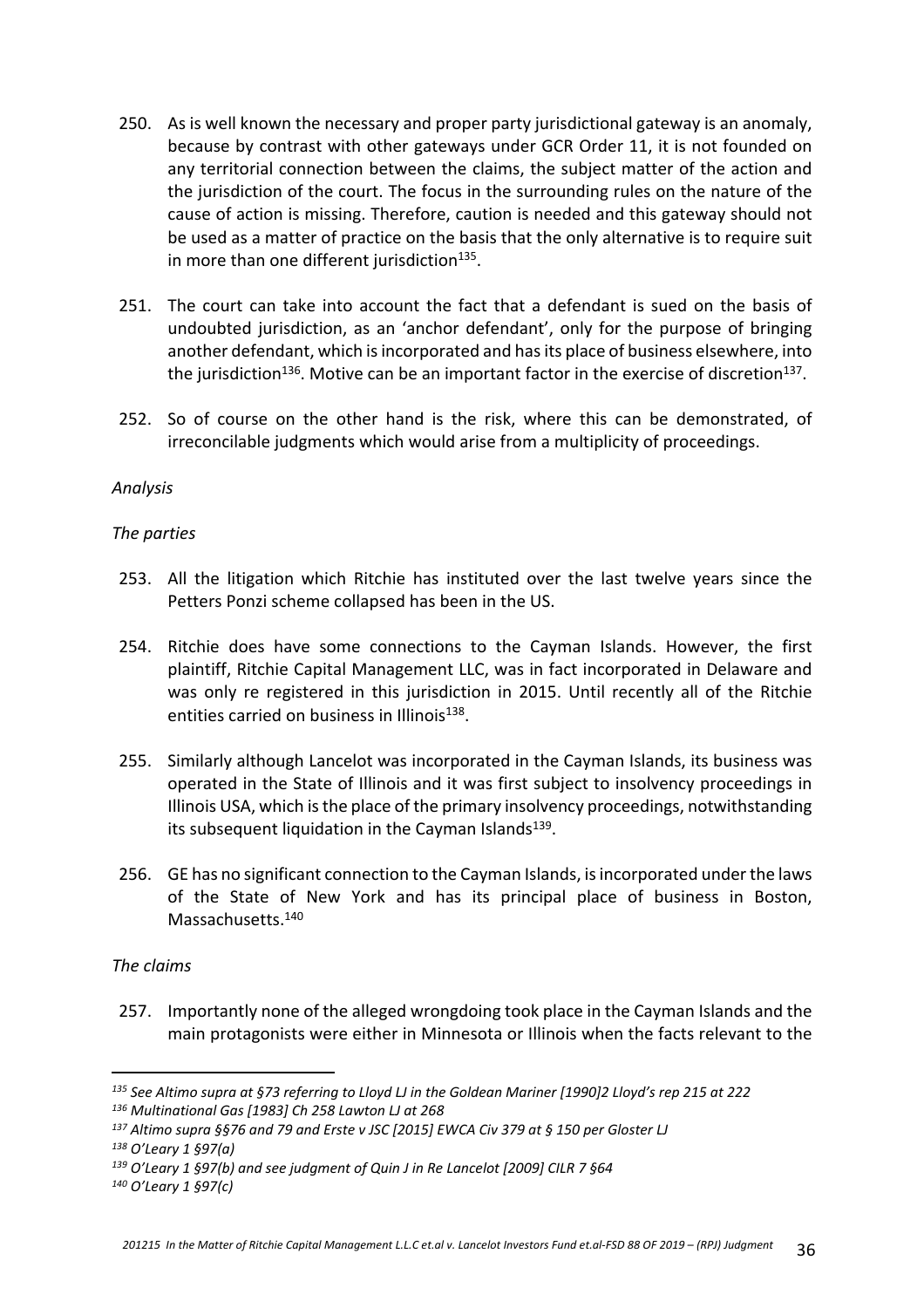claims took place. Alleged loss and damage would likely to have been suffered by Ritchie in Illinois.

- 258. Also importantly none of the claims asserted against either Lancelot or GE are governed by Cayman law.
- 259. In cases of conspiracy, courts are sometimes persuaded that one forum should hear the case involving multiple parties to *one* overarching design or plan. This is not such a case.
- 260. Here there are, on analysis, *two* alleged conspiracies with Petters: one involving Lancelot and one involving GE which are not coterminous nor which overlap factually.

#### *The evidence*

- 261. All of the principal witnesses are likely to be based in the United States and none have been identified as living in the Cayman Islands, although it is understood that Mr Ritchie has a residence here.
- 262. The vast majority of the relevant documentary material is unlikely to be located in the Cayman Islands.
- 263. I accept Mr Beltrami QC's submissions that when one examines the parties, the claims and the evidence one reaches a seriously unpromising factual position from which Ritchie needs to discharge its burden to show that Cayman is clearly the most appropriate forum.
- 264. Then Mr Beltrami QC points to the connections to Illinois which are much more obvious and apparent, both in terms of corporate connections and where the relevant activity took place. I accept his proposition that where the wrongdoing occurred and where the alleged loss and damage was suffered has clear implications for the proper law.
- 265. Mr Beltrami QC's understanding was that neither Mr Feehan nor Mr Moroney is still employed by GE. It would indeed be surprising given the events and the passage of time whether any of the alleged conspirators had employees who were still employed by them.
- 266. I accept Mr Beltrami QC's further submission that in terms of relevant witnesses and documentary material it is clear that the factual enquiry would be more conveniently carried out in Illinois, or at least in the US and not in Cayman. There may be also issues arising in the US relating to compulsion and production of evidence in Cayman.
- 267. As to motive, it is a reasonable inference that the principal purpose of suing Lancelot in the Cayman Islands where it is in liquidation was in order to found a claim under the necessary and proper gateway against GE (and through which Ritchie obtained leave on an *ex parte* basis) and I take that into account in the exercise of discretion.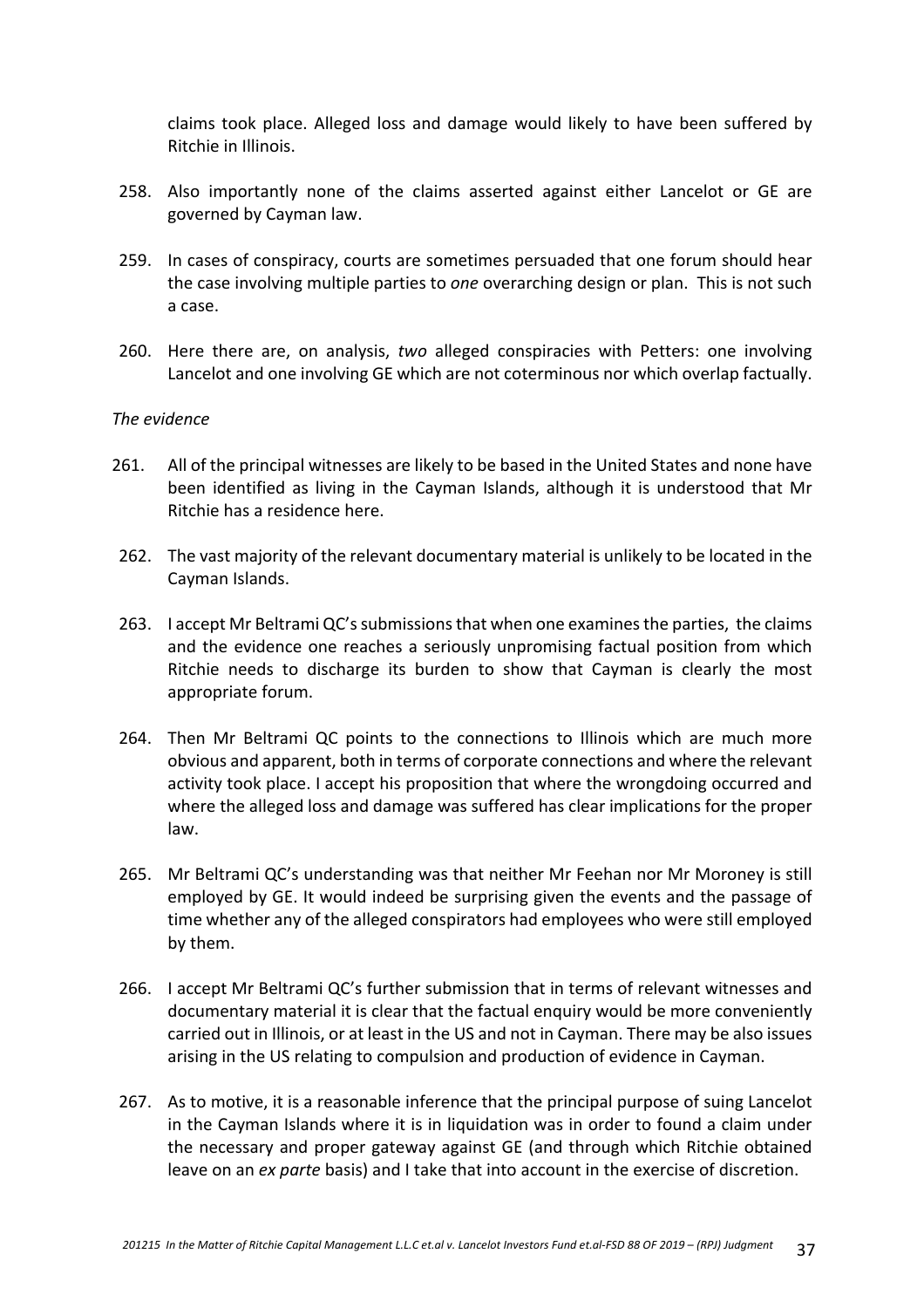- 268. As to the risk of irreconcilable judgments if leave was now set aside, there is no evidential basis to assume that Ritchie would proceed separately against Lancelot (in liquidation) in Cayman and against GE in Illinois or some other US State (where the matter is *res judicata* because of the standing rule)<sup>141</sup>. There is no realistic basis to assume that there is a risk of irreconcilable judgments arising.
- 269. For these reasons and on the assumption that the case against GE and Lancelot did have realistic prospects of success (contrary to the court's findings), Ritchie has not persuaded the court that the Cayman Islands are clearly the most appropriate forum and the court should exercise its discretion to permit service out.
- 270. The *ex parte* order must be set aside for this additional reason.

## **Full and Frank Disclosure**

271. The final argument advanced by GE is that irrespective of whether or not Ritchie has established a proper case for service of these proceedings on GE out of the jurisdiction, it failed at the *ex parte* application to comply with its duty to give full and frank disclosure and to make a fair presentation, which were sufficiently serious failures to justify setting aside the service out order in any event.

# *Legal principles*

- 272. A court in order to ensure fairness usually proceeds by hearing both sides, for obvious reasons. There are well known exceptions relating to urgency and secrecy. One of the procedural exceptions is where leave is sought to serve a foreign defendant out of the jurisdiction.
- 273. Applicants seeking permission to serve proceedings out of the jurisdiction without notice are required to give full and frank disclosure<sup>142</sup>. This imposes a duty that can be challenging for an applicant, but it is very important that it is complied with. Individuals and entities are brought into the jurisdiction without any opportunity to show why that should not be the case. As has been demonstrated in the present case, they are then exposed to very considerable resource expenditure and delay to bring forward an application to set jurisdiction aside.
- 274. Therefore the duty is very important and it is broad. It extends to disclosure of all facts which reasonably would or could be taken into account by the judge in deciding whether to grant the application $143$ . Such material facts extend beyond those which are actually known to the applicant and include matters which he would have known

*<sup>141</sup> GE has accepted that it will not contend that the Illinois court does not have jurisdiction over the claim against it or that it is not the appropriate forum (whilst reserving all other defences).*

*<sup>142</sup> In re Standard Chartered Bank [2013] (2) CILR note 11 per Quin J and Cowan v Equis supra at §§ 73-77 per Mangatal J*

*<sup>143</sup> Siporex v Comdel [1986] 2 Lloyd's Rep. 428 at p 437 per Bingham J.*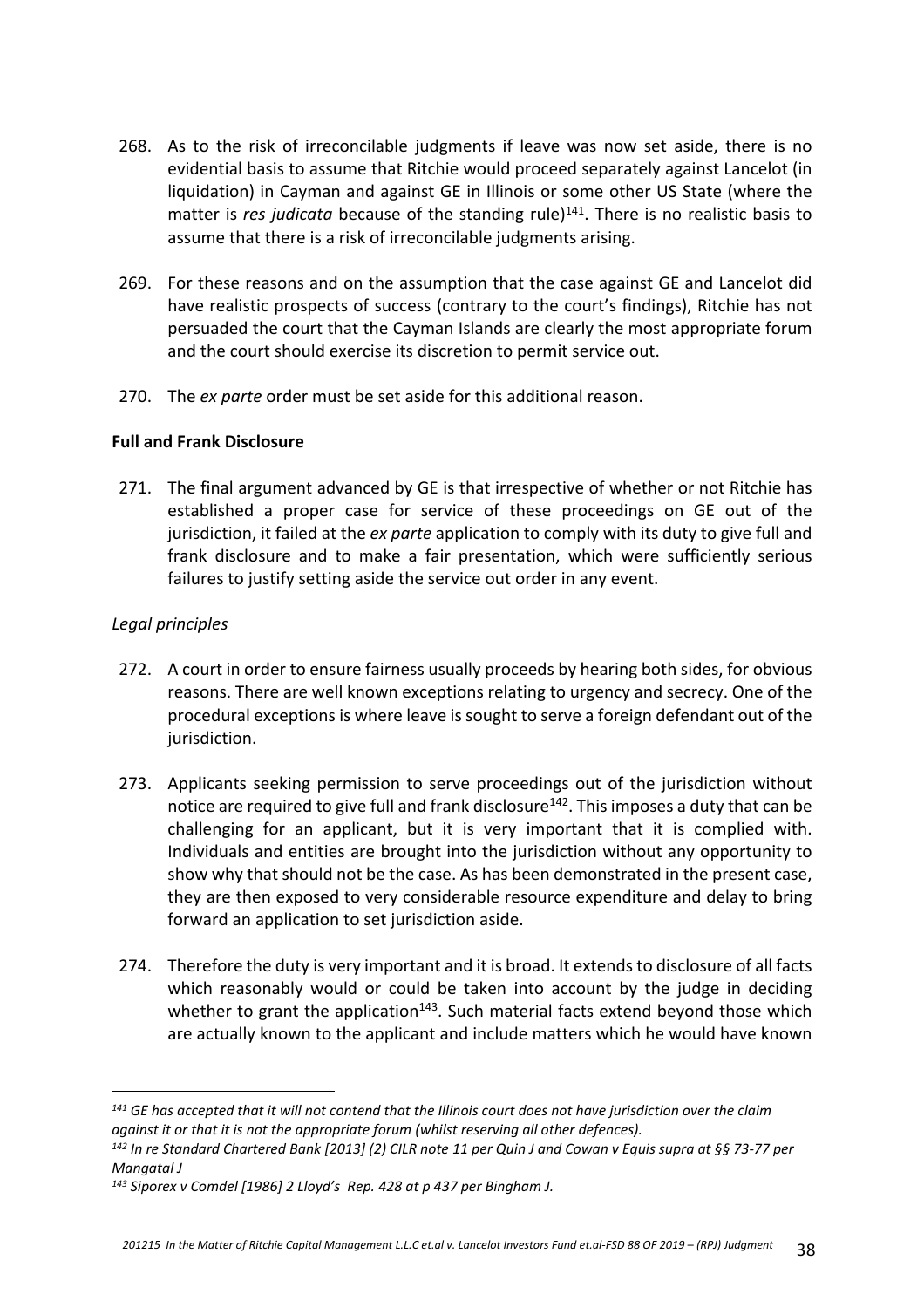had he made proper enquiries<sup>144</sup>. The duty is that of the applicant and its legal advisers.

275. In the context of the application for leave to serve proceedings out of the jurisdiction in this case, whether or not the claims had a realistic prospect of success against Lancelot and GE, whether GE was a necessary and proper party to the claims against Lancelot, issue estoppel and the appropriate forum are all issues pursuant to which the question of materiality is to be judged $^{145}$ .

## *Application*

- 276. The key question is whether the presentation of the application was fair in all material respects<sup>146</sup>.
- 277. In a complex case such as this the task of the judge in making a decision on a without notice basis is difficult one, and the court relies on the applicant making a fair and even-handed presentation.
- 278. It is important that the application is balanced and not presented in a way which taken as a whole is unfairly one-sided, self-serving or misleading. It is not enough for example if disclosure is made in some part and the judge is then invited to read other parts in full, if points of defence or difficulty to the applicant are not properly presented and their significance explained to the court.
- 279. The applicant has a duty to signal and explain the relevant legal tests, defence arguments and relevant evidence in a fair and balanced way. That includes pointing out material flaws and difficulties with the applicant's case.
- 280. The consequence of a finding of material non-disclosure at a without notice hearing is to deprive the plaintiff of any advantage derived, which means that the Order granting leave will be set aside<sup>147</sup>.
- 281. Mr Beltrami QC put forward five breaches of the duty which he described as particularly significant.
	- a) Ritchie failed to draw the court's attention to its own case in the SDNY proceedings that it '*could have'* discovered GECC's wrongdoing in late October 2009 during the course of Mr Petters' criminal trial. In fact it failed to draw the court's attention to the fact that limitation was an issue at all in its Complaint which was dismissed by Judge Engelmayer on three grounds, one of which was limitation, and which ground was not appealed.

*<sup>144</sup> Brink's Mat v Elcombe [1988] 1 WLR 1530 at p 1356G per Ralph Gibson LJ*

*<sup>145</sup> MRG (Japan) v Engelhard [2003] EWHC 3418 (Comm) .*

*<sup>146</sup> Fundo v Dos santos [2018] EWHC 2199 (Comm) at§§ 50-53 per Popplewell J*

*<sup>147</sup> See Brinks Mat supra per Ralph Gibson LJ supra and Gee Commercial Injunctions 6th Edn at [9-019] to [9- 025].*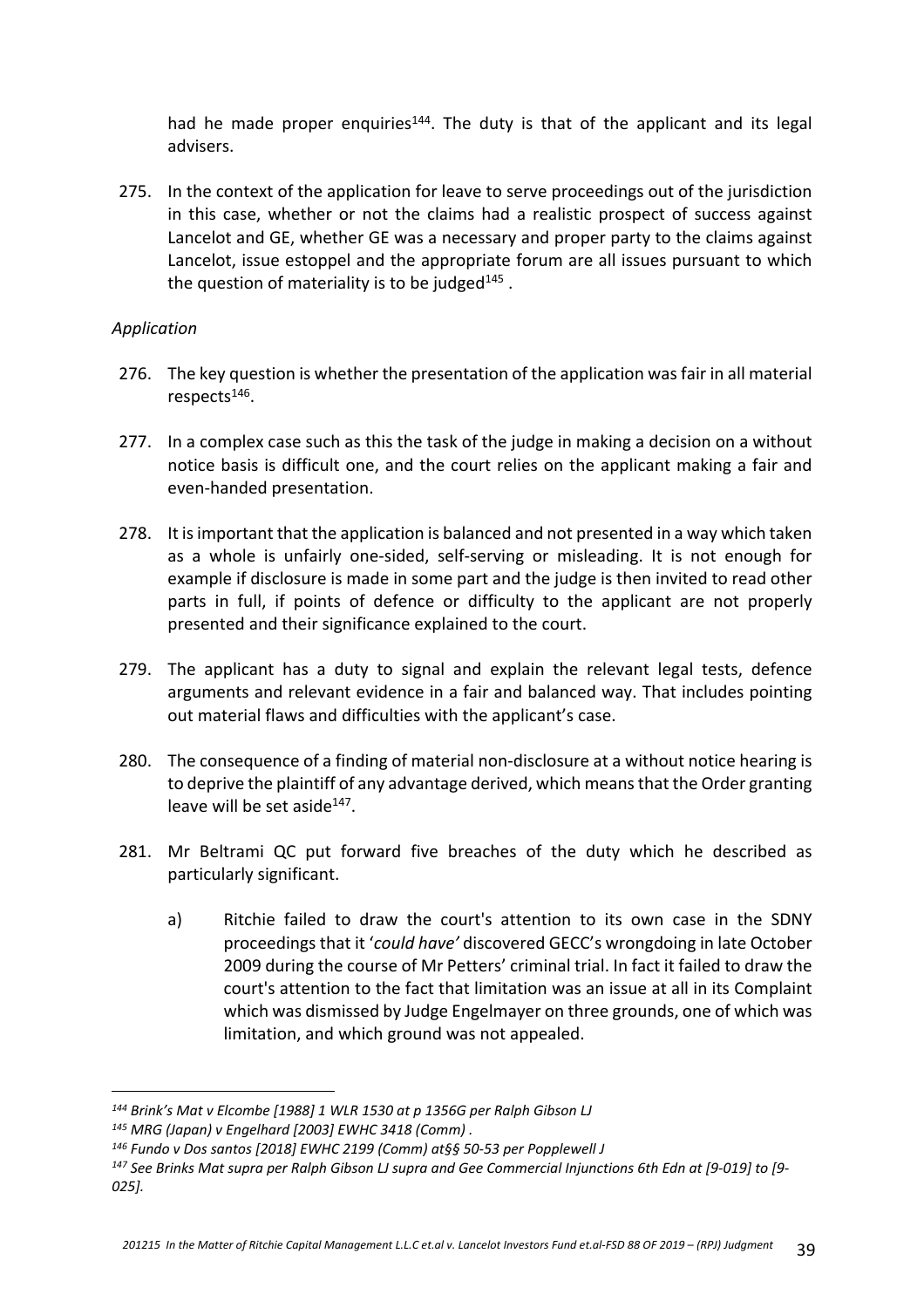- b) Ritchie did not fairly present the arguments GE would be likely to make as to Lancelot's limitation defences and the obvious arguments that GE would make in relation to the SEC Complaint and Amended Proof of Debt. Neither was there a presentation of the arguments that GE would make that Mr Bell's representations as to the lockbox could not have been made other than fraudulently given the essential nature of the Ponzi scheme and the basis upon which Ritchie provided finance.
- c) Ritchie did not fairly present the arguments GE might make as to the appropriate forum for the resolution of the dispute and did not draw the court's attention to the numerous factors pointing towards the United States, and Illinois in particular. Instead emphasis was placed on Lancelot being a Cayman Islands company (in official liquidation in Cayman) which it was said would outweigh any such connections<sup>148</sup>. To give that factor that emphasis was misleading. In addition the extant insolvency proceedings against Lancelot in the US, which meant that it could be sued as of right in Illinois, were not sufficiently drawn to the courts attention<sup>149</sup>.
- d) Ritchie failed to draw the court's attention to the Trustee Complaint against GECC of 8 October 2010 or the settlement of that Complaint. These documents were material because they go to the issue of when with reasonable diligence Ritchie could have discovered the existence of its alleged claims against GE. The Trustee Complaint alleges that GECC had received payments from Petters' companies with knowledge of the fraud<sup>150</sup> but decided to keep quiet about it in order to obtain repayment, which is essentially mirrored in the claims made in these proceedings.
- e) The way in which Ritchie presented the litigation against GECC contained errors and omissions which if they had not been made would have allowed the court to recognise the claims of the kind brought by Ritchie in connection with Mr Petters' Ponzi scheme had failed in various forums in the US.

# *Analysis*

# *Key principles*

- 282. The key question is, applying the legal principles above, whether the presentation made to the court was fair in all material respects.
- 283. In this regard it is important to bear in mind that the presentation will not be fair if it is not balanced. That means that there must be disclosure of a material flaw or difficulty that could be taken against it, even if on the applicant's case it is without merit.

*<sup>148</sup> See Ritchie 1 § 192 and §§73 -74 of skeleton argument for the ex parte hearing*

*<sup>149</sup> O'Leary 1 § 99 (e)*

*<sup>150</sup> From the testimony of Feehan and Morrone*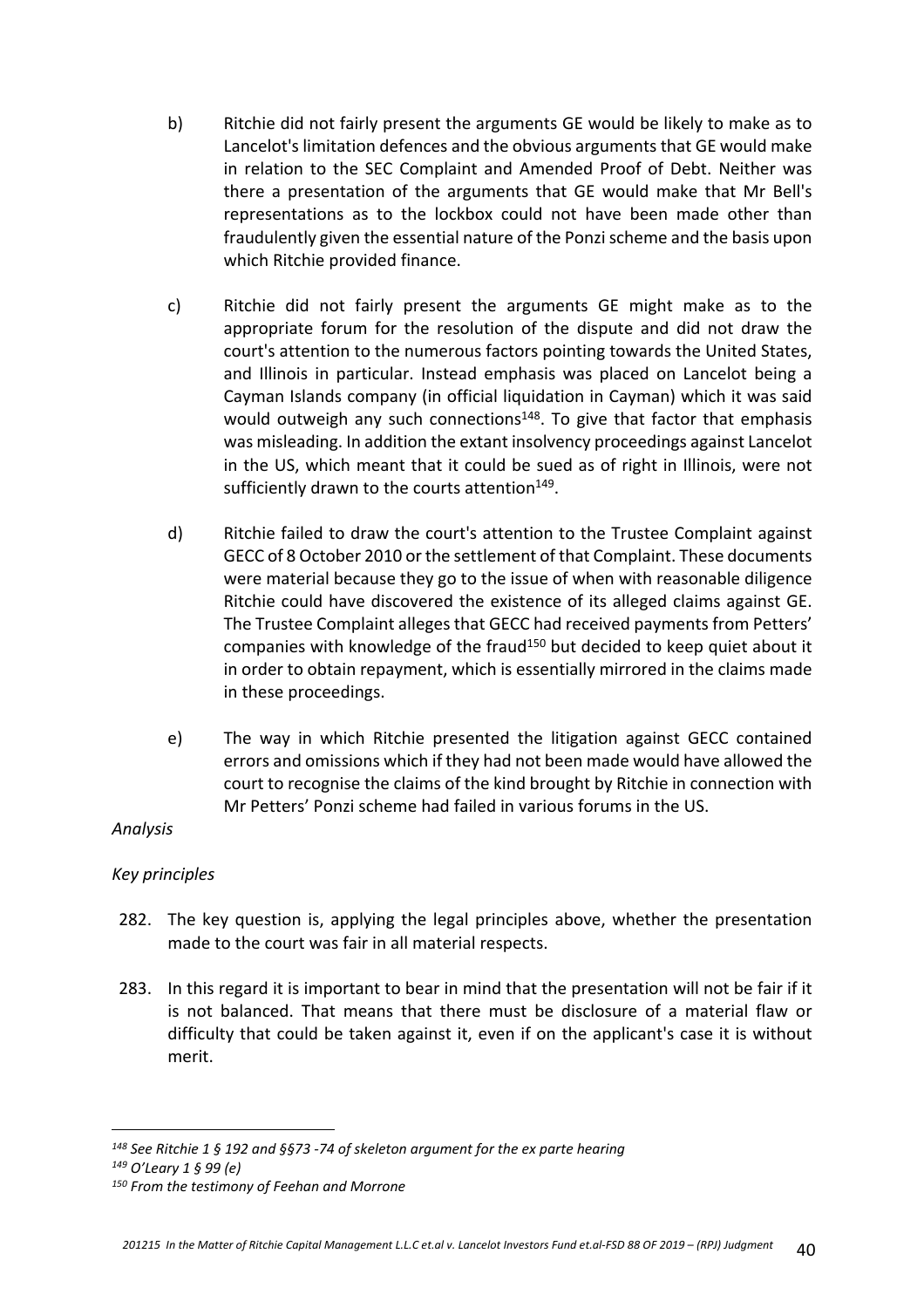- 284. Properly alerting the court to the existence of a material counter argument irrespective of whether the applicant considers it to be well founded is important. The court is typically not in a position to conduct the analysis itself. The applicant should not make the determination based solely upon its own views and should err on the side of caution.
- 285. Moreover the issue needs to be properly and fairly explained to the court. The court needs to be given the essentials of the argument that could be taken against it by an applicant and then doing the best it can, the applicant needs to show how it might reasonably be argued if the defendant were present.
- 286. This is so that the court can make a balanced and fair assessment of the defence case and properly exercise its discretion having considered all material facts relevant to the issues. As I have said the court places significant reliance on the applicant and its legal team to comply with this obligation in the absence of the putative defendant in complex cases.

#### *Decision*

- 287. I have now had the benefit of significantly more material and time than I was presented with at the *ex parte* stage with which to consider the matters at issue. This is not unusual on the return date of a contested application when the applicant has its first opportunity to present its arguments and evidence following a much shorter *ex parte* hearing.
- 288. I do not approach Ritchie's duty to the court to make full and frank disclosure on the basis that it had to put forward the full extent of the submissions and evidence that have now been heard and examined concerning GE's case.
- 289. However, even without the benefit of hindsight and my findings (after a full examination at a hearing which lasted 6 days) the issues raised by Mr Beltrami QC might fairly be thought to be material to the issues and indeed weighed against the making of the Order for leave to serve out at the *ex parte* hearing.
- 290. The clear conclusion I have come to is that they were each material and should have been properly disclosed. On their totality there has been a breach of the duty to make full and frank disclosure.
- 291. This was not a case, such as on an application for a freezing Order, where there was immediate time pressure on Ritchie. It had had years to get its case together and had indeed issued proceedings with an extensive Statement of Claim against both Lancelot and GE a month before the application was heard.
- 292. I have come to the clear view that the overall presentation was deficient for each of the reasons put forward by Mr Beltrami QC.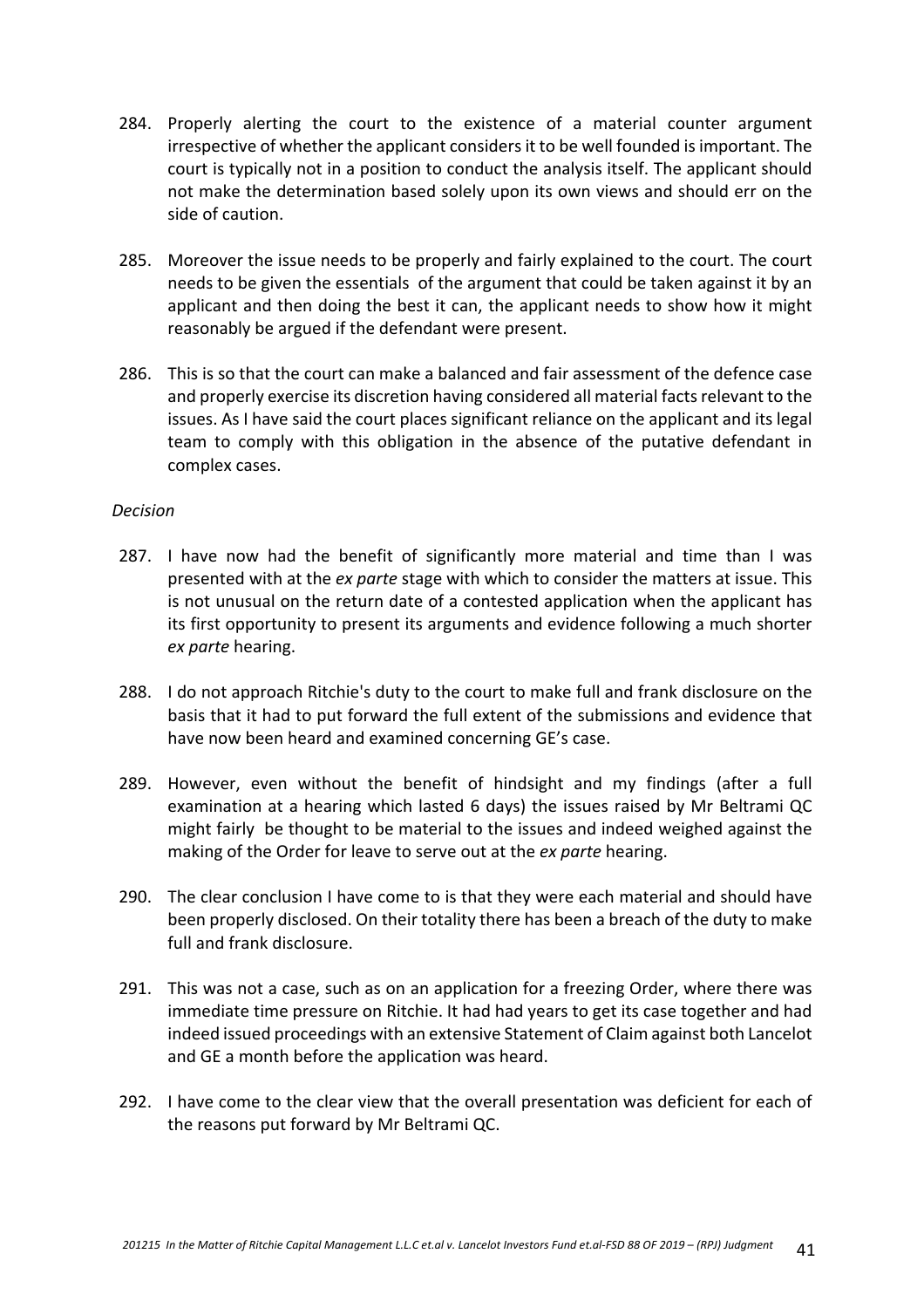- 293. The arguments advanced by Mr Lowe QC in response and to some extent explanation, do not displace this overall conclusion. I also acknowledge Mr Ritchie's evidence in this regard and that he has apologised for any inadvertent non disclosures.
- 294. As to each of the five points taken by Mr Beltrami QC:
	- a) It was indeed Ritchie's case that Ritchie '*could not begin to discover'* the GECC wrongdoing until late October 2009 in the SDNY case. That matter should have been explained and more importantly attention drawn to Judge Engelmayer's finding at page 12 of his decision that the negligence claim was therefore statute barred. The explanation given as to the Ritchie team's views as to the legal merits or otherwise of the point is not relevant. It was a material fact to be fairly disclosed and it was not disclosed, as Mr Ritchie has accepted<sup>151</sup>.
	- b) A fair presentation of the arguments on limitation against Lancelot was not made. Whilst some of the arguments were mentioned they were not developed sufficiently to make a fair presentation of them as can be seen from the relevant evidence from Mr Ritchie<sup>152</sup>. The case that Ritchie only found out about the falsity of the lockbox representation when they obtained and read the FBI interview note is not put in the context of the prior material and in particular the admission by Bell in the SEC Complaint, which was not adequately explained. The original proof of debt relying on the 2009 evidence was not referred to. The amended proof of debt was referred to, but only as not being a claim in deceit and not about the representations at issue in these proceedings<sup>153</sup>. However the matters relating to the lockbox arrangements and their falsity in the amended proof of debt are, as I have found, mirrored in the pleadings in this action. The court finds that the identifiable arguments that GE would make regarding the SEC Complaint and the proofs of debt were not fairly presented. The Lancelot limitation issue was a critical issue and disclosure was deficient in these respects.
	- c) The potential forum arguments were not fairly presented. The close legal and factual connections with Illinois were not properly explained. It may be the case that Ritchie's evidence<sup>154</sup> pointed to insolvency proceedings against Lancelot in the US which meant that it could be sued as of right in Illinois, but Ritchie did not develop the point in connection with *forum conveniens,* or draw to the Court's attention that Illinois was where the primary insolvency proceedings were being conducted. It was not properly emphasised that Lancelot could be sued in Illinois, not just in the Cayman Islands and that Ritchie had made a choice as to the latter option.

*<sup>151</sup> Ritchie 2 §151*

*<sup>152</sup> Ritchie 1 §§158-173*

*<sup>153</sup> Ritchie 1 § 179*

*<sup>154</sup> Ritchie 1 §§ 178-184*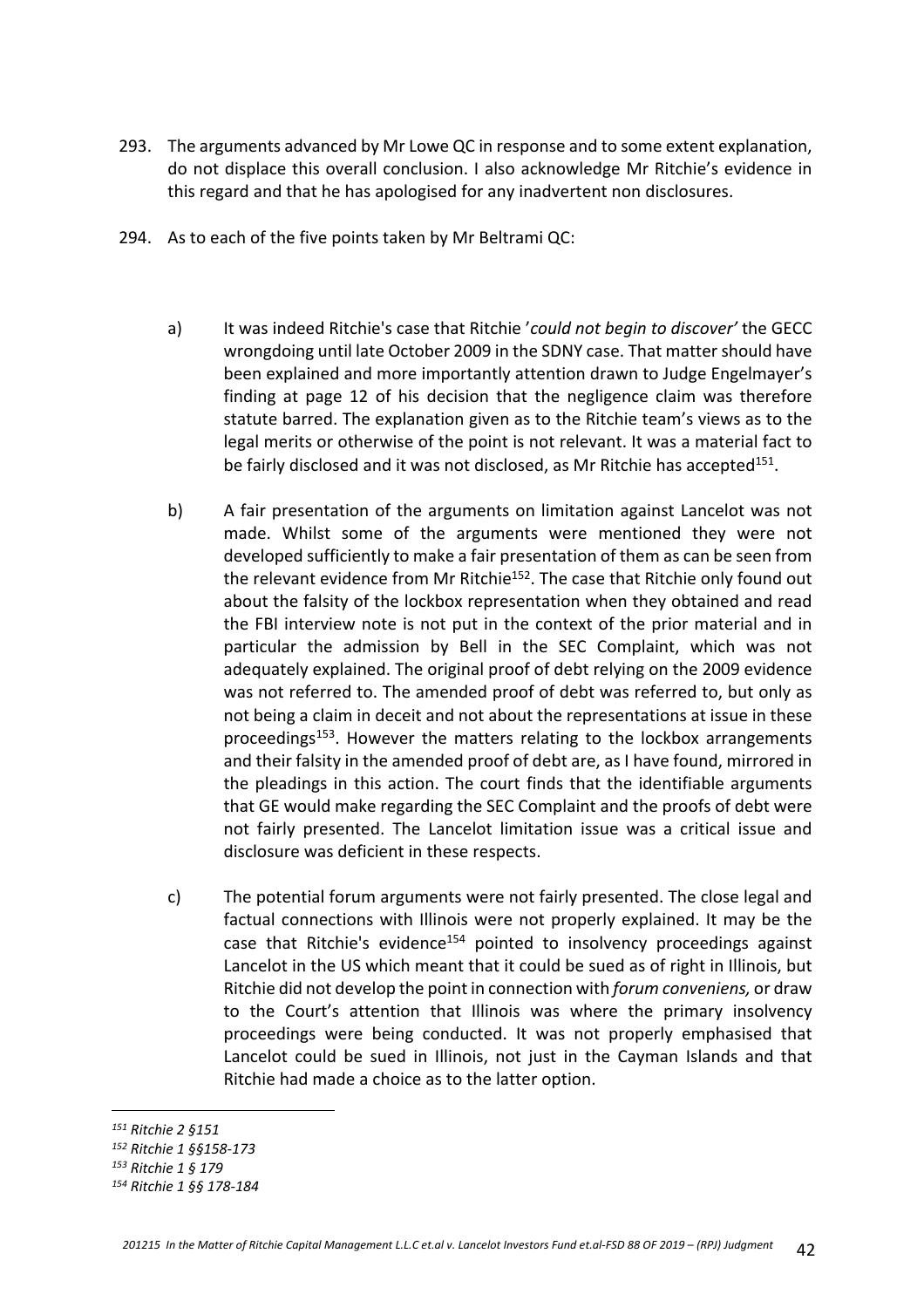- d) On the evidence Ritchie was aware of these proceedings at the latest by 25 June 2012<sup>155</sup>. The relevance of the Trustee Complaint against GECC and the Settlement is clear in relation to limitation against GE and it was not disclosed without a satisfactory evidential explanation<sup>156</sup>.
- e) This issue ought to have been presented without errors or omissions so as to make full disclosure of the litigation against GECC in the US in relation to the *res judicata* issue<sup>157</sup>. The US jurisprudence is clearly relevant and decisive as I have found. It should have been more carefully and fully disclosed without the errors and omissions identified by Mr Beltrami QC, which I accept were made, albeit inadvertently.
- 295. I should add that I have given careful consideration as to whether I could properly conclude that there had been a deliberate non-disclosure at the *ex parte* stage by Ritchie and its legal team.
- 296. Although the evidence put forward by way of explanation has not in some respects been satisfactory, I have decided that I am not persuaded that there has been deliberate non-disclosure or a deliberate attempt to avoid a fair presentation, despite the forceful points in this regard made by Mr Beltrami QC.
- 297. I bear in mind, in giving the benefit of the doubt on this to Ritchie, that there was a huge universe of material available to Ritchie and its legal team which they had to marshall in the context of a potential jurisdiction battle. I have found that they fell short of the standard required to fulfil the duty of presenting it fairly. I have said the duty can be an onerous one in such cases. It is however essential that it is complied with to ensure the fairness of the process on these applications.

#### **Conclusion**

- 298. As a consequence and for all these reasons the Court will make an Order pursuant to GCR Order 12, rule 8 that the Order made on 28 June 2019 giving the plaintiffs leave to serve the writ on GE out of the jurisdiction be discharged. I would be grateful for a draft Order to be prepared by Counsel for my consideration.
- 299. It follows that the plaintiffs should pay the costs of GE occasioned by these proceedings.

*<sup>155</sup> O'Leary 1 §84*

*<sup>156</sup> Ritchie 2 § 124 says it was an inadvertent omission.*

*<sup>157</sup> In particular Gecker and Greenpond.*